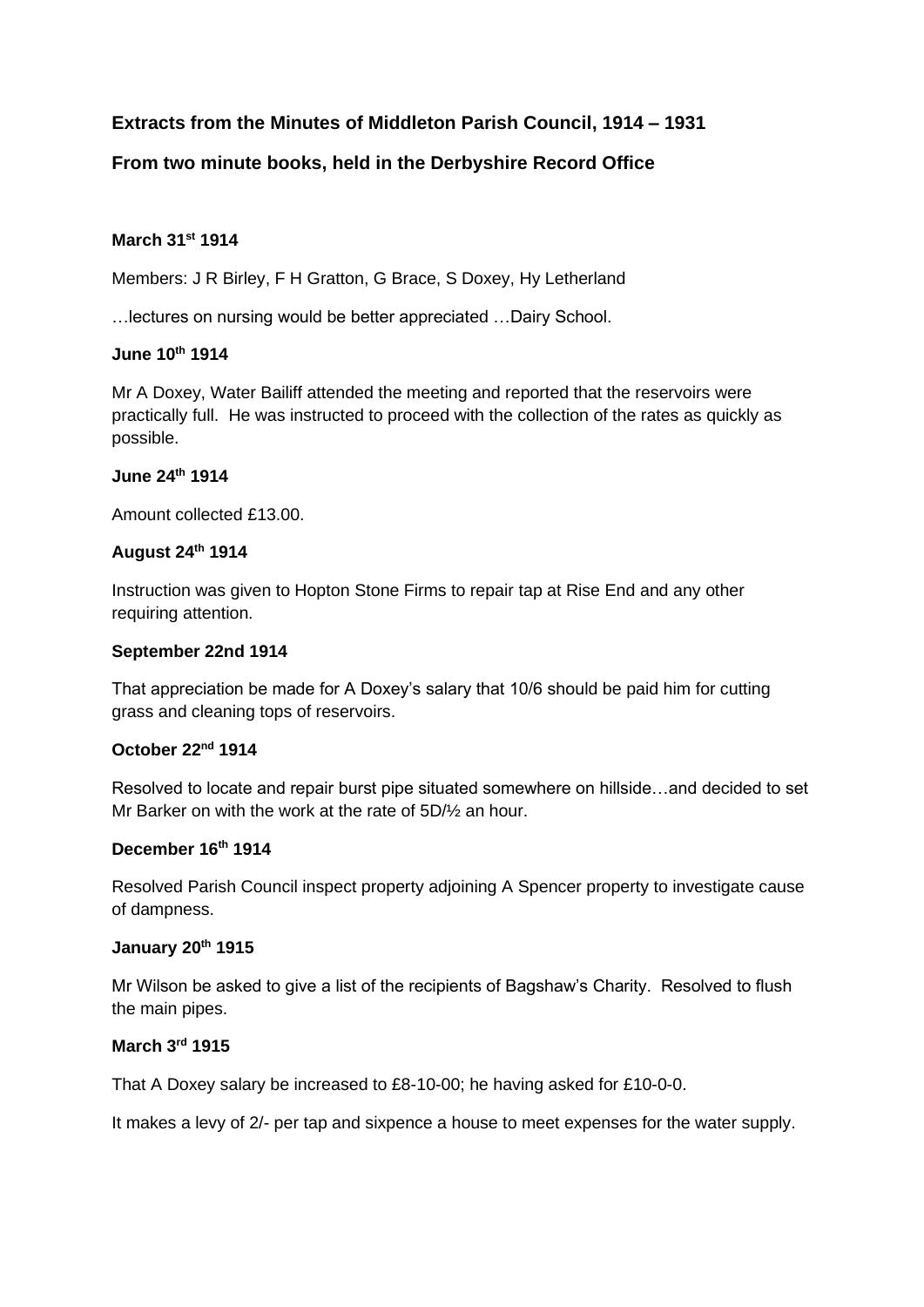## **October 6th 1915**

The vicar was interviewed re the Ward Map to make arrangements that the Clerk of the Council should hold the key. The Council agreeing to pay a small rent for the custody of the map in the vestry. The vicar promised to interview his church wardens on the matter.

## **March 29th 1916**

The clerk was instructed to apply for payment for 20 loads of water at 6d a load from the County Surveyor.

# **April 12th 1916**

Mr Brailsford be requested to examine the reservoir to locate a suspected leakage.

# **May 24th 1916**

Mr Jepson be organised to repair woodwork of pump. £2-12-1.

The Water Bailiff reported reservoirs full, and reported that trespassing was taking place some persons causing nuisances.

Recipients for John Douglas Charity were chosen and approved.

The names of the recipients of John Bagshaw's Charity were submitted by Mr Gratton to the trustees.

# **February 7th 1917**

Owing to Mr Wm Millward, an overseer being called to the colors, it was proposed … that Wm G Millward be appointed assistant overseer to collect the outstanding rates for the remainder of the year at a salary of Two Guineas £2-2-0.

Mr Chandos Pole Gell was recommended by the Council as the most suitable candidate to fill the vacancy in the County Council.

Resolved to take up allotments if supported by the Parish.

It was resolved to form a committee to find suitable land for allotments and to take necessary steps and to form a scheme to work as much land as possible and to obtain the number of people willing to take up plots.

The following resolution proposed by Wm H G Letherland and Sec by Wm Doxey that this meeting records its profound admiration for the honour Private John Spencer has done his nation and village by the gallantry displayed in receiving the D.C.M.

# **June 23rd 1917**

…the assistant overseer present a draft of new valuation list before the Parish Council for their inspection…that the sum of Fifty Shillings be granted to assistant overseer as remuneration for making out new list.

A letter was read…asking for the removal of tap, situated at corner of graveyard, to a more convenient place.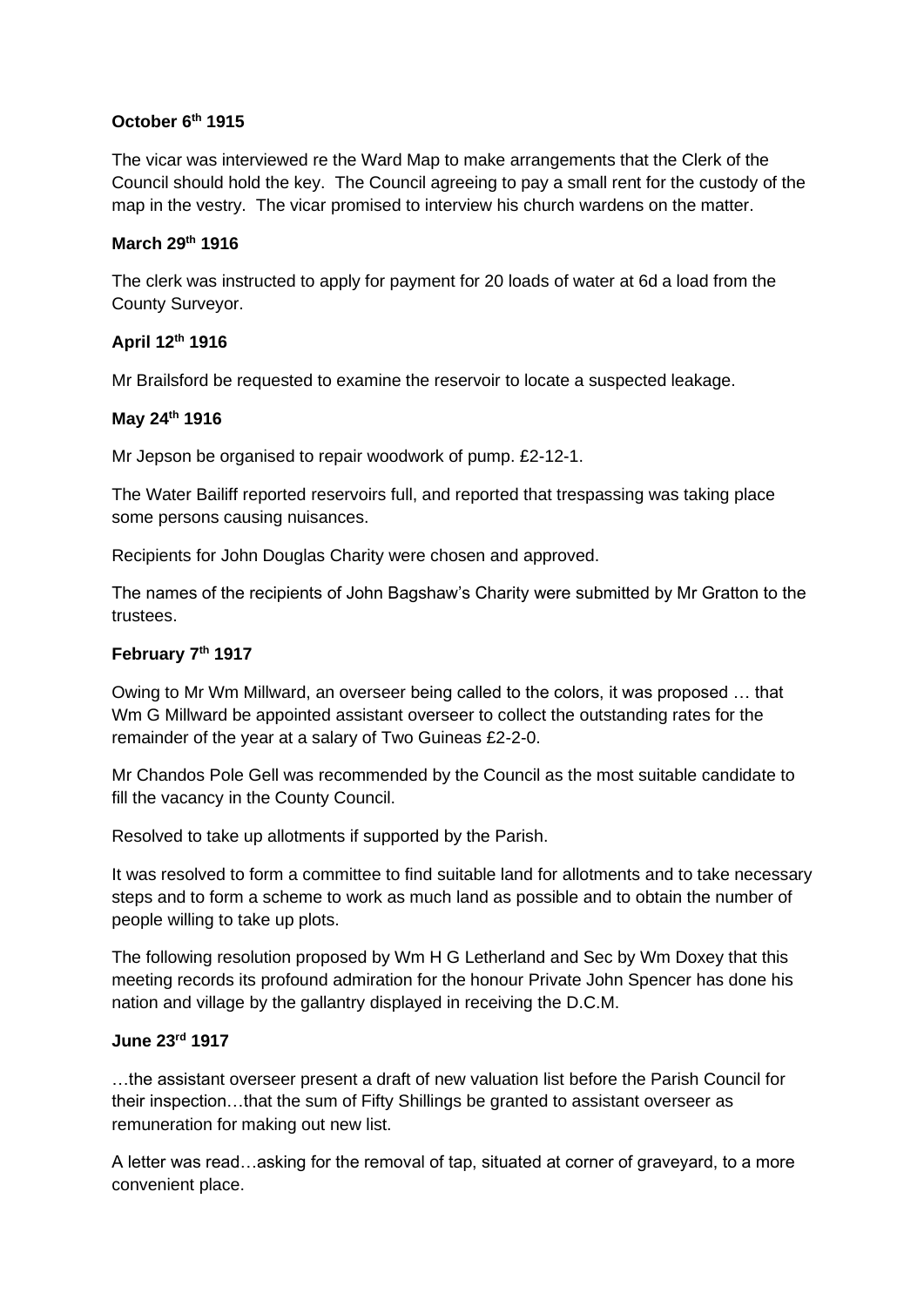# **August 4th 1917**

Proposed …that the Assistant Overseer bring to the notice of the Overseers, several cases where improvements may be made to the complement of New Valuation list.

# **October 1st 1917**

Resolved that the clerk write Ashbourne re "Housing of the working classes" stating that many houses are at present void in the village showing that no additional housing accommodation is necessary.

# **November 21st 1917**

Clerk write…re letter received from Secy of Food Economy Committee asking what the duties of representative on that committee would be and also as to who is the representative of the Parish on the Food Control Committee.

…Mr D Slack and Samuel Doxey approach the vicar, concerning the Parish Award.

# **December 5th 1917**

…the clerk to write to Mr J concerning ashes etc deposited near the reservoirs on Hillside, the Council maintaining that the refuse may lead to contamination of the water.

# **January 8th 1918**

A letter was read from the Executive Officer of the Local Food Control Ashbourne asking whether two representatives from the Parish Council would accept election to the committee. It was resolved that the Clerk write in reply, stating that owing to the distance no one would accept the offer.

# **February 12th 1918**

Resolved that the clerk write Mr xxxx informing of the bad condition of road leading to Cromford (through late Anthony Doxey's ground.)

…the clerk be paid the sum of Fifty Shillings per annum for duties as clerk.

# **Annual Meeting April 4th 1918**

JR Birley FH Gratton, G Brace, Wm Doxey, Wm Slack

Samuel Hallows be appointed Overseer. All charities be brought before Parish Council for defining recipients.

…the fee for inspection of the Ward map be: Parishioners 1/= Anyone from outside Parish 2/-

## **July 27 1918**

A letter was read from the National War [xxxx] Committee concerning the celebration of the Fourth Anniversary of the War.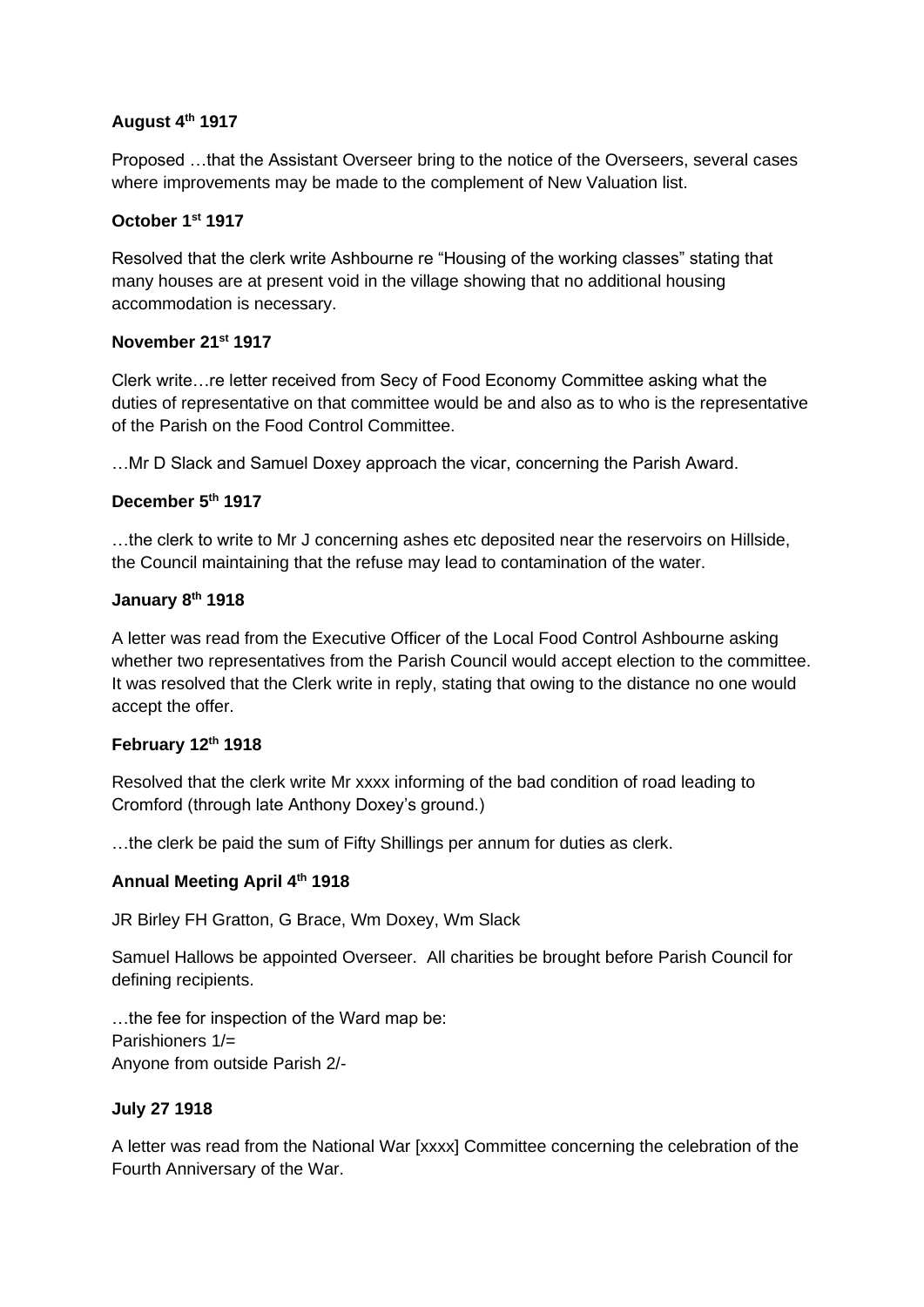It was resolved that the clerk approach officials of the several denominations in the parish with a view to arranging an open air meeting on the Green, (in the case of inclement weather, in the Congregational Chapel). The vicar and laymen from other denominations to take the service through in unity, and also the Bandmaster be asked to arrange for a procession headed by the band to start from the Rise End prior to the service.

## **September 7th 1918**

Resolved that a letter be sent to Mr Wheeldon (acting surveyor) asking whether something cannot be done as regards repairing the highway.

A letter was read from the Institute Committee requesting the use of passage leading to disused well near Institute for the purpose of building urinal thereby checking the nuisance so prevalent.

It was resolved that the committee should be asked to draft a plan of the premises concerned and submit same to Parish Council after which application should be made at Ashbourne.

# **September 25th 1918**

Resolved that the Assistant Overseer and Clerk of Parish Council be paid the salary of Fourteen Pounds £14-0-0 per year exclusive of remuneration allowed by Registration Officer (for compilation of Electors List).

Resolved that the Executive Officer of local Food Control (Ashbourne) be asked if he cannot make it possible for parishioners to get sugar from a dealer in the parish (in cases where a permit is granted) instead of having to make a journey to Ashbourne for same.

Resolved that the Minister of Food (The Right hon J R Clynes) be written informing him of the growing discontentment caused in the village by the meagre allowance of the staple foodstuffs, particularly cheese, making mention of the fact that the Quarrymen cannot carry on their laborious duties on the amount at present allotted to them.

## **January 20th 1919**

Members JR Birley, GE Brace, F Hy Gratton, Wm Slack, Sam Doxey

It was resolved that a parish meeting be called for February  $3<sup>rd</sup>$  for the purpose of discussing the prospects of a memorial to the soldiers of Middleton who have fallen in the war.

# **March 3rd 1919**

It was resolved that the Clerk post up notices asking for tenders for post of Water Bailiff.

## **May 26th 1919**

In reply to a letter from the County Clerk re Destruction of Rats, it was resolved that Mr Wm Gratton be appointed to issue warrants for the Parish thereby adopting the scheme as put forward by the County Council the price fixed by the Council for each rat presented (with tail intact) being 2d, A notice to be put out informing all interested as to the adoption of the responsible person.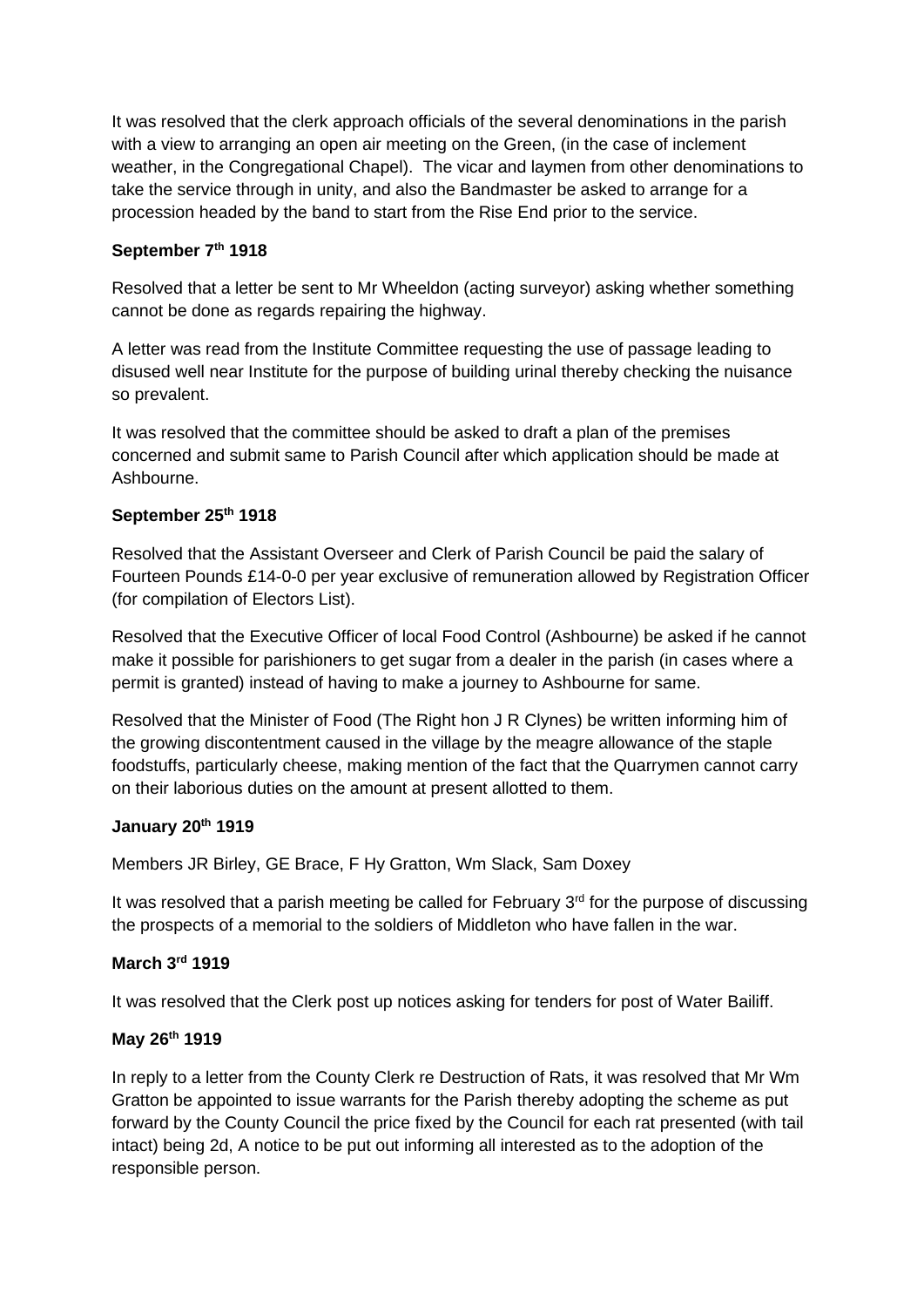Correspondence were put before the Council re the Housing Question from the Medical Officer of Health.

After consideration … it was resolved to reply to the following effect.

That the Council is of the opinion that additional houses are necessary in the Parish to the extent of 12, with a view to affording more and better accommodation and checking overcrowding.

With regards to the site, the following was suggested as being the most suitable.

The land opposite the Co-operative Society Premises, recently taken over by the Ecclesiastical Comm as Glebe Land or

The land known as Stile Croft belonging to Mr Chas Spencer Sen of Main St, making note of the profitability of the site needing the necessity of a New Road being constructed as a means of approach to same.

## **June 20th 1919**

The meeting was called for the purpose of discussing the foundation of "A Peace Celebration Committee" It was resolved to leave it in the hands of the Clerk to watch events, in case of Peace being signed a Parish Meeting to be called immediately.

## **September 5th 1919**

Scale of fee for election 10/-

Proportionate share of cost of forms 2/6

Total 12/6

It was resolved to write responding same to the effect that the Council do not consider the election fee can be justly claimed, as the returning officer had no duties to perform on behalf of the parish, there being no election.

…in view of the bad condition of the Main Street to write to County Surveyor drawing his attention to same.

## **November 3rd 1919**

…again write the county surveyor re Main Road stating that complaints continue to reach the Parish Council from ratepayers with regards to bad state of roads and footpaths.

…that the Election Fee be paid by a cheque.

## **December 20th 1919**

…the authorities report that they cannot recommence same, owing to the fact that the revenue from the village falls short of covering cost. (re Saturday Postal Collection)

A letter was read from \_\_\_\_\_ re "German War Trophies" in which it was stated that Mr \_\_\_ J Hughes Hallitt had them in his care, that any parish councillor may call at his office and choose from the whole. It was resolved that Mr Hallitt be informed that as none of the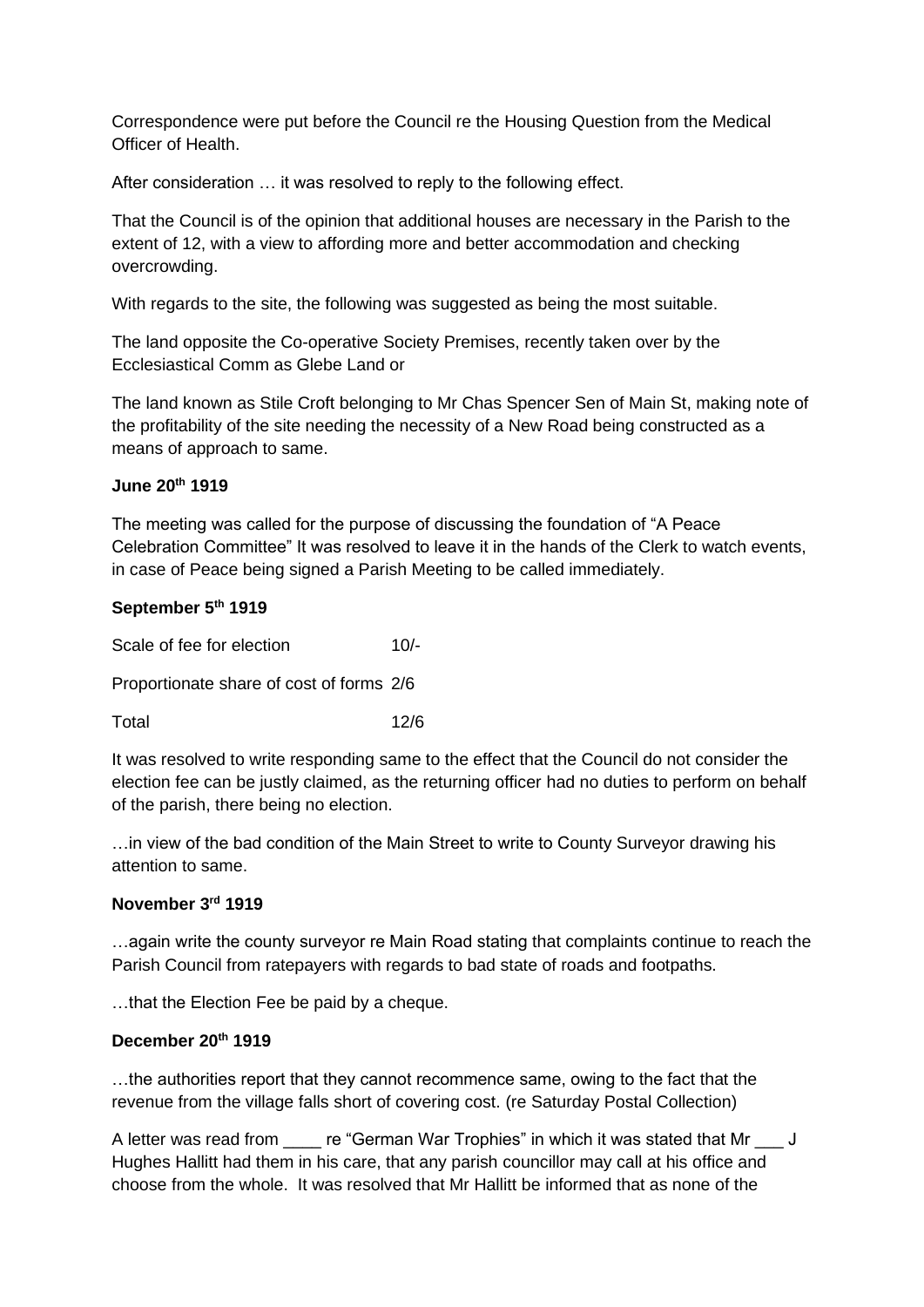Councillors expected being in Derby, the Council were prepared to accept what may be allocated to the Parish.

Having received information from the English Barytes Mining Co to the effect that they hold the Council responsible for any damage which may be caused to their vehicles in consequence of the bad state of the road.

It was resolved that the letter having the information as above stated should be forwarded to the RDC and also that the clerk inform the EBM Co that all complaints must be forwarded to the proper Authorities viz the Rural District Council.

In view of complaints from the ratepayers in Hillside that there had been no water supply for a considerable period the clerk was instructed to inform Mr W\_\_\_\_ "Water Bailiff" of same asking him to give it his attention, stating that in the opinion of the Council the cause may be attributed to the failure of properly maintaining the stop taps, particularly drawing his attention to the one opposite Mrs Jemima Beeson.

# **January 15th 1920**

The clerk was instructed to write Surveyor of Ashbourne District, respecting condition of roads, stating that the man employed was seldom to be seen on the roads, consequently the roads are in anything but a clean state.

## **March 15th 1920**

The resignation had been handed in by the Water Bailiff… The clerk was instructed to publish notices asking for tenders for the post, the salary to be £10-0-0 per annum.

An account amounting to 6d was for allowing public water tap to be placed in fence (as per agreement by Council) was handed to the Council from Mr Chas Birley, the same was passed for payment

The clerk was directed to make complaints to J Twemlow (Surveyor) re refuse on Hillside, the same having been standing for about five weeks, being both a nuisance and an obstruction, also to ask as to whether it was his intention to repair footpath leading from Hillside, to the Moor, and also to draw attention to bad repair of road and drain in Chapel Lane facing Mr E Gxxxx House, the same having undergone repairs, but very unsatisfactory.

It was also resolved to draw Mr FH Gratton's attention to the fence around property @ the Rise End, asking him to please have same attended to, in order to avoid any mishaps

## **Annual Meeting April 7th 1920**

Present: Messrs JR Birley, Geo E Brace, S Doxey, D Slack, F H Gratton

…Proposed that Mr Harry Jepson Jnr be appointed Overseer for ensuing year. Carried unan.

It was resolved that a letter be sent to Mrs G Walker (Wirksworth) informing her, that unless the water tap, in house on Hillside be put in proper repair within 14 days the supply will be cut off.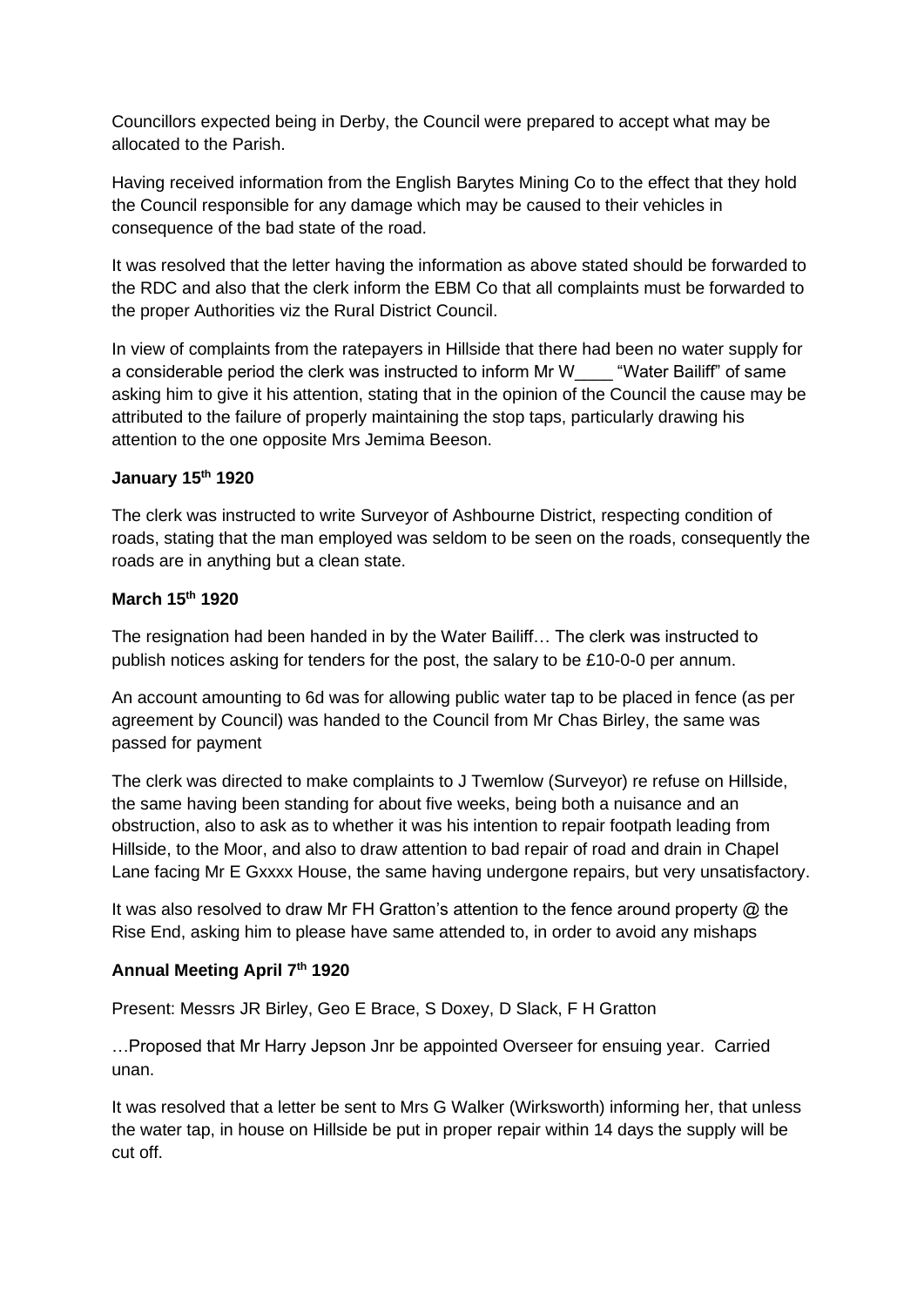The clerk was instructed to write Mr Webster (Plumber) asking him to repair the tap opposite Mr W Wheeldon at Rise End, also the one opposite Mr R Batterley, The Lanes.

Br Birley proposed Mr G E Brace, Seconded, That Mr S Doxey Mr FH Gratton be again appointed as representatives on Joint Committee (Charity) carried unan.

The clerk was instructed to write the district Surveyor (Mr Metcalfe) asking that attention be given to the fence round Mr F H Gratton's property at Rise End, stating that Mr Gratton will repair the fence above foundation immediately the foundation is put under proper repair.

Proposed by Mr J R Birley Seconded by Mr D Slack That the Salary of Assistant Overseer remain as last year viz £14-0-0 exclusive of remuneration allowed by Registration Officer for Revision of Elector's list.

# **April 20th 1920**

The clerk was instructed to write the County Surveyor re Mr Gratton's Fence at Rise End having received a reply from Mr Metcalfe (District Surveyor) to the effect that he considered it a matter between the County Council and the property owner, that he declined to take any steps to have same repaired at foundation (as requested. Mr Horton to be asked to give attention to it.

The Clerk placed before the Council a tender received from Mr Joseph Harrison for post as Water Bailiff…it was carried "That Mr Joseph Harrison be appointed Water Bailiff as from April 1<sup>st</sup> 1920 to March 31<sup>st</sup> 1921 at a salary of £10-0-0 per annum with insurance paid quarterly.

It was resolved to write R Holland re nomination of representative on R D Council stating that since the letter of March 3<sup>rd</sup> in which the death of Mr S J Sheldon was mentioned, no forms of any description have reached the council, the clerk was directed to write to the effect as here mentioned and ask Mr Holland to put the whole thing in order, to allow for nominations to be sent in.

…That Mr S Doxey be reappointed Treasurer for ensuing year.

# **Sept 22nd 1920**

It was resolved that Mr Birley inform Mr J Harrison re bursts in water pipes, and direct him to investigate as to where the bursts lie and have same put in repair.

The Clerk was instructed to write Mr J Beeson ie tenant of Pump House, depositing refuse in ground near pump. Also to inform Mr Hawley (Duffield) re same, and mention @ same time the fallen fence on same property.

Resolved to ask R Holland for statement of Water rates, up to date.

The following a/c were passed for payment

5/- for Parish Ward Map (rent) 2 years ending Apl 3rd 1920

The sum of £7-10-1 to J Webster for repairs etc connected with water supply.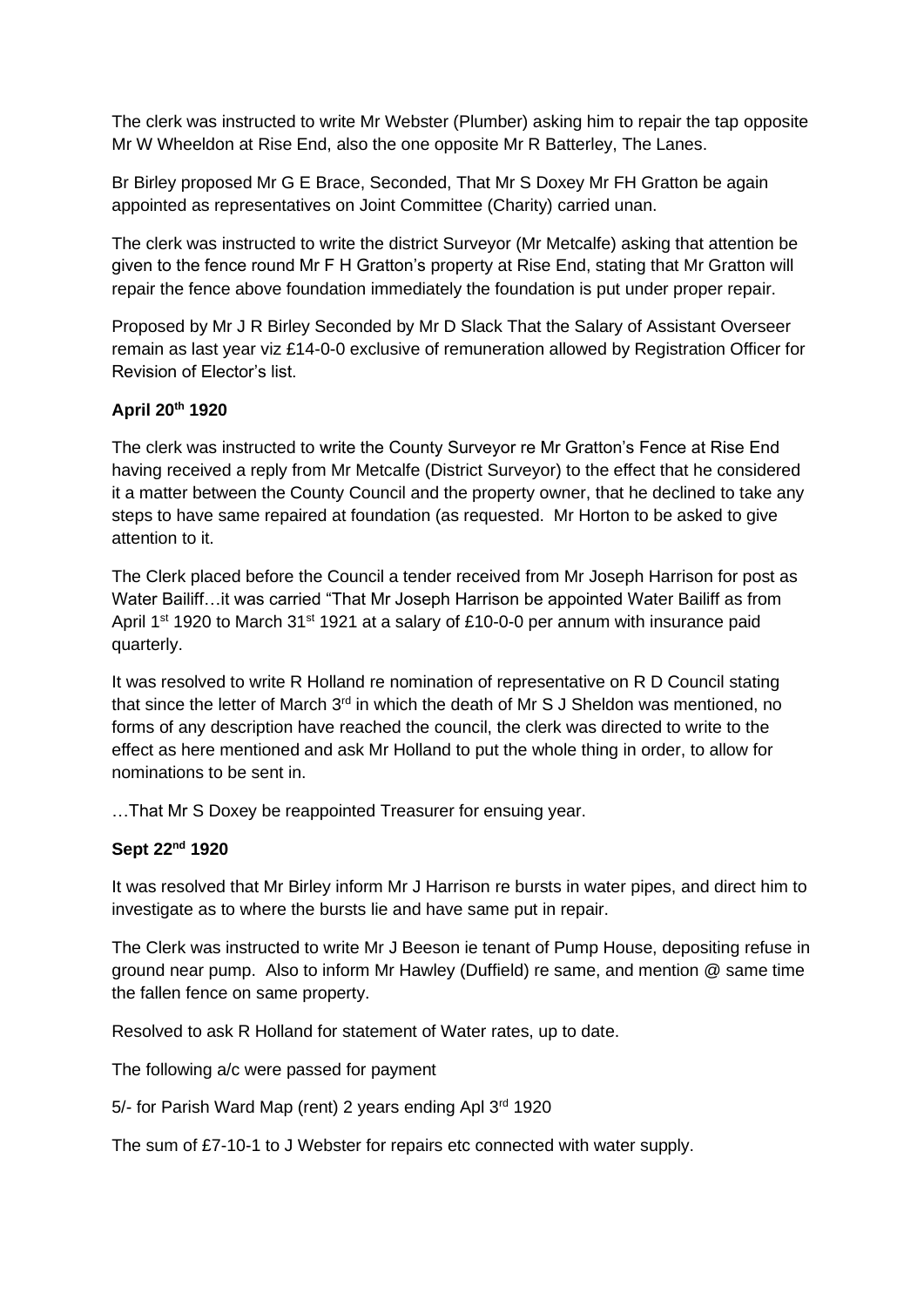Mrs GE Brace and D Slack were appointed to inspect fence round water allotments and take steps to have same put in order.

## **Dec 21st 1920**

The clerk was instructed to obtain permission from the County Surveyor to open up the main road, in order to locate a burst which is thought to exist, an in receiving same, to instruct Mr Harrison to find the leakage.

As nothing appears to have been done to repair the fence around Mr Hawley's property (Hillside) the Clerk was directed to again draw Mr Hawley's attention to the exceedingly bad state of same, and failing reply, to write the district surveyor.

## **March 8th 1921**

Having, on two occasions written Mr Hawley (of Duffield) with regards to the dangerous condition of fences round property on Hillside, and noting the fact that nothing has been done towards putting in repair, the clerk was directed to place the matter in the hands of the R D Council.

A letter was read from the clerk to the RDC, stating that at the audit of the R D C accounts, the auditor raised the question of discontinuing the levying of water rents to meet the expenditure in connection with the Middleton Waterworks, the total Water rents for the year only amounting to £15-0-0, the auditor remarked that under present methods it costs too much in printing and collecting, and suggested raising the money by means of a Special Expense Call.

The clerk was instructed to write in reply to the effect that the Members of the Parish Council do not deem it necessary or wise to adopt the Auditor's suggestion, and that there seems to be a wrong impression with regards to the expense incurred in collecting the Water rents, pointing out that the collecting of the rents is only about one-twelfth of the duties of the Water Bailiff the chief duties being the regulating of supplies.

# **April 5th 1921**

Chair – Mr JR Birley

Vice Chair Mr S Doxey

Treasurer Mr S Doxey

Overseers Mrs J B Birley, Mr J Slack

Joint Committee for Charity Mr S Doxey and Mr F H Gratton

Water Bailiff Mr Joseph Harrison

…that the salary of Asst Overseer be raised from £14-0-0 per year to £16-0-0 to cover audit journey expenses, as requested by the Auditor.

A letter was read from the Manager of the Hopton Wood Stone Firms Ltd requesting that the Council sanction a connection from Main Pipe, for supply of water to new bungalow which the firm anticipate building at Rise End on land just above Railway Arch at Middlepeak on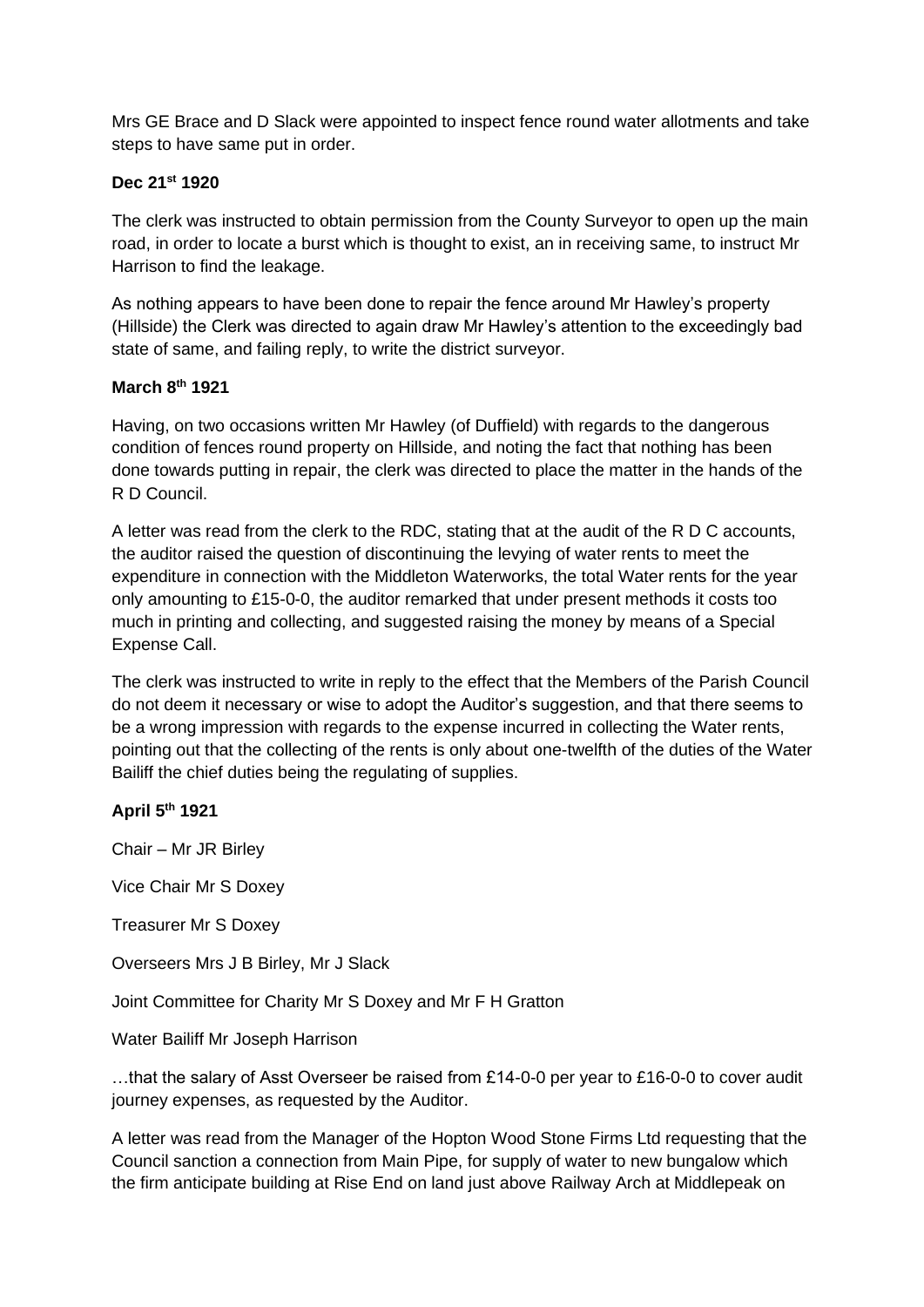West side of Main Rd. The clerk was directed to inform the Manager that the Parish Council have not the power to sanction Water being supplied out of the village.

As a consequence of complaints reaching the Council with regards to Rowdyism and Nuisance near Mr Gregson's shop, the clerk was directed to acquaint the Police of same.

The Main Road in the Village not having received the attention asked for, it was resolved to write Mr Wm Harrison of same (enclosing the letter received from Mr Metcalfe) asking his assistance in the matter.

It was resolved to again draw the attention of the County Surveyor to the fence at Rise End, stating that Mr F H Gratton is anxious to put fence in repair, but just requires the repairing of the foundation.

# **April 26th 1921**

With reference to a letter from the R.D.C. asking for the Parish Council/s opinion, as to the advisability of connecting water main for supply to bungalow which the H-W Stone Firms Ltd propose erecting at Middlepeak, the clerk was directed to write to the effect that the Water Supply in the village does not merit conveying same out of village.

It was resolved to ask Mr W Harrison's assistance towards getting Mr J H Gratton's fence put in order at Rise End, having received a reply from the County Surveyor referring to his letter of Apl 23<sup>rd</sup> 1920, in which he stated that the Council were not responsible for same.

A letter was read with reference to the destruction of rats and mice in the village, asking for the Parish Council's co-operation in the matter. The clerk was instructed to reply stating that the Parish appears to be fairly free from the pests, and that to the best of their knowledge, immediate steps are taken to eradicate same, should they put in an appearance.

# **June 3rd 1921**

In consequence of the shortage of water, the clerk was instructed to direct the Water Bailiff to cut down the Water Lane supply to the same extent as the remainder of the village, pointing out the existence of stop tap in Mr Slack's field, also to further restrict the supply, and to have overflow pipe in reservoir put in repair, to apply to Mr Birley for pipe. It was also resolved to put out notices warning the public against using parish water for anything other than Domestic purposes, failing adherence to notice prosecutions to be put in effect.

## **Jan 17th 1922**

That a letter be forwarded to Mrs F H Gratton conveying the sympathy of the members of the Council in the sad bereavement sustained by her, in the loss of her husband. The clerk was instructed write accordingly.

# **March 13th 1922**

A Parish Meeting was held in the C of E Schools … to receive nominations for Parish Councillors for the ensuing 3 years.

The nomination was then read out by the Chairman each form having been duly passed as valid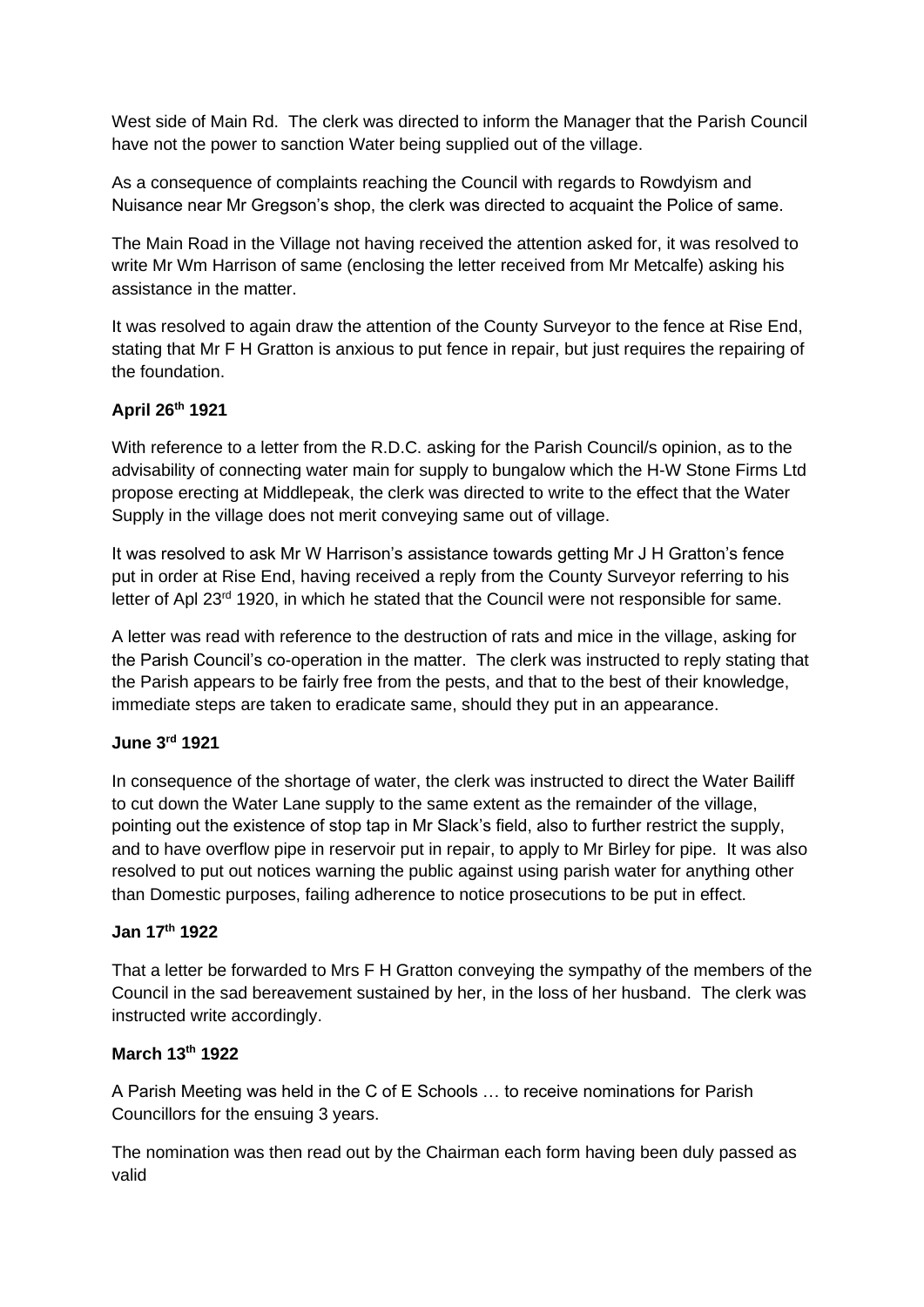No 1 Mr John Richard Birley Quarry Proprietor, Middleton by Wirksworth

No 2 Mr Samuel Doxey, Clerk, Middleton by Wirksworth

No3 Mr George Edward Brace, Mason Middleton by Wirksworth

No 4 Mr Daniel Slack, Quarryman, Middleton by Wirksworth

No 5 Mr Josiah Slack, Grocer, Middleton by Wirksworth

No 6 Mr Thomas Buxton Walker, Gentleman, Middleton by Wirksworth

As the number of nominations did not exceed the number of persons to be elected the Chairman declared the Candidates elected.

# **Annual Meeting April 19th 1922**

..that Mr Ernest Wheeldon be appointed as Overseer for the ensuing year.

It was moved .that Mr D Slack be appointed Overseer

Mr S Doxey and Mr T B Walker were duly elected to represent the Parish on the Joint Committee for Charities.

A letter was read by the clerk in which Mr R Holland asked the Parish Council to attend to matters relating to the Water Rents viz that in future the collection of Water Rents shall enter in their prospective columns – the name of occupier, owner, description of property, situation, area and rateable value.

The letter also stated that the Auditor required the collection to give a Bond in the sum of £25 for the due performance of his duties.

The Clerk was directed to reply stating that the Council could see absolutely no necessity for either extra entries in Rent Book or Bond. The Water rents not being based on a Rateable Value, and the moneys collected being immediately deposited with the Treasurer.

As a consequence of repeated complaints as to the state of the Roads and the short hours worked by the Roadsman (Mr W Johnson) and in view of the various state of the village sanitation it was resolved that "The Clerk draw the attention of Mr R Holland to the several matters and express the Council's opinion that neither the Roadman nor the Surveyor are doing their dutys in the village.

An account of 6d due to Mr Birley for tap installed in fence was passed for payment.

The account due to Mr R Holland as election fee, amounting to 13/8 was passed for payment.

Mr S Doxey moved that a letter be forwarded to the Hopton Wood Stone Firms Ltd, complaining of the excessive charges made for gas and the inferior quality of same, as the Parish are not consumers of the commodity in question it was deemed inadvisable to take the matter up.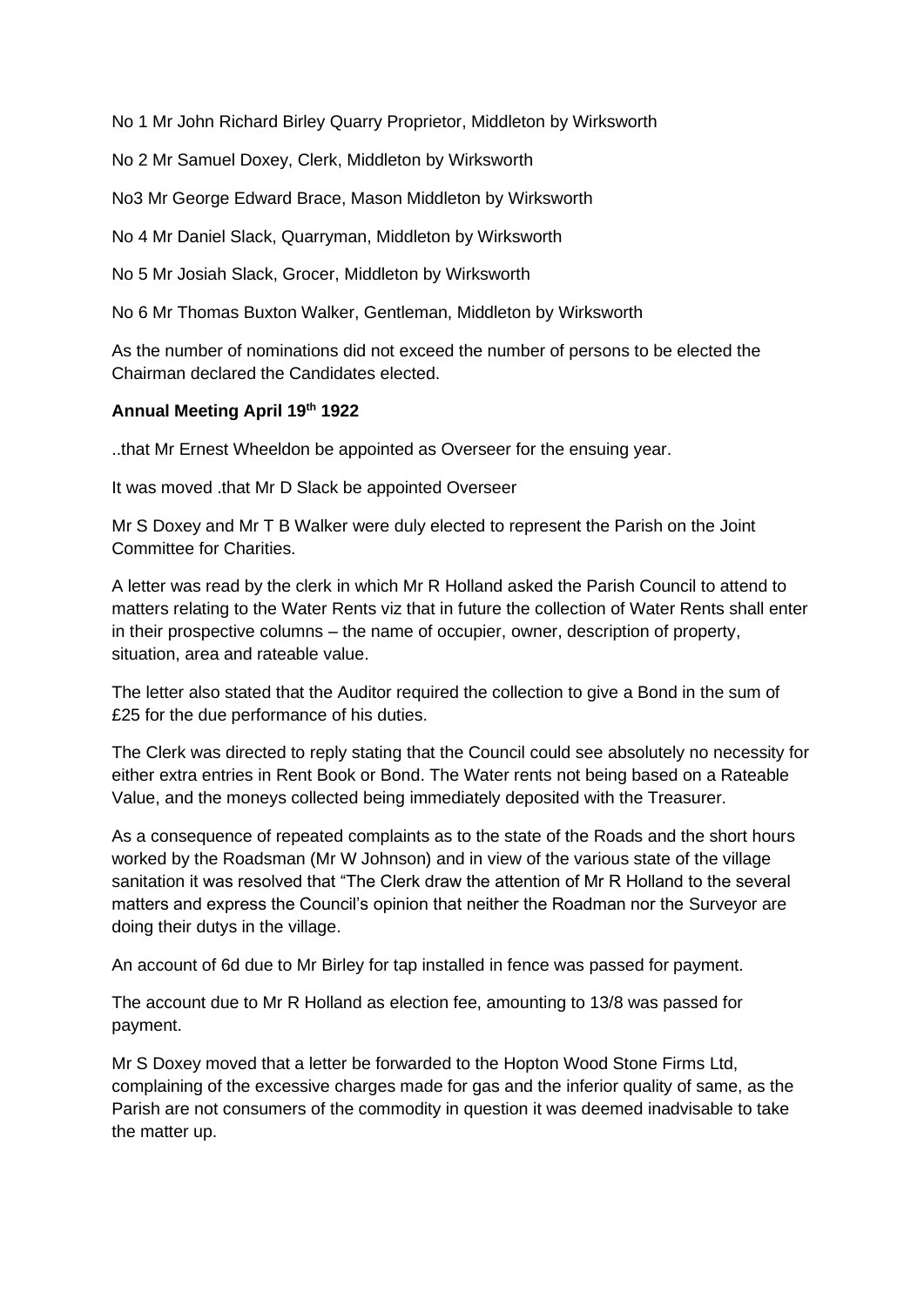### **May 1st 1922**

A letter was read relating to the sewerage pit at Rise End, in which the clerk to the R.D.Council asked for the opinion of the Council as to the best plan to adopt towards getting the shaft clear, or finding other means of disposal.

It was resolved to suggest that the Council meet Mr Wheeldon (Sanitary Surveyor) at Middleton some evening @ 6 o'clock or otherwise Saturday afternoon with a view to going into the matter together.

The clerk was instructed to write the Post Master @ Matlock in the question of recommencing the Second Postal Delivery in the village.

After discovering the inconvenience suffered by business people in the village, through the stoppage of goods delivery by the Midland Railway Co, it was decided to approach the authorities with a view to them re starting deliveries, and the clerk was directed to write accordingly.

Mr Doxey reopened the question relating to the price and quality of gas supplied by the Hopton Wood Stone Firms Ltd, after due consideration it was resolved that the Clerk write the Manager of the firm, stating, that whilst the parish itself is not a consumer, the Council ask on behalf of the inhabitants of the village, who are actual consumers, that consideration be given to the possibility of a reduction in price, and also that a better quality be supplied.

As there was no nominations sent in for representatives on the R D Council at the time of the election, it was resolved that Mr R Holland be asked to put things in order for nominations to be effected now, also asking for nomination forms to be supplied for the purpose.

# **June 26th 1922**

A letter was read from the Post Master, in reply to the request made by the Council for second Postal delivery, in which it was stated that a second delivery would not be warranted.

The chief goods manager of the Midland Ry Co, in reply to a letter from the Council asking for delivery of goods from Wirksworth goods yard to Middleton, stated that the Company found it impracticable to undertake the service.

A letter from the Clerk to the R D Council was read (dated  $22^{nd}$  June) stating that the Surveyor, after several days work in the sewerage system, had been unable to find the main shaft of the mine, though on one occasion he had noticed that there was a tendency for some of the liquid to disappear. He had however suspended operations so as to get the opinion of the Council as to the advisability of proceeding with his present operations. The alternatives put forward were to find another mine shaft, or if this proved to be impracticable to consider the question of going in for some sewerage scheme.

It was resolved to reply to the effect that the members of the Parish Council believe it to be practicable to proceed with the present operations, but suggest that the surveyor get the help of practical old miners of whom there are several in the village, naming Messrs B Spencer, Jacob Doxey, Alfred Doxey, D Slack Senr, making mention that plenty of timber will be necessary.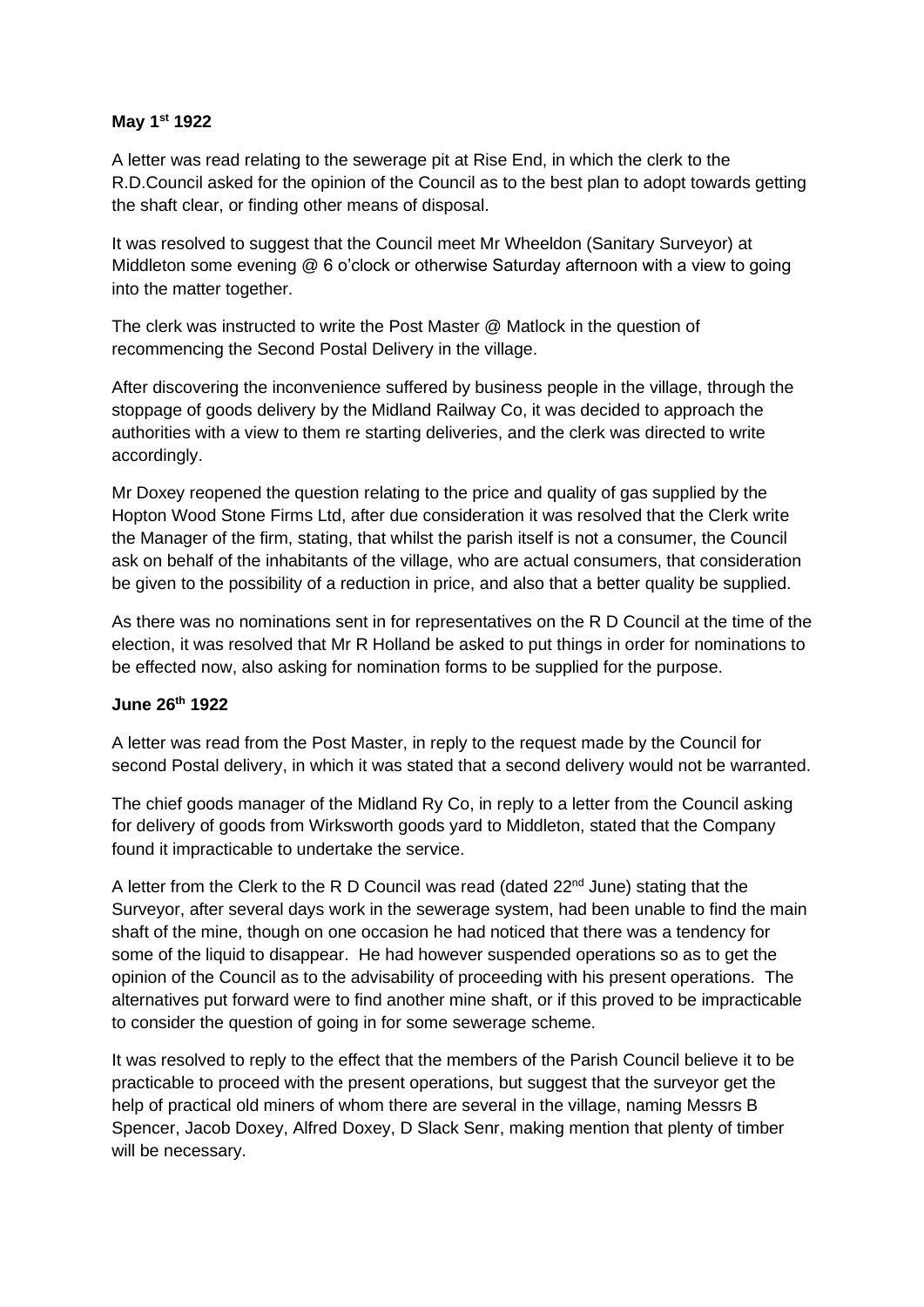## **July 27th 1922**

Having received a letter from the Mayor of Derby making request for someone to undertake the organisation of a Flag day on August  $2<sup>nd</sup>$  in aid of the proposed Memorial to the Sherwood Foresters which is to be erected near the site upon which Crich Stand originally stood, it was decided to leave the matter in the hands of the Clerk.

# **December 20th 1922**

An application from Mr A Abbot (Church View) for connecting water to Bathroom was submitted to the Council, but as he appeared to have proceeded with the work, the council instructed the Clerk to notify him that an application did not entitle him to proceed without consent, asking @the same time for full details of the connections installed, consequent upon the Councillors hearing of more than was mentioned in application.

An application by Mr J E Stevens Rising Sun was granted for connection water to 2 WCs.

It was decided to fix the charge in both cases, @ 5/-

A letter was from Mr R Holland, stating that he had received notification from the Derbyshire and Notts Electric Power Co, to the effect that they intended making application to the Electricity Commissioners for a special order relating to supply electricity for all purposes in an area in which the Parish of Middleton may probably be included. Mr Holland asked for the views of the Council on the matter, saying that the council could oppose the inclusion of Middleton in the scheme.

The clerk was instructed to state that the council would, so far as could at present be judged, have no opposition, but that they would like details as to what it may be likely to entail in the way of expense for parish.

The question of nursing in the parish was raised owing to the inability of Mrs Gregson to carry out her duties through illness, Mr Birley arranged to see what could be done, when @ Ashbourne on Saturday.

# **March 20th 1923**

The undermentioned applications for Water Connections were sanctioned

Mr H Jepson Water Closet

Geo Killer Wash House Tap

It was resolved to examine Pump reservoir on Saturday aft to meet about 2.30pm, Mr D Slack volunteered to see that the tap was removed in readiness.

Mr S Doxey re-opened the question relating to the price of Gas charged by the Hopton-Wood Stone Firms Ltd.

Mr Doxey moved, seconded by Mr J R Birley, that the Clerk again write the firm on the matter, expressing regret that no reply was received to the Council's last letter asking for a reduction, and expressing a further hope that due consideration be given a reduced charge,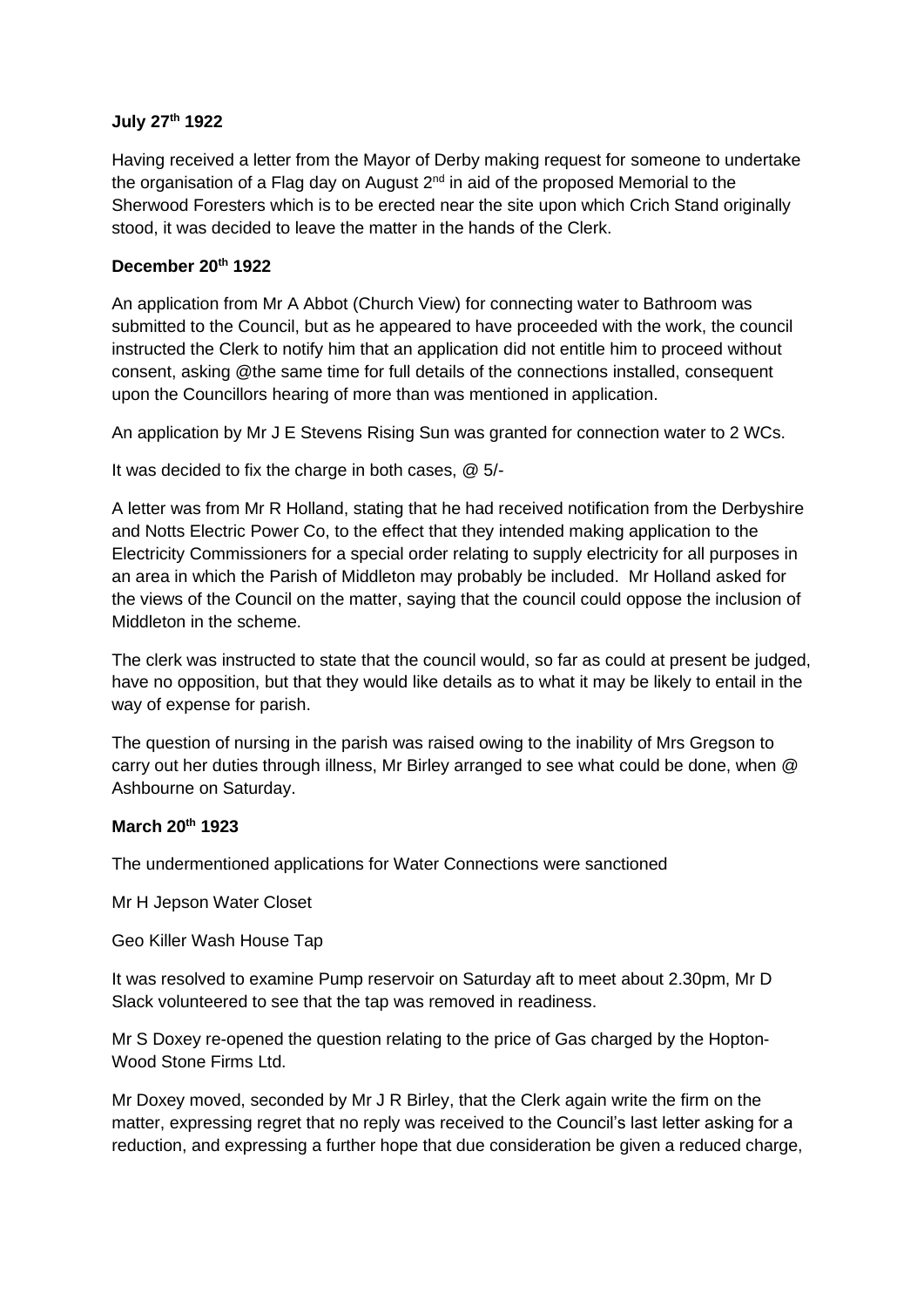pointing out that Middleton Gas charges appear to be far in excess of the charges made in the surrounding district.

After some little consideration on the question of flushing the water mains it was decided to let the matter lie in abeyance until after Easter.

# **Annual Meeting April 13th 1923**

Mr Joseph Harrison was re-appointed as Water Bailiff, salary to remain as last year viz £10.0.0 per an

Mr H S Flint was re-appointed Asst Overseer, salary as previous year viz £16.0.0 per an

A reply was read from the Hopton-Wood Stone Firms Ltd, regarding the price of Gas, to the effect that whilst the firm fail to see what cause the Council had to complain, not being consumers, effect will be given to any possible reduction, when the question of costs have been gone into @ the end f the financial year.

The Clerk was directed to ask the Water Bailiff to arrange the flushing the Water Mains, when it was suggested that notice in some form or other be given to the public, at the same time asking that all pipes be drained before stop taps are opened for flushing, in order that the best effect may be obtained, the Bailiff to carry out the flushing operations at the earliest possible opportunity.

Mr Dl Slack suggested that in order to ascertain the exact number of taps, water closets etc liable for charge in the parish, with a view to stabilising the charges, it would be advisable for members of the Council to accompany Mr Harrison on a tour of inspection, booking all possible details connected with the water supply and consumption , which when tabulated should be submitted to the Council for perusal, thereby enabling the council to give individuals pertaining for Water Rate charge purposes.

It was decided to adopt this course, and the clerk was directed to prepare books and notify the Water Bailiff as to what was being done, Mr D Slack volunteered to accompany Mr Harrison on his first round of investigation.

# **May 30th 1923**

After further discussion concerning reservoir (@pump) it was decided to instruct Mr J Brailsford to do the necessary work and put the reservoir in good repair…

The Clerk was instructed to give notice to Mr W Gregson that unless the burst in private water pipe opposite his home and owned by him was repaired on or before Saturday June 2<sup>nd</sup> the Water Bailiff would be instructed to cut off the supply.

The revision of Water rate charges was next gone into, with the following results:

It was proposed by Mr D Slack seconded by Mr S Doxey that private water taps be increased 50% viz 3/- where previously 2/- and that an increase of 100% be put on users of public taps viz 1/- where previously charged 6d. Carried unanimously.

Mr S Doxey moved that Water Closets be charged 4/- each, but this found no seconder.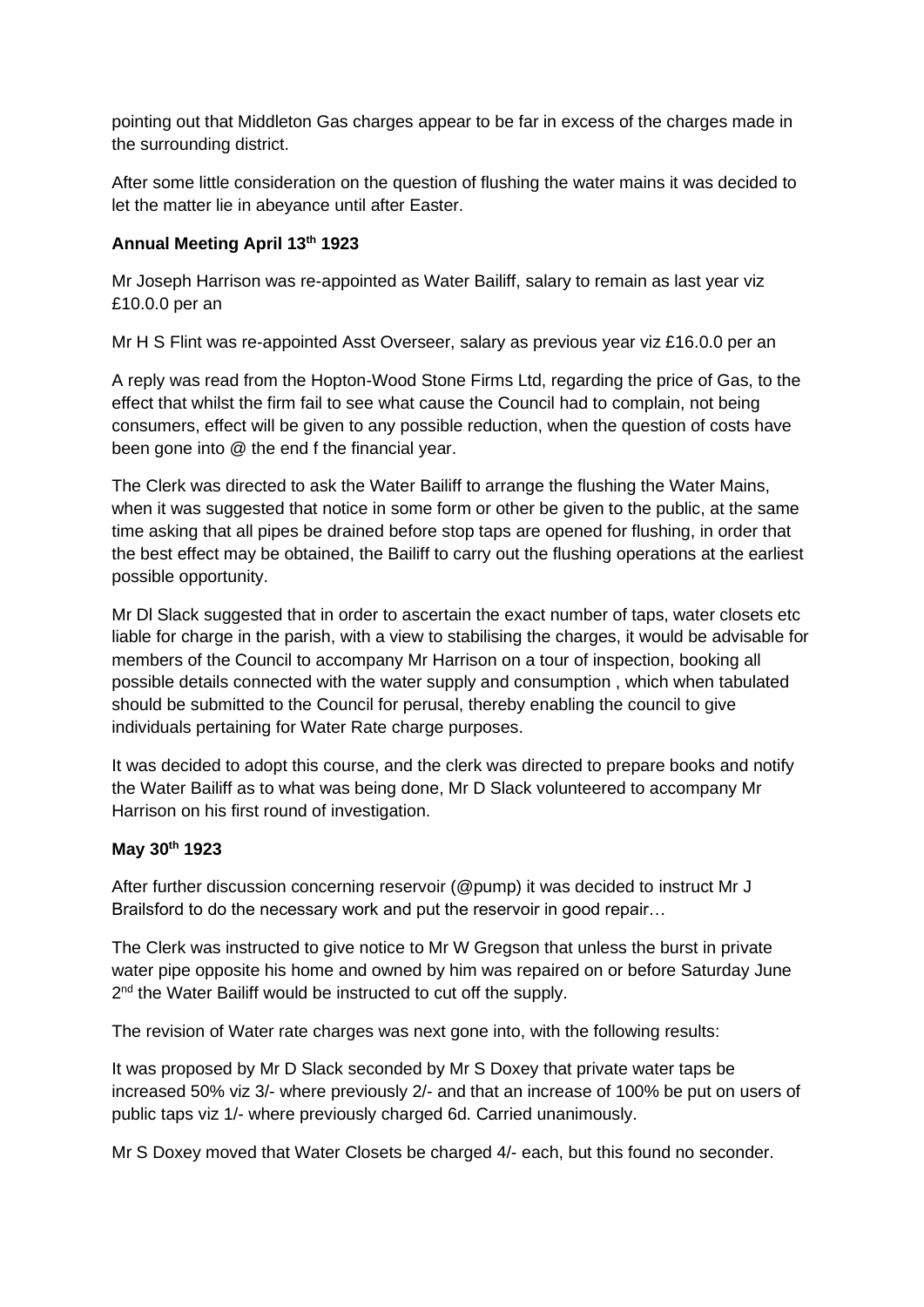Mr D Slack moved and Mr G E Brace seconded that the charge for Water Closets be 2/-, this was carried unan.

It was further resolved that in case of Butchers a charge of 4/- be instituted and 5/- for Bakers. Concerning Baths it was decided to treat these as second taps viz1/6 each.

# **October 12th 1923**

A letter was read from Mr W F Weskett Postmaster @ Matlock stating that they had under consideration a proposal for giving the postman who serves Middleton a half holiday, which would mean that the last collection on Saturdays would be made @12.55.

It was resolved to reply to the effect that whilst the Council wish to see the postman secure his half holiday, they are afraid inconvenience would ensue from taking last delivery @ the time specified, and ask if it is not possible to find a substitute to take the postman's place for the Saturday collection, or arrange for the half holiday to take place on Wednesday when the office is closed.

A letter from Mr G Hall of Cromford asking permission on behalf of the British Legion, to hold a flag or Poppy Day in the village on Nov 10 was placed before the Council and a reply was ordered to be sent granting the request.

Mr Doxey suggested that a charge be made on the County Council for Water used during steam roller operations in the village, it was decided to leave the matter in abeyance until next meeting. Mr Doxey promising that in the mean time he would make enquiries as to how long they would be using the water.

# **Oct 31st 1923**

The clerk was directed to write Mr Twemlow (surveyor) respecting material used for the roads, to the effect that it was totally unsuitable.

It was decided to write Mr Metcalfe lodging complaints about the condition of the Main Road @ top end of village.

In further reference to charge upon County Council for Water used during Road rolling operations the clerk was instructed to send a bill for £3-0-0 to the Surveyor.

## **January 11th 1924**

As no reply had been received from Mr Metcalfe concerning state of road at top end f the village, the clerk was directed to write the County Council representative (Brig Gen Walthall) asking him to take the matter up.

## **March 3rd 1924**

A letter with further reference to "Half Holiday for Postmen" from the Postmaster @ Matlock was submitted to the Council, it which it was stated that the consent of all others Councils in the Rural D of Wirksworth had been obtained and that the preproposal must be dropped unless the consent of this Council be given irrespective of the Conditions mentioned in previous reply.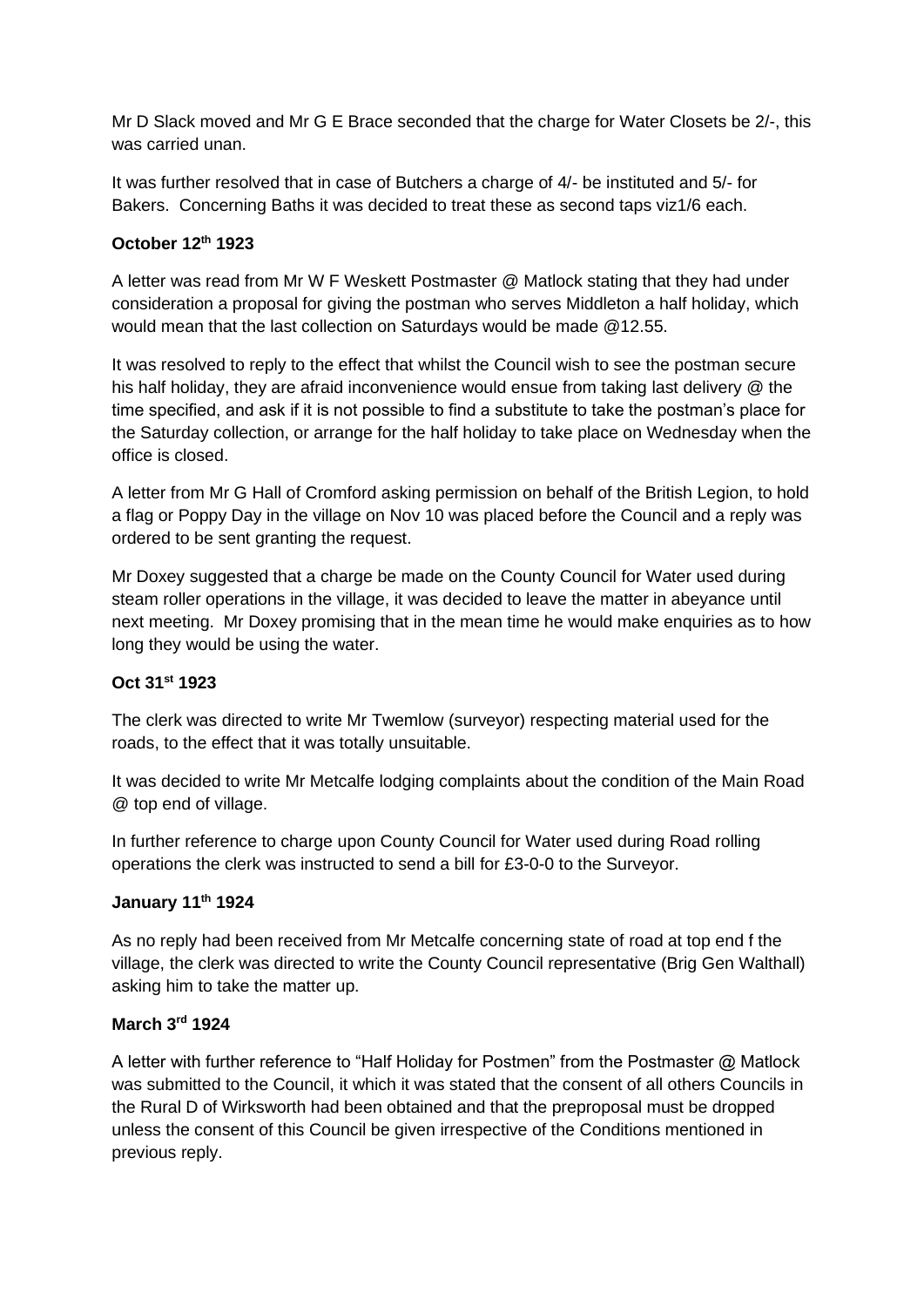The Clerk was directed to state that in view of the fact that less populated parishes were given better better Postal facilities than Middleton and that the Council agree to the proposal providing the same facilities are granted to Middleton as are enjoyed by them. (Parishes referred to included Carsington and Brassington, with two deliveries daily)

## **Annual Parish Council Meeting April 11 1924**

Chair Mr J R Birley

Mr Birley remarked that he did not feel it was fair for him to retain the position for so long a period and expressed his desire to be excused, but after further requests from the Council he gave way, and was duly appointed.

Vice Chair Mr D Slack

Treasurer Mr S Doxey

Overseers – Mssrs John Brailsford and William Bateman

Joint Committee for Charities – Mssrs S Doxey and T B Walker re-appointed

Water Bailiff Mr J Harrison

Assistant Overseer Mr H S Flint

The clerk brought to the notice of the council the fact that the stop taps still remained covered after road rolling, he was directed to instruct Mr Harrison with a view to uncovering and putting in order, and to have tap @Rise End put right at same time.

A complaint form Mr E Birley in reference to sewerage at Rise End was laid before the Council by the Clerk, but as Mr Birley had knowledge of progress towards putting the sewerage in order nothing further was done concerning the matter.

As the pump (Hillside) has been out of order for some little time it was decided to have same repaired and the clerk was directed to see to it being put right, the chief need being releathering.

Very emphatic complaints were made in reference to the dirty condition of the Main roads in the village, and it was particularly mentioned that the roadman had removed dirt items etc, from one point and deposited same in a place where a notice was to be seen forbidding the public to deposit refuse. The Clerk was directed to notify the County Surveyor on the matter and failing attention to write Mr Walthall rep on (County Council).

The a/c of £3-0-0 for Water claimed by the Council from County C had been returned with questions as to how the charge was arrived at – whether by Water Cart loads or by the thousand gallons? – it was decided to return the claim drawing the surveyor's attention to the fact that whilst previously claims had been based on Water Cart loads, it was impossible on this occasion, as they had attached the hose direct to the taps in some instances, also to point out that the reservoirs were almost emptied, not merely on Middleton Roads, but that the Water was used on the Porter Lane. The Clerk was instructed to inform the Surveyor that the claim must stand point out the points here stated.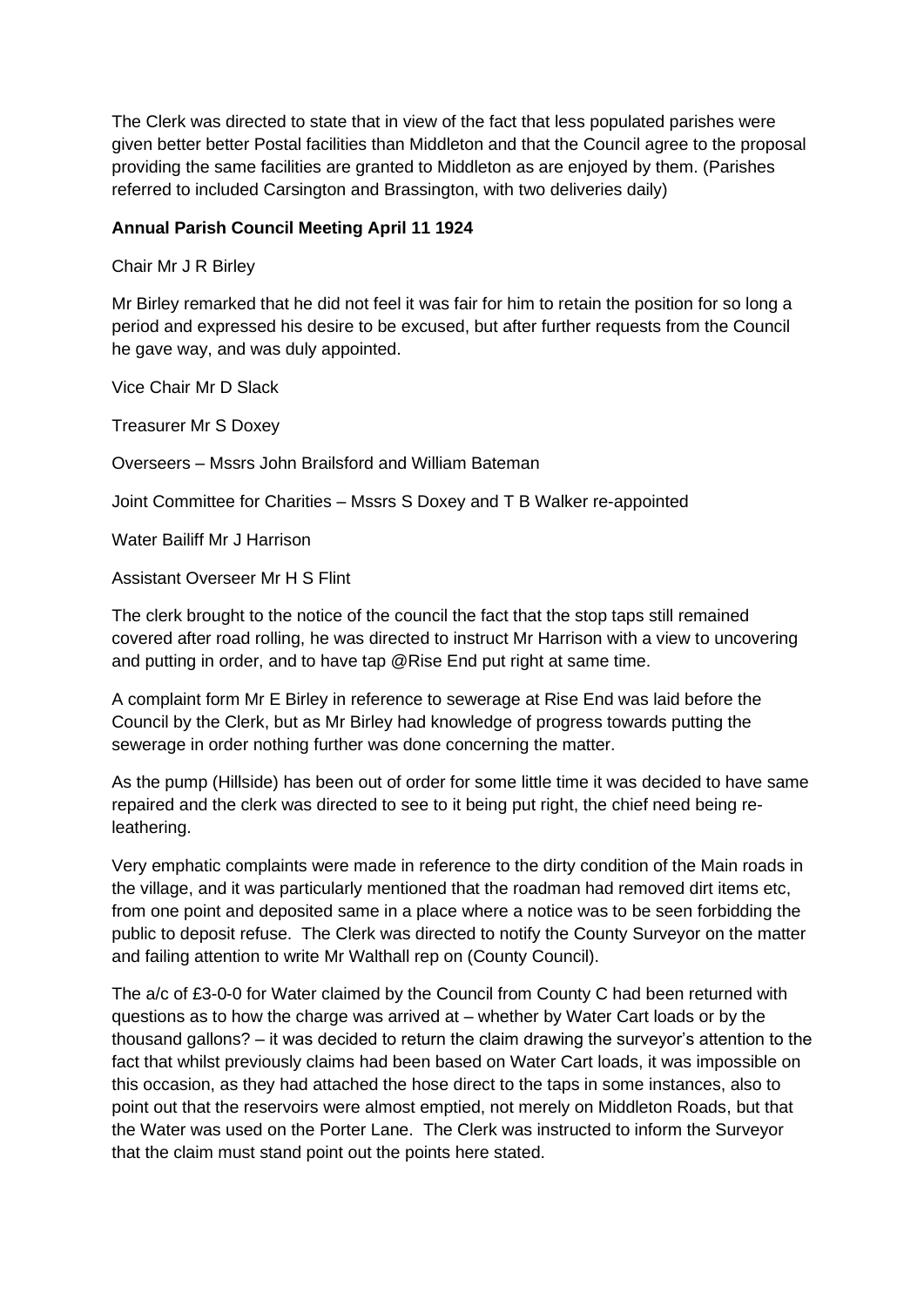### **June 13 1925**

Water Charges on C Council – these had been received

A letter was read from the Ministry of Health stating his (the Minister's) intention after the expiration of ten days, from the date of the letter viz June 6 1924 – to represent to His Majesty in Council that, for the protection fo the public health, the opening of any new burial ground in the civil parish of M by W, save with his previous approval should be prohibited, and that except as hereinafter provided, burials should be discontinued forthwith and entirely in the Church of Holy Trinity, M by W, and in the Churchyard attached thereto: Provided that-

- (a) In any walled grave now existing in the said Churchyard, burial may be allowed subject to the Condition that every coffin buried in such grave be separately enclosed by stonework or brickwork properly cemented
- (b) In any earthen grave now existing in the said churchyard,t he burial may be allowed of the body of any member of the family of the person or persons heretofor buried in such grave, subject to the Condition that no part of the Coffin containing the body shall be at a depth less than three feet below the level of the surface of the fround adjoining the grave, and subject to such burial not involving the exposure of human remains.

It was stated that, in order to comply with the requirements of Section 3 of the Burial Act 1855 as amended by Burial Act 1900, it is now necessary that a Parish Meeting be forthwith convened for the purpose of determining whether a burial ground shall be provided for the whole or part of the parish, under the Burial Acts.

After due deliberation on the matters Mr D Slack proposed – the Burial Act be adopted.

It was deemed wisdom to write Mr R Holland for details fo procedure prior to calling a Parish meeting – the Clerk was instructed accordingly and as Mr Walker volunteered to convey Mr Birley over to Ashbourne, for an interview with Mr Holland, the Clerk was directed to arrange same if possible for Wednesday aft.

A letter from Mr R Holland – gave the estimated cost of the sewerage @£120-0-0, and he wished to know whether the parish would prefer a loan, or pay for same direct by a special rate spread over 12 months. He pointed out that in the event of a loan the period for repayment would be 30 years, and the amount of principal and interest would necessitate a special rate of about 1d in the £ per an for the whole of the 30 years. It was decided to ask if a loan could not be arranged with the local Treasurer for a period of

about 2 years or so?

Mr S Doxey moved that complaints be made to Mr Twemlow, re dangerous condition of Walls on the Alley and near Mr J W Ferns House, the clerk was instructed to write him.

#### **June 18th**

Further discussion took place in reference to Burial Ground and it was decided to convene a Parish Meeting for July  $4<sup>th</sup>$  @ 7.30 and notices for same were duly signed.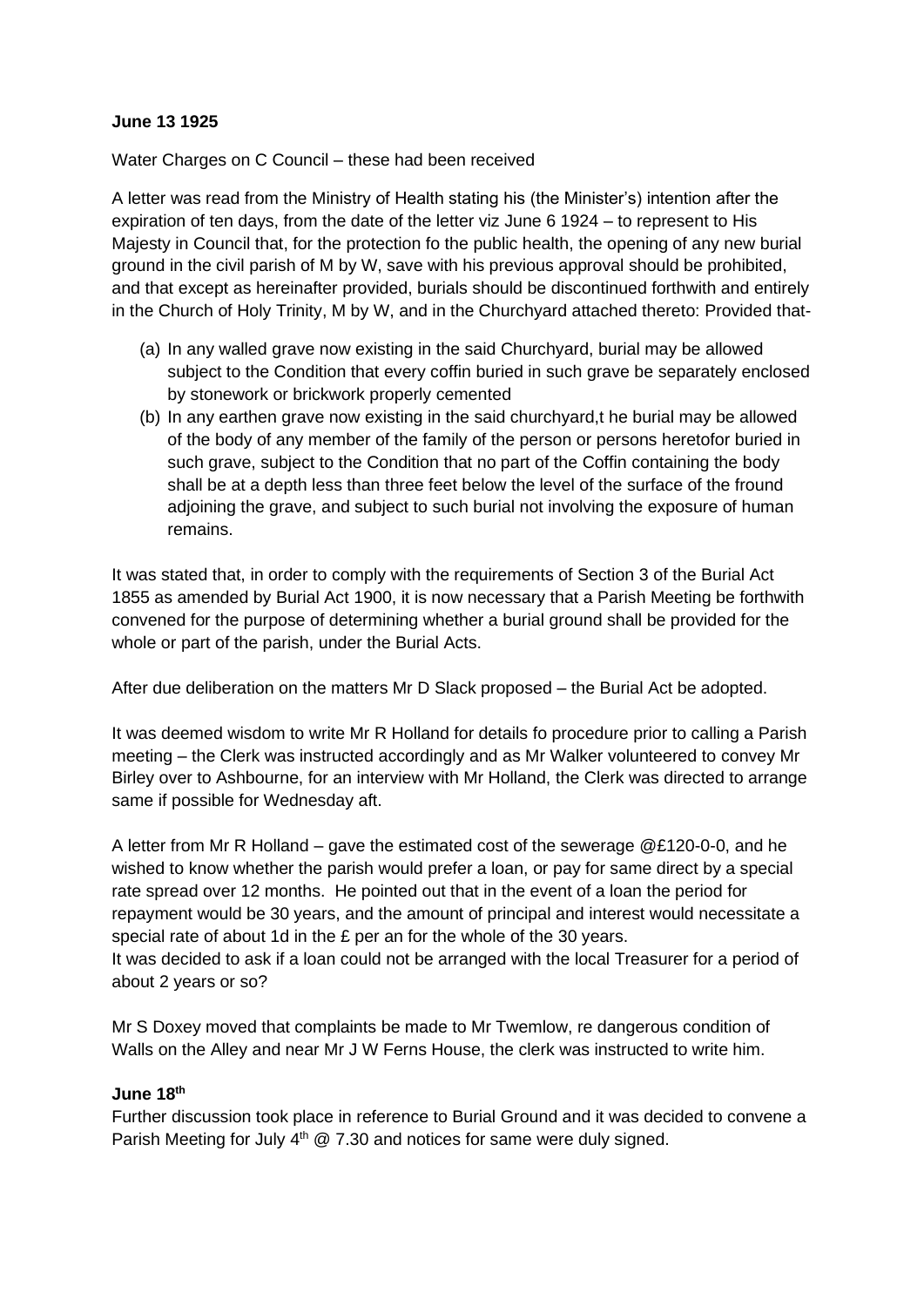As the Assessment Committee had ordered a new Valuation List to be prepared for Middleton, Mr J K Birley moved that the Asst Overseer (H S Flint) be authorised to carry out the work… allowed £4-0-0 for making new Valuation List.

### **July 4th 1925**

… to consider the question of providing a Burial Ground for the Parish of Middleton by Wirksworth.

Mr J R Birley put the following resolution to the meeting –

"That a Burial Ground be provided for the Parish of Middleton by Wirksworth under the Burial Acts 1852 – 1906

..After time for discussion had been allowed the Chairman asked for any amendment to the resolution, as there was none forthcoming – the resolution was put in substantial motion, and was carried unanimously.

The meeting was then deemed by the Chairman to be closed, thanking the ratepayers for their presence.

#### **August 8th 1924**

The Clerk reported to the Council that Mr E Mather found the pump irrepairable and as a consequence it was deemed necessary to make immediate effort towards securing another – either new or second hand. Instructions were given for the clerk to see Mr Twigg of Matlock to see if he had anything suitable in stock.

With further reference to Loan for Sewerage works, the Council decided to obtain the money by means of two special rates, and the Clerk was directed to notify Mr R Holland to that effect.

## **Aug 15th 1924**

The Clerk reported his inability to find a suitable pump at Mr Twigg's Matlock

It was decided t leave it to Mr Mather to make further investigations towards obtaining suitable pump, and also ask him to examine Valve Connected with pump overflow.

Letter from the Hopton Wood Stone F Ltd was read asking for terms and conditions under which the Council would supply them with Water – stating that they did not think the quantity would exceed 5-600 gallons per week.

Considering the existing shortage and curtailed supplies, the Council felt it would be unjust to offer to supply the firm for the moment, but suggested that further consideration be given to the matter when more normal supplies had been reached.

A letter in reference to replicas of Memorial on Crich Hill, after being read, was allowed to lie on the table.

#### **Sept 18th 1924**

A letter was placed before the council asking for the water tap now situated in Mr J L Fox's boundary wall in Chapel Lane, to be removed and placed in a more convenient place, the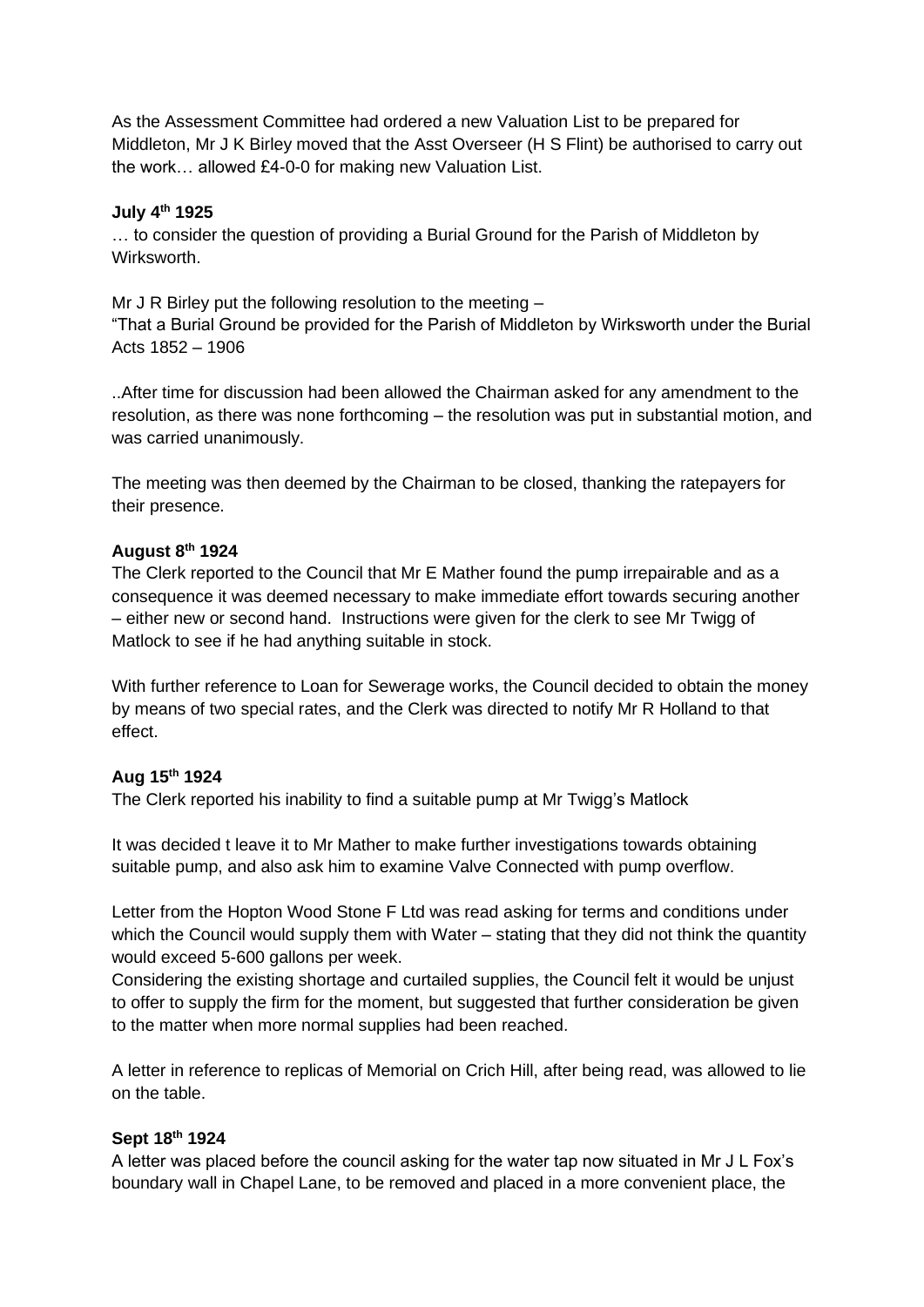letter was signed by the following ratepayers – Mssrs Chas Birly, Wh Birley, J Brace and Mrs R A Axe.

After consideration it was decided to comply with the request, and the Clerk was directed to ascertain as to whether Mr W Howard has any object to the main laid by him being taken out and relaid by one with bigger bore, if agreeable, the clerk to get estimates for the job from Messrs Webster and also Mr Stevens both of Wirksworth.

As matters relating to pump appear to be moving very slowly, it was decided that Messrs D Slack and S Doxey take the whole business sin hand until completed.

News having reached members of the Council, of the Hopton Wood Stone Firms Ltd attaching hose pipes to tap on property tenanted by Mr Joseph Brooks, for the purpose of filling tank in quarry, the clerk was instructed to write the firm and warn them again a re occurrence of same without permission from the council

As there was no reply from them to letter re disposal of land – it was decided that the clerk ask them to please reply, and express the Council's surprise at their dilatory attitude.

## **Oct 10th 1924**

The clerk intimate that he did not mind withdrawing his resignation for the time being, providing the council were prepared to remunerate him for extra duties viz collecting special rate. Mr D Slack proposed that the Asst Overseer be allowed £3-3-0 for collection Special Rate.

The Clerk reported to the Council that Mr W Webster was quite prepared to allow main put down in Chapel Lane at the expence of Mr W Howard, (now controlled by Mr Webster) to be raised and a bigger one put in by Counci, to supply other householders, but that he should expect to retain old pipe in his possession.

An estimate was also submitted by Mr J R Webster of Wirksworth for taking up present main in Chapel Lane (between Chapel Yard bottom and end of S School, relaying with larger bore and completing the job of removing tap to the satisfaction of the Council for the sum of £22- 17-6 … it was suggested that Mr Doxey ask Mr W Webster if he would allow a connection to be made from his pipe if the Council remunerated him for doing so.

Messrs S Doxey and D Slack reported that Mr E Mather was waiting for designs and prices of pump suitable for erecting on Hillside.

## **Nov 12th 1924**

..reported that the New Pump was now completed, but regretted to say that the spring which feeds reservoir for pump, appears to be lost, it was decided however, to give it a good trial before doing anything further in the matter.

There was some little discussion regarding electric current for the village, and the clerk was directed to approach the Company with a view to initiating some movement in the matter.

## **Dec 2 1924**

A letter was read from the manager of the Derbyshire and Nottinghamshire Electric Power Co, stating that the Manager would be pleased to meet a deputation to discuss the matter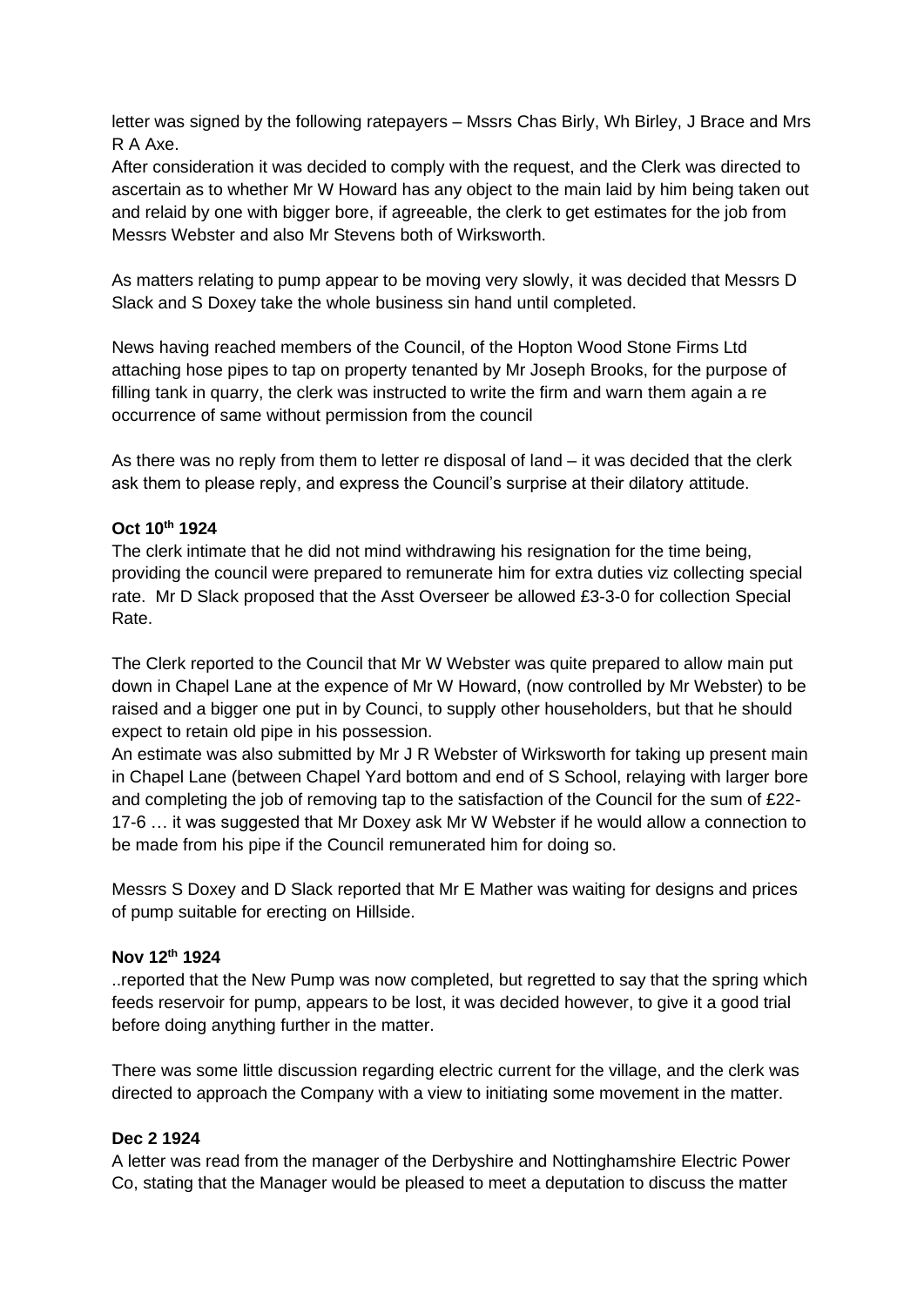referred to in a letter from the Council re Electric Lighting. The Clerk was directed to write asking whether he could possibly come over and meet the Council some event, or failing that, some Saturday afternoon.

Instructions were given to the Clerk to enquire to Messrs Twiggs of Matlock as to whether they had any coverings in stock, suitable for coverings of stop taps.

# **January 16 1925**

… Mr D Slack reported that the Pump and spring are now in order and working satisfactorily.

A letter was read from Rev C J Cottle, complaining that the Council fail to give due notice to the Manager of meetings it intends holding in the school, also that no payments have been made for the use of the schools (by the council) for the past 20 years, and asks what the Council are prepared to offer.

The clerk was instructed to reply stating that the Council have never wished to evade payment, and are prepared to pay from March 31 1924, when the terms of charge are to hand and the claim duly received.

The business in reference to the Electric Supply in the Village, was allowed to lie over for the time being.

..A further a/c was passed for payment to Mr J Harrison for getting out trial holes on site for new Burial Ground and other duties connected with same - £2-15-0.

# **Feby 10th 1925**

A letter was read from the Clerk Mr H S Flint stating that, owing to the heavy demands made upon his time by his own business, he was reluctantly obliged to ask the Council to accept his resignation as Assistant Overseer…

# **March 9th 1925**

Mr D Slack reported that Mr W Webster was quite prepared to allow a connection to be made to his main near corner of Chapel (in Chapel Lane) providing the council purchased Main Pipe to where connection would take place, at prices ruling today for lead piping. The Council considered Mr Webster was asking too much, remembering that the pipe was laid when lead was cheap and also remembering that the age of the pipe must necessarily render it of less marketable value, it was decided that Mr Slack approach Mr Webster again, and ask what his price would be, reminding of these points and see it would be possible to buy it at its original cost.

March 16 1925 Annual Parish Meeting The following were duly elected Mr John Richard Birley – Stone Merchant Mr Daniel Slack – Quarryman Mr Samuel Doxey – Clerk Mr George Edward Brace – Stone Mason Mr Thomas Buxton Walker – Engineer Mr Josiah Slack – Grocer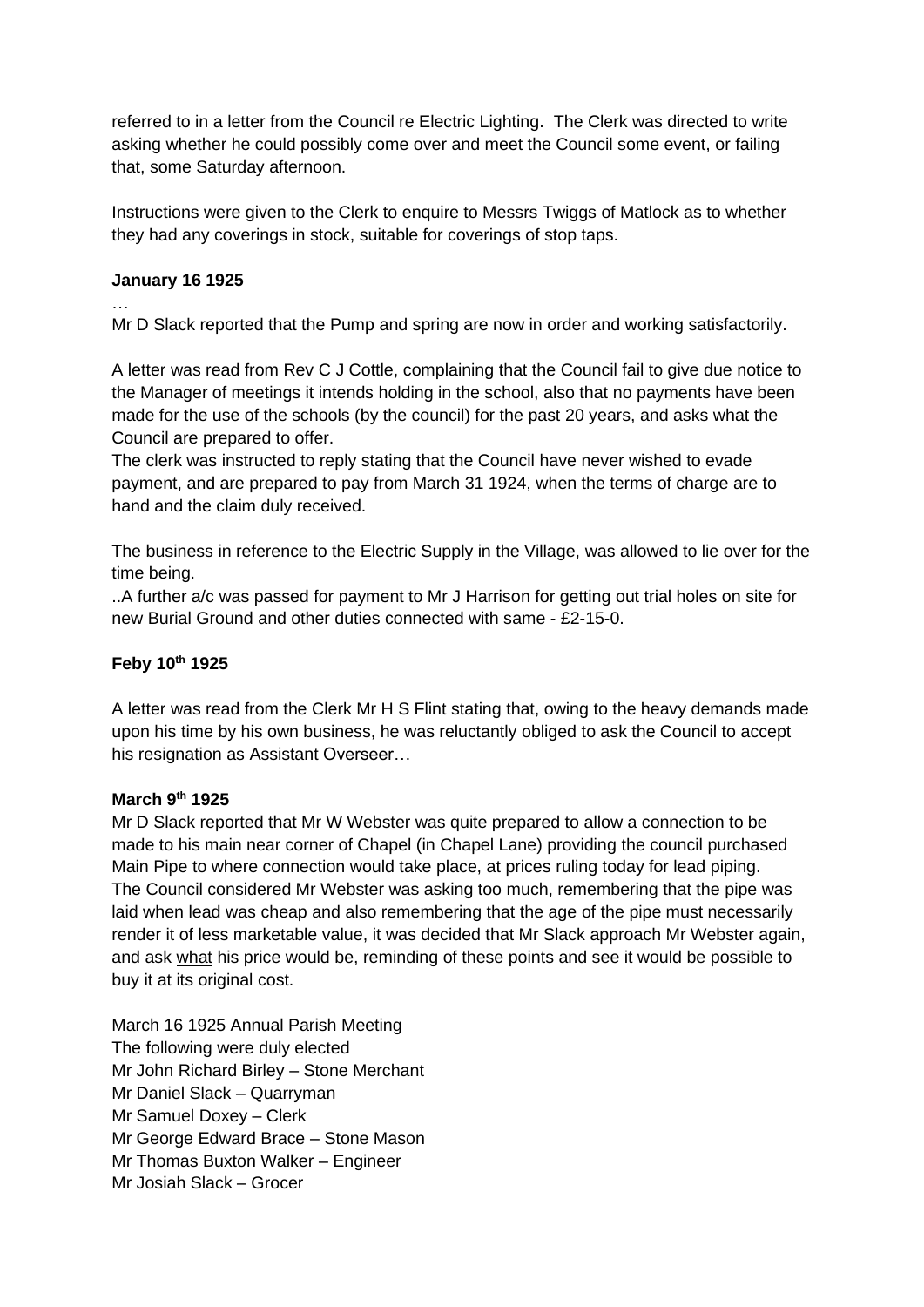### **March 27th 1925**

Only one application was received for position as Asst Overseer Viz Mr Memmott, and after consideration the appointment was made in his favour by a unanimous vote. Salary to be £17-2-6 per annum plus £3-3-0 for Special Rates (£16 plus guarantee annual subscription)

A letter was submitted to the Council in which the R D Council asked as to whether additional houses were required in the parish, and if so, how many, the clerk was instructed to reply to the effect that the question was receiving the Council's attention.

## **April 17th 1925**

(Confirmation of appointments)

#### **May 6 1925**

The Clerk was requested to see Mr Gratton re Dorothy Lees Charity, and to remind him that no money had yet been received by Trustees, payment being due at Easter.

The Clerk was instructed to write Mr Holland to ascertain what amount of balance of Water Rate was in hand, also to acquaint Mr Wheeldon of state of drain/chain fence in front of Mr Killer's House.

#### **26 May**

Lees Charity – the delay in payment was due to the absence of an incumbent at Wirksworth, and that when the new vicar was installed, he would move in the matter.

Re balance of Water a/c, the Clerk presented letter from Mr Holland stating that balance in hand was £3-7-2 giving details of receipts and payments for the year.

#### **June 10 1925**

Mr D Slack moved that a letter be sent to Mr Macbeth re non payment of Dorothy Lees Charity which was due at Easter, and to notify him that unless the money was forthcoming promptly, a letter of complaint would be sent to the Charity Commissioners.

#### **June 30**

The Clerk reported receipted of £4-15-0 from Mr Macbeth re Dorothy Lees Charity which he had duly handed over to Trustees. Mr Walker (Trustee) reported that the money had been distributed forthwith.

The Clerk was instructed to write Mr Holland asking for details of Housing scheme as to probable cost of erection, accommodation, probable rent, etc so that the council could adequately consider the advisability or otherwise of having houses built under the subsidy scheme.

#### **July 30 1925**

A letter was read from Mr Wheeldon (Sanitary Inspector) suggesting the advisability of lining the mine shaft in the fields with stone and covering with concrete so as to prevent any further falling in of sides causing a block. It was decided to inspect the shaft, which was done after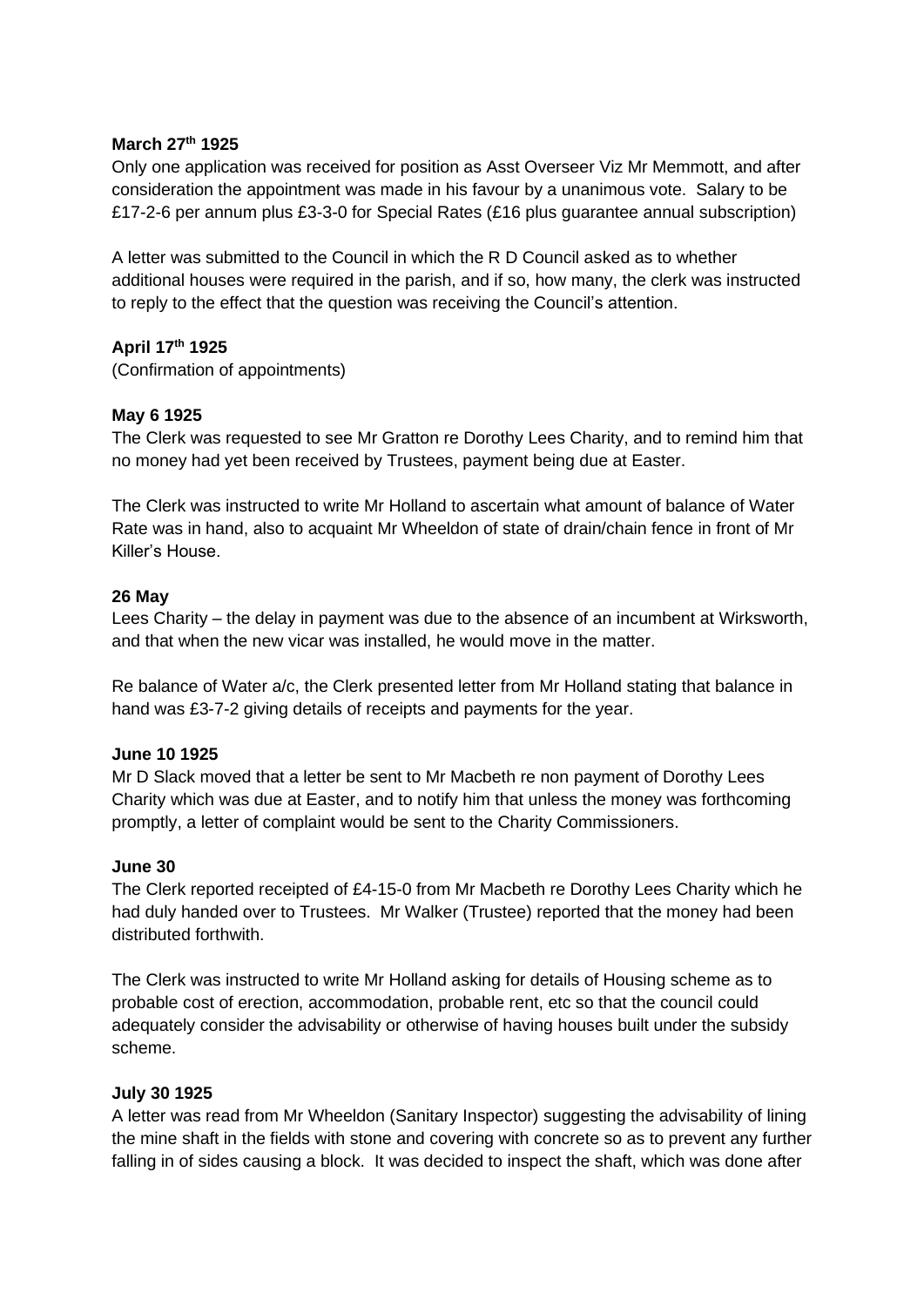the meeting, and the clerk was instructed to write Mr Wheeldon advising the gauging up of shaft as suggested.

The Clerk produced a bill for 14/- received from Mr Barnes to cover expenses for 13 meetings held by the Council from April 11/24 to March 16/25. As at least four meetings were held during summer months when no gas was used, and also, as no heating expense has ever been incurred specially for the Council meetings, the council considered the amount excessive, and instructed the Clerk to interview Mr Cottle, and ask for details of expences

The Clerk, having obtained permission from the Co/Op Main Management, asked permission of the Council to connect a pipe with the stores supply pipe, to be carried through house gable wall on to sink. Permission was granted.

The Clerk complained of offensive smell arising from drain opposite his house caused by foul water being thrown down drain by inhabitants. A number of other residents round about also having made complaints the Council advised further communication with Mr Wheeldon on the matter with view to a remedy.

# **Oct 9 1925**

A letter was read from Mr Holland, asking for early reply as to number of houses required under the subsidy scheme, and the council decided before committing itself, to issue posters inviting Parishioners desirous to become tenants to give in their names before the  $16<sup>th</sup>$  next. Posters were accordingly distributed by the Clerk.

..The Clerk was instructed to enquire from Mr Holland the cost of journey of Water Bailiff to Ashbourne.

The Clerk, having brought up the question of liability or otherwise of Parish Council to pay employer's share of Health and Unemployment Stamps on his behalf, was instructed to seek official advice on the matter.

Bills of account due…to Mr Barnes from School Managers for cost of heating and lighting for Council Meetings 14/-…

4/- to Mr Silkstone For conveying M of Health Inspector (Mr North) from station to Burial **Ground** 

# **Oct 20 1925**

The Clerk reported that he had received, in reply to posters, six applications for houses under the subsidy scheme, with a further application if the houses should be built at Rise End.

The Council discussed the matter at some length and provisionally agreed to ask for six new houses but before giving their final approval, the Clerk was instructed, on the motion of Mr Birley sec Mr D Slack to ascertain from Mr Holland if in the event of any house or houses being empty, the loss would fall on Middleton or on the whole Rural District. Also to ask if the site had been already chosen.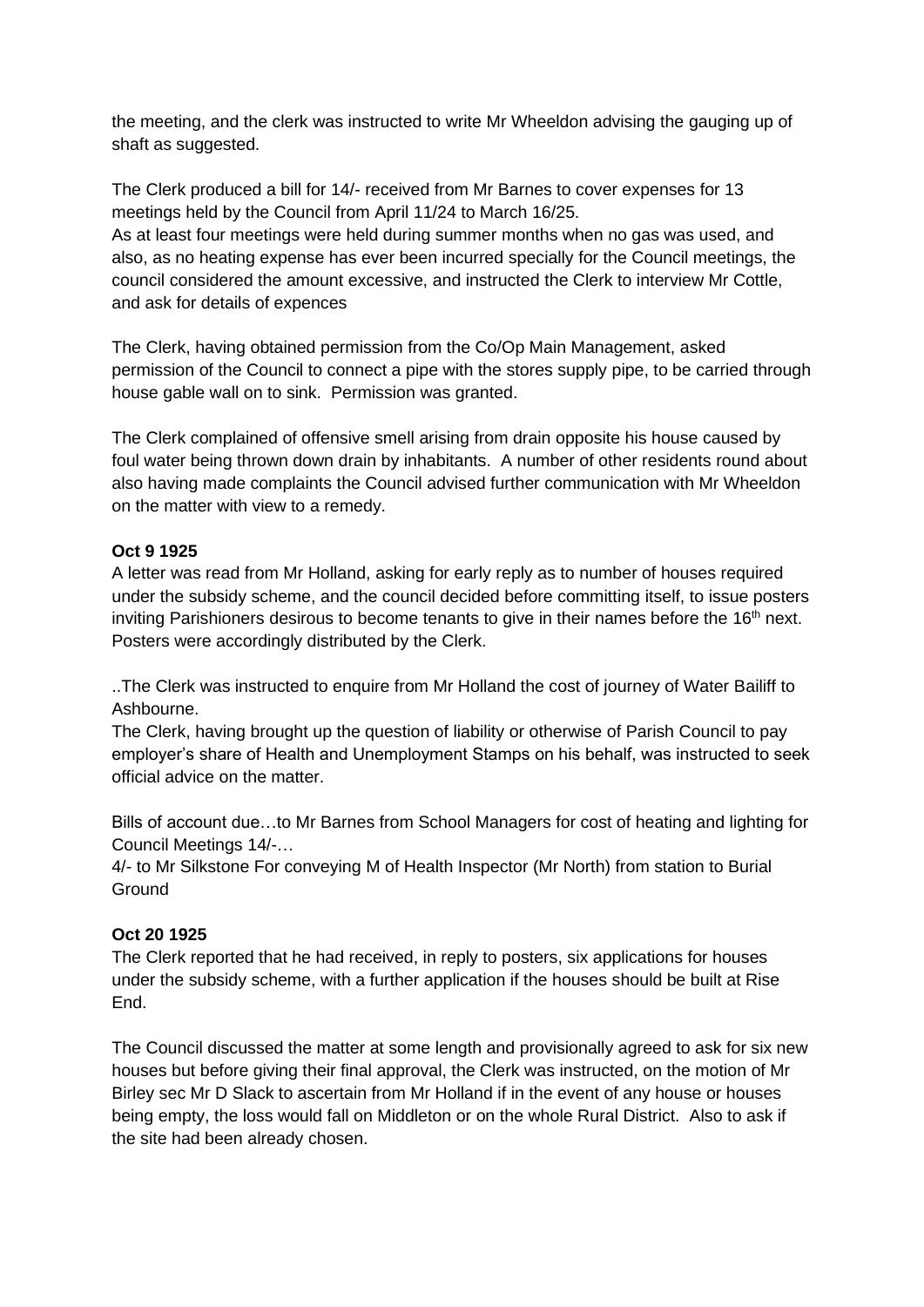The large reservoir having run dry on Sat  $17<sup>th</sup>$  Oct, after being reported nearly full at the beginning of the week the Council were unam of t opinion that some large waste had occurred somewhere, and Mr Birley suggested, with view to ascertaining the cause of waste, that, with the Council's approval, he himself should interview Mr Salmon on the matter.

# **Dec 2nd 1925**

In consideration of the Clerk not being engaged in any other employment it was resolved …that the employers share of contribution towards Health Insurance stamp on his behalf be paid by the council.

A letter was read from Mr Holland stating that the request for six houses for Middleton was being submitted to the Ministry of Health.

## Jan 26 1926

Members complained that, during recent snowstorm, no attempt had been made by the Authorities to clear the footpaths, only the snowplough being used for the roadway. In view amount of traffic, pedestrians were often obliged to wade through deep snow or slosh as a consequence. The Clerk was requested to write Mr Horton, County Surveyor, and draw his attention to this.

Four inhabitants of Middleton were chosen as recipients of the Taylor Charity of 5/- each,

# **Feb 13 1926**

The Clerk presented demand note for Land Tax, due viz 4/9 and was requested to pay the amount forthwith.

## **Feb 24 1926**

It was reported that tippers were complaining about the unsatisfactory state of the tip, it being dangerous and almost impossible to reach the edge of tip on account of cart wheels sinking in.

The Council decided to inspect the tip before making any complaint to the Hopton Wood Stone Fs who, by agreement, are responsible for keeping tip in satisfactory condition.

## **March 3 1926**

The question of appointment of Asst Overseer and Clerk was discussed and in view of extra duties involved re Burial Board, it was proposed…that the salary as Clerk and collector be increased from £16 to £18 per annum, plus extra for special rates and Registration work. The clerk was requested to issue posters inviting applications for the post in accordance with above.

## **March 16 1926**

Mr Doxey reported that the pump on Hillside was again out of order. Mr J Slack stated that Mr Herbert Slack desired water to be laid on at his address which was agreed to.

# **March 30 1926 Annual Meeting**

Chairman Mr J R Birley Vice Chair Mr D Slack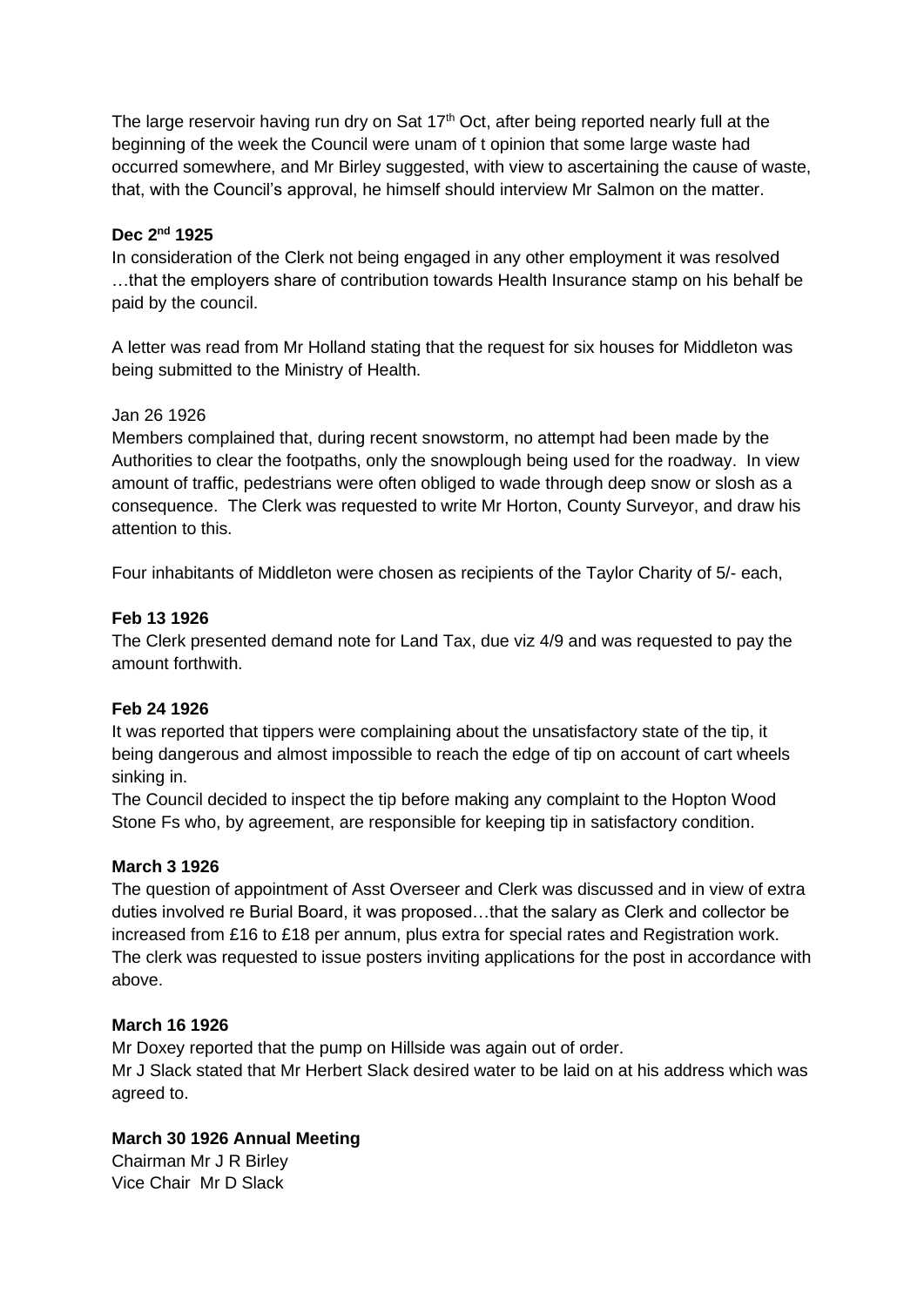Treasurer Mr S Doxey Water Bailiff Mr Harrison Overseers Mr Jas F Beeson Mr Geo Killer

Three applications were received for post of Clerk and Asst Overseer Mr F R Mountford, Clerk to UDC of Wirksworth was unanimously elected.

## **14 April 1926**

The minutes of the last Burials meeting were read, confirmed and signed.

The Clerk read a letter from the Minister of Health stating that he would be prepared to approve the payment of £3 to Mr Memmott for extra services in connection with the Burial Ground.

That the Clerk be instructed to order from Messrs Bayliss, Jones and Bayliss Ltd one pair of Gates No H 2174 in Catalogue, 5' high to suit opening 7'5" fitted complete at £15-10-0 net cash delivered Wirksworth Station.

…resolved that the conveyance of the Burial Ground to the Council be signed.

## **14 April 1926**

The Clerk read extracts from and explained the Scheme forwarded by the Charity Commissioners in connection with the Anthony Gell Almshouses.

The Council objected to the naming of the Co-optative trustees in the draft scheme and also to the receipt of Poor Law Relief being a disqualification, …the Clerk was instructed to forward these objections to the Charity Commission.

..that the Clerk be authorised to purchase the necessary books in connection with the Burial **Ground** 

Permission was given for the Wesleyan Methodist Chapel Trustees to open up the road in Chapel Lane for the purpose of making a connection.

It was resolved to make a Precept on the Overseers of the Poor for £41 to cover the estimated expenditure in connection with the Burial Ground for the half year ending 30 September 1926.

## **18 August 1926**

The Clerk read a letter from the Charity Commissioners replying to the objections raised by the Council to the Anthony Bunting Almshouse Charity Scheme and reported that Mr S Doxey had been elected a representative Trustee of the Charity. The following hours were fixed for interments in the new cemetery:- Ladyday to Michaelmas 1 to 4pm Michaelmas to Ladyday 1 to 3pm

Mr J Slack reported that the fence at the Cemetery had been erected the Council being involved in no expenditure beyond the purchase of the wire and posts.

It was resolved that the Minister's fee for an Interment in the cemetery be 2/6 in each case.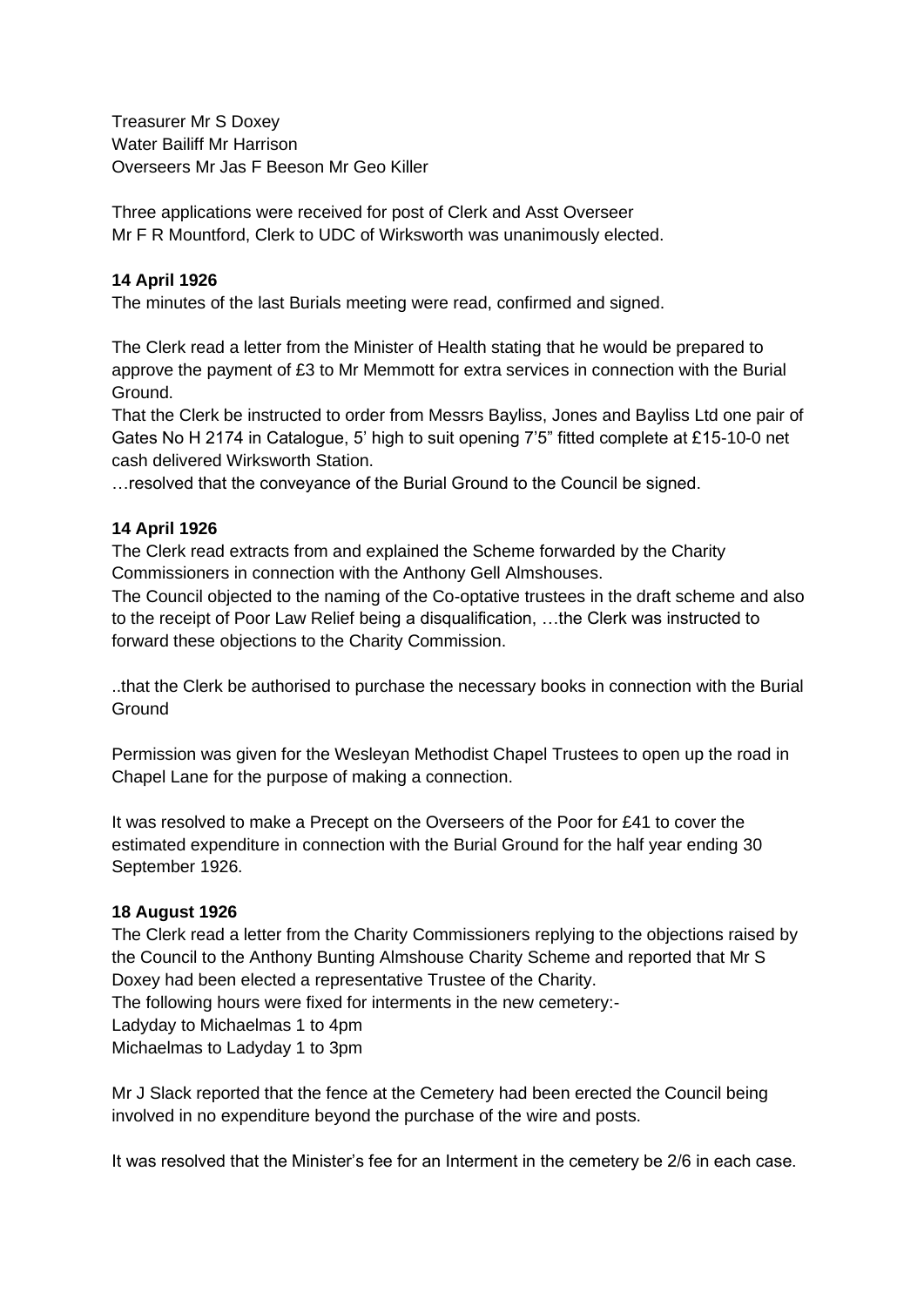The Clerk was instructed to obtain the cost of purchasing 8 planks for use in the Cemetery. He was also instructed to write the County Surveyor re the Level Crossing in Main Street and also ask him whether a footpath could be made in front of the Burial Ground.

# **6 October 1926**

That a precept on the Overseers for £34 be signed in respect of the amount required by the Council as Burial Authority for the half year ending 31st March 1927.

The Clerk was instructed to write the Ministry of Health enquiring whether the Council or the Church Council were liable for the £3-3-0 charged by Mr Holland for correspondence incidental to the consecration of a portion of the Cemetery.

# **10th November 1926**

The Clerk read the following letters

- a) From the Home Office stating that they were not prepared to advise the Council as to whether the Parochial Church Council were liable for the £3-3-0 charged by the Clerk of the RDC for correspondence with the Home Secretary
- b) From the Ministry of Health stating that there would be no necessity for the council to make a Scheme to enable them to make precepts on the RDC
- c) From the Agricultural Organiser for the County Council with reference to the proposed lectures on "Horticulture"

That the Clerk be instructed to write Mr Twemlow with regard to the delay I the preparation of the lay-out plan of the grave spaces at the cemetery.

The Chairman read a letter which had received from the secretary to the Parochial Church Council stating that "Council holds itself responsible for the fees of the Consecration of the New Cemetery" This letter was not considered satisfactory and the Clerk was instructed to draft a resolution and send it to the Parochial Church Council and if a satisfactory answer were received, to take the necessary steps for the consecration of that portion of the cemetery which it was proposed to consecrate.

Mr D Slack reported that the water in one of the troughs was polluted by men washing their boots in the same and the Clerk was instructed to prepare a notice with respect to the same.

…it was resolved that the erection of the chapel at the Cemetery be deferred until the Spring of 1927.

Mr D Slack reported that the sum of £8 had been allocated from Elizabeth Bagshaw's Charity for distribution in Middleton.

## **8 December 1926**

The Clerk was instructed to write the Derbyshire and Nottinghamshire Electric Power Co as to the possibility and probable cost of lighting the streets of Middleton by electric lights.

Page 403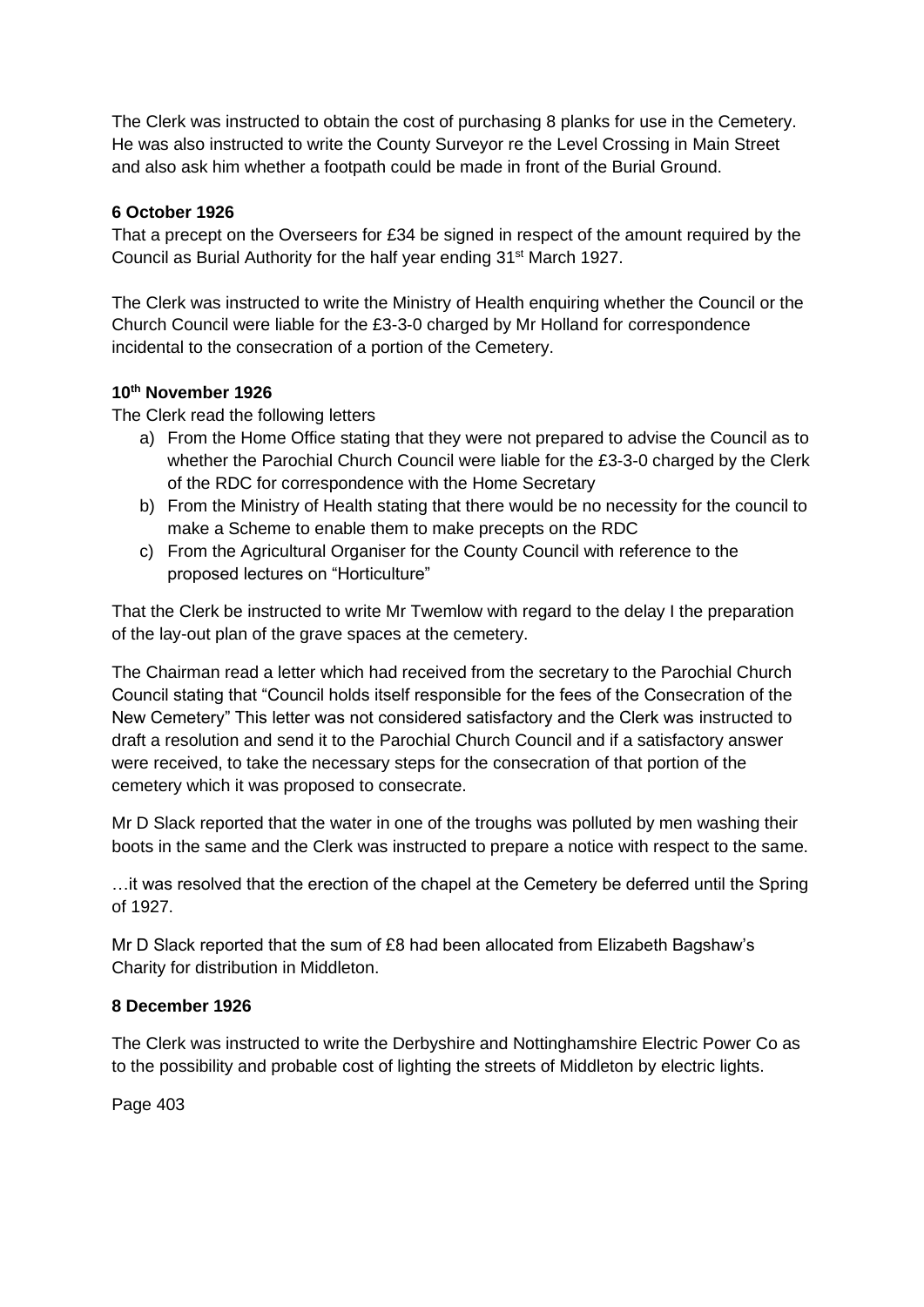## **26 January 1927**

It was resolved to inspect a wall which was partly broken down near the Reservoir.

The Clerk reported as to the approximate terms of the Derbyshire and Nottinghamshire Electric power Co for the lighting of the streets in Middleton by electricity. It was decided however that nothing could be done until the terms in writing had been received from the Electric Power Co.

…That the Clerk be instructed to ask the Clerk to the Rural District council for particulars of the Water a/c to date.

The Clerk was instructed to again call the attention of the County Surveyor to the bad state of the level crossing in Main Street.

It was resolved to agree to the proposal of the R D C to allocate £4pa as the salary of the Clerk to the Parish Council

## **30th March 1927**

Mr J R Birley - Chairman for the ensuing year

Mr D Slack Vice Chairman

Mr S Doxey re-elected Treasurer

Messrs S Doxey and J B Walker be appointed to represent the Council on the Joint Charities Committee.

The Clerk was instructed to enquire as to the reason why Gisborne's Charity monies had not been handed to the Parish Council for distribution.

Mr J Harrison re-appointed Water Bailiff

Messrs D Slack and J R Birley appointed to represent the Parish Council on the Rating Committee of the Ashbourne RDC when the valuation of properties in Middleton by Wirksworth was being considered.

The Clerk was instructed to write the Sanitary Inspector of the RDC re a heap of refuse near the tap on the Hillside.

Mr F R Mountford be re-appointed Clerk to the Parish Council at a salary of £4 per annum.

## **10 th June 1927**

Clerk instructed to write to the Charity Commissioners with regard to Gisborne's Charity.

## **29th July 1927**

A letter was received from the Ashbourne RDC enquiring

- i. Whether the Parish Council though the basin on the Green should be removed
- ii. Whether water should be laid on for WCs to the new houses
- iii. Whether gas should be laid on to the new houses.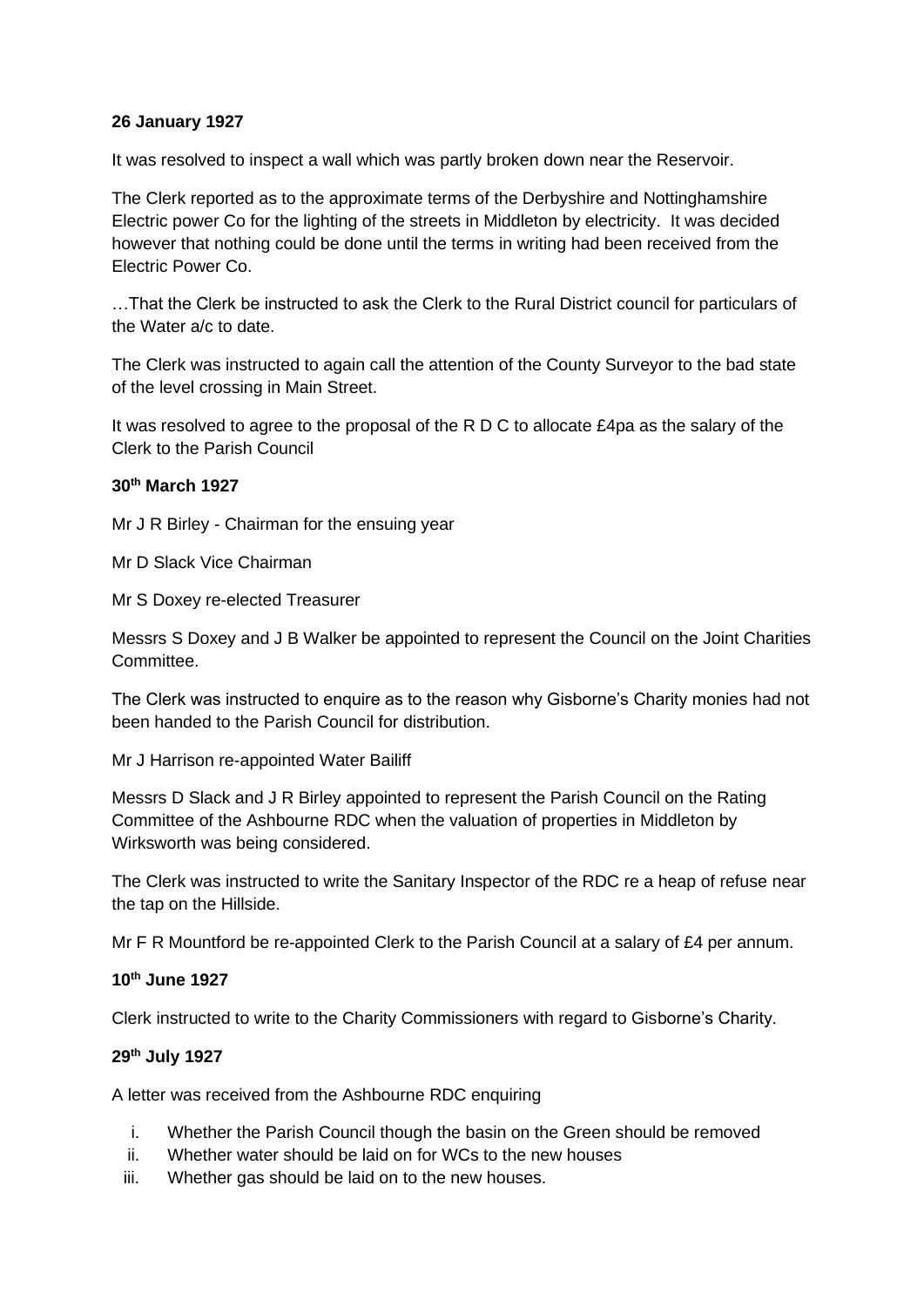The Clerk was instructed to reply as follows:

- I. That the Parish Council did not agree with the removal of the basin and that they were arranging for it to be kept clean.
- II. That water should be laid on to the new houses and suggesting a meeting between the Sanitary Inspector and Messrs JB Walker and J Slack
- III. That gas should not be laid on as electricity would shortly be brought into the village

## **27th September 1927**

A letter was received from the Sanitary Inspector to the Ashbourne RDC giving the list of applicants for the six new Council houses.

It was resolved that the following persons be recommended as tenants

Mrs A Gregory, Water Lane

Frank Shelley, Hillside

James Else, Middleton

Chas L Doxey, Main Street

Anthony Boden, Hillside

Mrs Mary Tyson? Hillside

Mr Walker reported as to his interview with Mr Wheeldon re the laying of water to the new houses

Mr J Slack promised to see Mr W Jones with regard to the question of the water reservoir.

## **27 September 1927**

Accounts passed for payment

## **15 November 1927**

The Clerk was instructed to write to The Clerk to the Ashbourne RDC as to whether the recommendations of the Parish Council with regard to the laying of water to the new houses were to be carried into effect.

That Mr J Ruddock of Water Lane, Middleton by Wirksworth be recommended as the tenant for the vacant house.

That the money received from Bagshaws charity be distributed as follows:

Miss Fearn, Mr R Spencer, Miss Brooks, Mrs A Batterley, Mrs Edith Doxey, Mrs Axe, Mrs Wheeldon, Miss Mary Spencer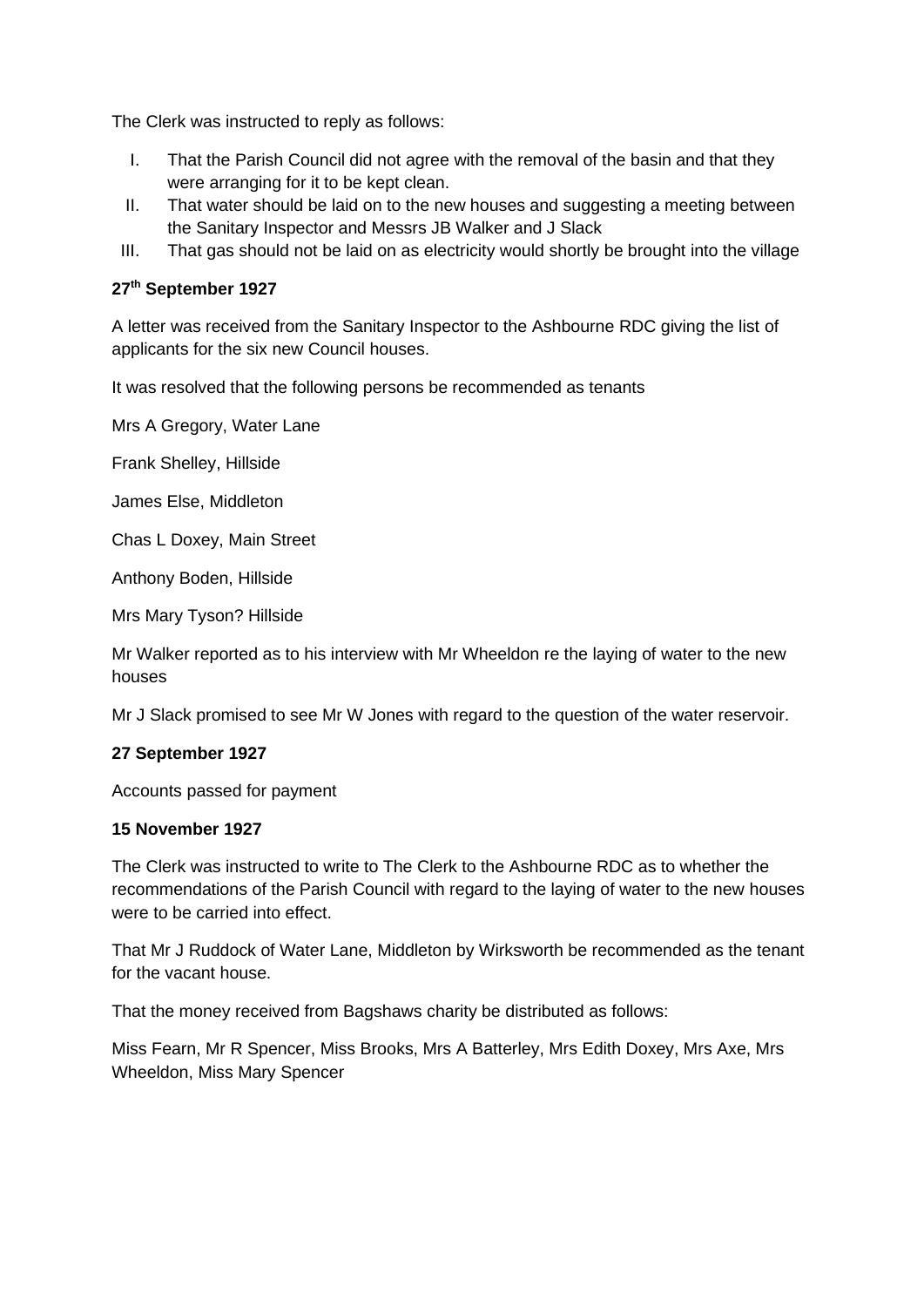## **15th November 1927**

The Clerk was instructed to write the Derbyshire and Notts Electric Power Co with regard to street lighting and also as to the cost of electricity for private supplies.

A letter was received from the Rev C J Cottle asking for permission to connect the new Hall with the water supply to the Schools. It was resolved to grant the necessary permission.

The question was raised as to the need of a telephone call office in Middleton and the Clerk was instructed to make enquiries concerning the same.

The Clerk was directed to write Mr Twemlow with regard to the repair of Spunger? Lane and the widening of Chapel Lane.

## **2 nd January 1928**

The Clerk read a letter from the Clerk to the Rural District Council with regard to the supply of water to the new houses. This letter was not considered satisfactory and the Clerk was instructed to write again the Rural District Council enquiring whether the suggestions of the Parish Council were to be adopted.

A letter was received from the Derbyshire and Nottinghamshire Electric Power Co from which it appeared:

That the Power Co would extend their mains through Middleton by means of overhead cables, provided that not less than 20 consumers combined with a public lighting supply of 12 or more lamps, could be obtained.

No charge for connecting consumers' premises by overhead cables if within 60 feet of low tension cable

Charge for supplying, erecting, lighting and maintaining street lamps would be £4-15-0 per lamp per annum – each lamp would be of approximately 100 candle power and lit from  $\frac{1}{2}$  an hour after sunset until 11pm each evening from 20 September to 20 April in each year.

The Clerk was instructed to write enquiring what the additional cost would be for 200 candle power lamps and what the charge would be to consumers for connecting beyond the 60 feet limit.

A cheque was received for the amount due under John Taylor's Charity.

Quotations were received for furniture for the Burials Chapel by Mr Walker undertook to obtain further quotations from Mr Jepson.

## **17th February 1928**

…resolved unanimously that a Parish Meeting be convened for the purpose of adopting the Lighting and Watching Acts.

The Clerk read a letter from the Post Office with regard to the establishment of a Call office in the Sub Post Office but as a substantial guarantee was required, no action was taken.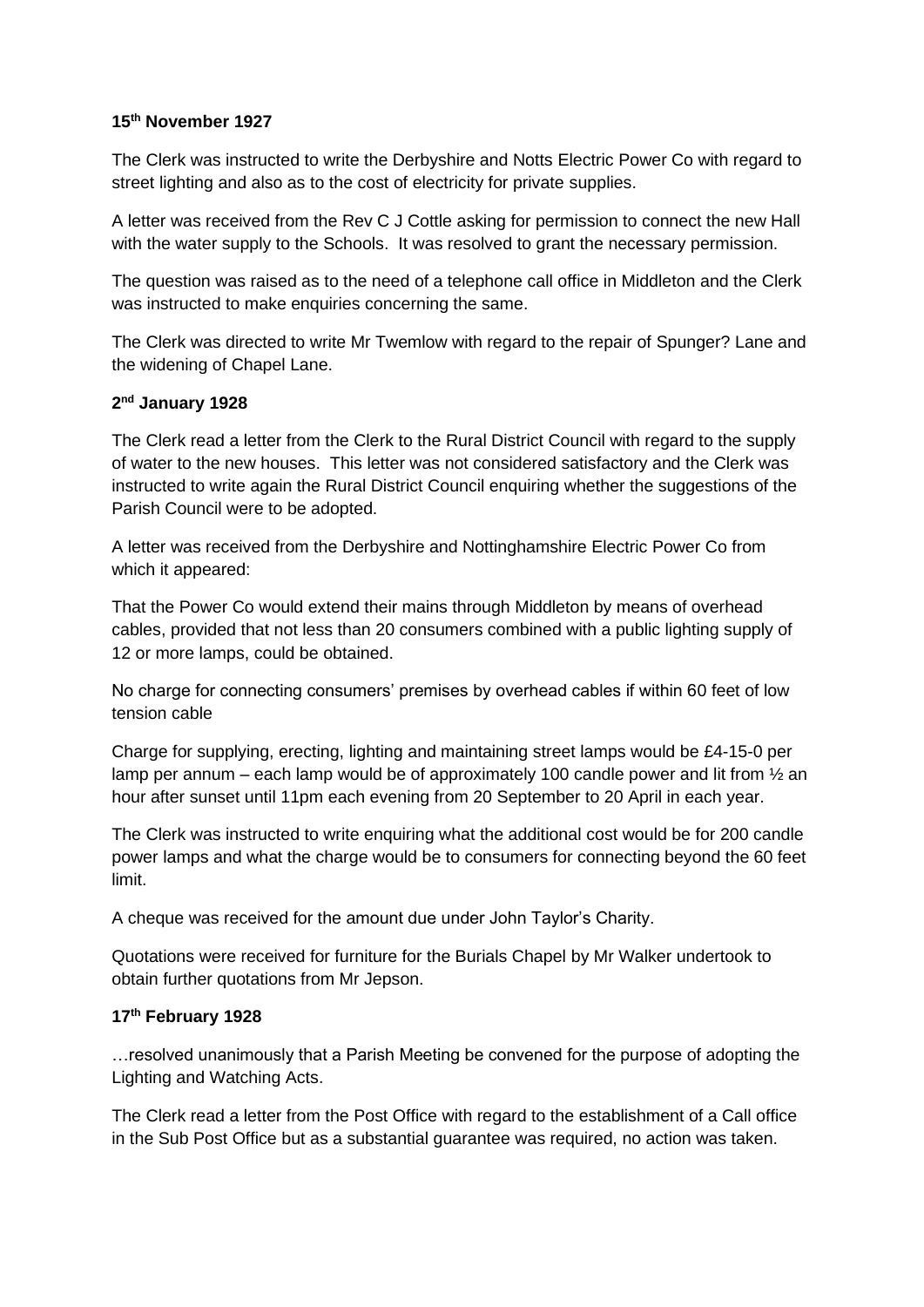A quotation was received from Mr H Jepson for the provision of a Reading Desk for the Chapel for the sum of £1-17-6 …accepted.

Mr J B Walker kindly promised to obtain estimates for a revolving table and pews.

That a Precept on the Rural District for £31 in respect of Burial Expenses for the half year ending 30<sup>th</sup> September 1928 be signed.

That a "Brown's Stove and a short length of piping be ordered for the Burials Chapel.

The Clerk was instructed to write to the Clerk to the Rural District Council with respect to the following matters

- a. Statement re Water Rents
- b. Deposit of Refuse on Hillside
- c. Fences near new houses

That the land in Main Street, now let to Mr Birley, be let to Mr Samuel Slack of Rise End at the same rent as from the  $25<sup>th</sup>$  March 1928.

# **12th March 1928**

A letter was received from Messrs W Gallimore & Sons asking for a payment on account of the work done in connection with the erection of the Burials Chapel.

…resolved that a cheque for £250 in favour of Messrs W Gallimore & Son be drawn and signed on account of work done.

Annual Parish Meeting and Parish Meeting for election of Councillors for the ensuing three years…

Resolved that the Rev C J Cottle be appointed Chairman of the Meeting for the purpose of the election.

Nine nominations were made, and after allowing the allotted 15 minutes to elapse, the Chairman stated to the Meeting the names of the Candidates and other particulars included on the forms and declared all the candidates to be validly nominated. There were no withdrawals and the election by show of hands took place as follows

Brace, George Edward - Stone Mason 25 votes Birley, John Richard - Quarry Owner 20 votes Walker, Thomas Buxton - Engineer 29 votes Slack, Josiah - Grocer 21 Votes Killer, Harold - Foreman Mason 11 votes Brooks, Job - Quarry Foreman 15 votes Slack, Daniel - Quarryman 24 votes Doxey, Samuel - Retired Business Man 11 votes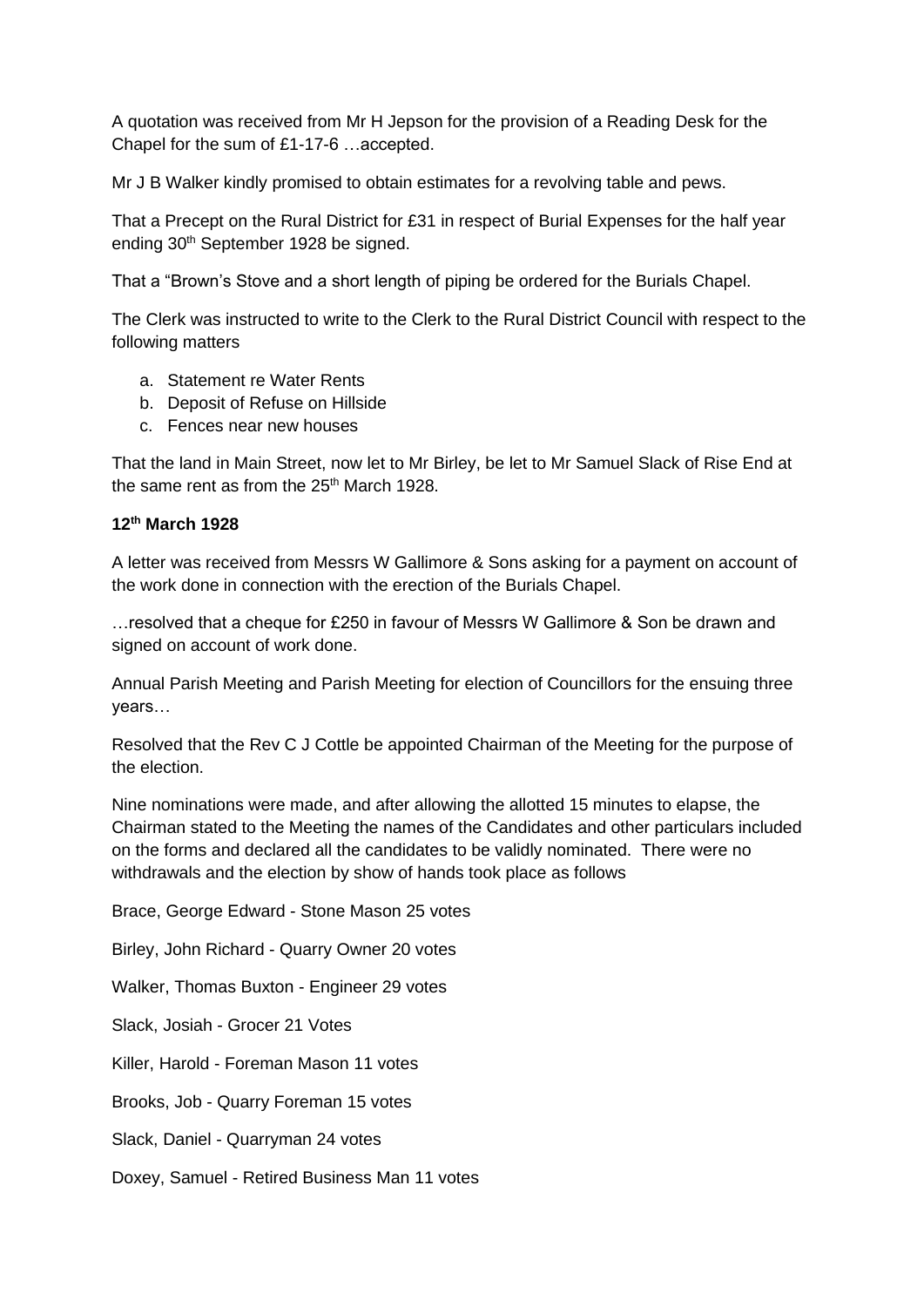Flint, Harry Speake - Grocer 20 votes

The Chairman declared Messrs John Richard Birley, George Edward Brace, Harry Speake Flint, Daniel Slack Jnr, Josiah Slack and Thomas Buxton Walker to be duly elected Councillors for the ensuing 3 years.

Mr Birley proposed and Mr J Slack seconded

That the provisions of the Act 3 &4 W 4 C 90 instituted an Act to repeal An Act of the Eleventh Year of his late Majesty King George the Fourth, for the Lighting and Watching of Parishes in England and Wales, and to make other provisions in lieu therof be adopted

Particulars were given for the proposed Street Lighting of the Parish.

Rev Cottle proposed as an amendment and Mr Harold Killer seconded

That as a scheme for public scavenging was more urgent than street lighting.

The amendment on being put to the meeting was lost. 8 persons voting for and 20 persons against.

The original proposition on being put to the meeting was declared to be carried by more than the requisite  $2/3^{rd}$  majority – 25 voting for and 7 voting against the resolution.

### **23rd March 1928**

The Clerk read 2 letters he had received from the Electric Power Co with regard to street lighting and he was instructed to write the Company informing them that the Lighting and Watching Acts had been adopted at a Parish Meeting.

A quotation was received from Mr H Jepson Junr, for the supply of 11 seats for the Burial Chapel for the sum of £9-0-0…accepted

Mr Walker undertook to obtain prices for staining and fixing the seats and was authorised to accept a reasonable quotation.

Mr Walker also kindly promised to obtain from Mr Jepson a quotati9on for the construction of a revolving table approx. 3'4" in diameter and 2'6" height to be made of oak.

Mr Gallimore…had offered to construct a wicket gate at the Burial Grounds for the sum of £3 approx…accepted.

The Chairman promised to see Mr John Harrison re clearing up the Cemetery.

The Clerk was instructed to write again the Rural District Council with regard to the nuisance on the Hillside

## **25th April 1928**

Mr J R Birley elected Chairman for the ensuing year

Mr D Slack elected Vice Chairman

Mr H S Flint – Treasurer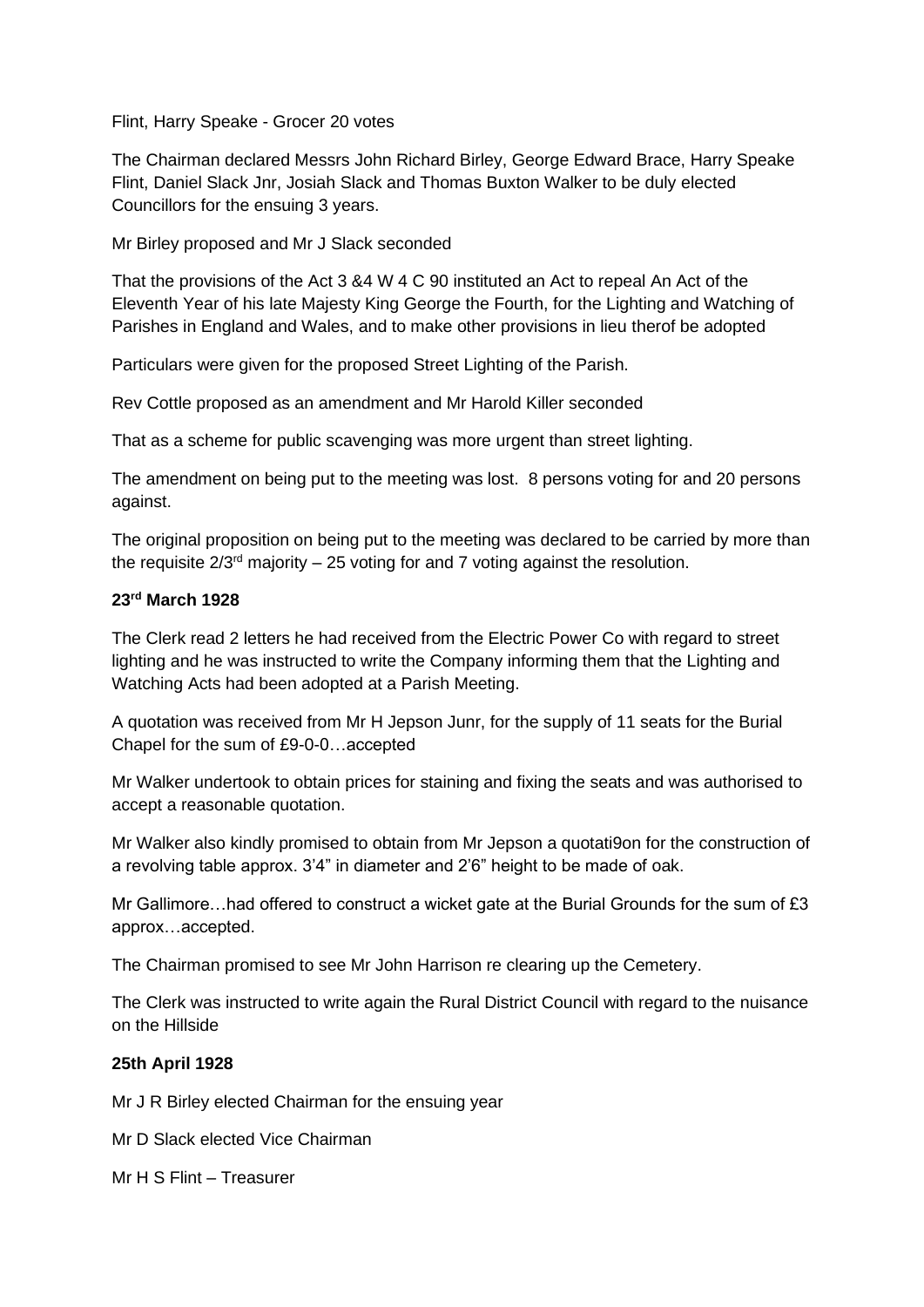Messrs J B Walker and J Slack be representatives on the Joint Charities Committee

Messrs J R Birley and D Slack be appointed to represent the Parish Council on the Rating Committee of the Rural District Council.

Mr J R Mountford be re-appointed Clerk and Mr Harrison re-appointed Water Bailiff.

The Clerk reported that the Electric Power Co had acknowledged receipt of his letter re street lighting.

…Mr Jepson's price for the construction of seats for the Burials Chapel be increased to £11- 5-0 to allow the backs of the seats to be filled in.

The Clerk was instructed to write Mr Twemlow offering him the stone in the Cemetery and also to Dr Ash complaining that the midwife had refused to attend certain cases.

# **11th May 1928**

The Clerk read a letter from Dr Ash with regard to Mrs Gregson's refusal to attend midwifery cases and stating that Mrs Gregson had given 3 months notice to terminate her agreement as a subsidised midwife under the County Council.

Letters were received from the Clerk to the Ashbourne RDC and also the Sanitary Inspector stating that complaints had been received alleging that Meerbrook Sough Water was polluted by the Middleton sewage which was discharged into a mine. The Clerk was instructed to reply stating that the Parish Council deems it impossible for the Meerbrough Sough water to be polluted by the Middleton sewage it being contended that the sewage matter would have to percolate through the ground to a considerable extent before it reached the Sough and that such percolation would act as a filter.

It was decided to instruct Mr W Jones to repair the heading at the Water Springs.

## **24th May 1928**

The Clerk read letters from the Ashbourne RDC and the County Medical Officer of Health with regard to the alleged pollution of the Meerbrook Sough. ... The Clerk be instructed to write to the Ashbourne R.D.C. suggesting an interview with the County Medical Officer.

The Clerk promised to obtain a copy of the Ilkeston and Heanor Water Bill.

## **16th June 1928**

… a meeting had been arranged with the County Medical officer of Health with regard to the alleged pollution of the Meerbrook Sough.

The Clerk was instructed to write Mr Gallimore giving him 7 days to complete the work at the Burial Ground.

That the sum of £12 be paid to Mr Jepson on account of work done by him.

The Burial Certificates as presented were signed.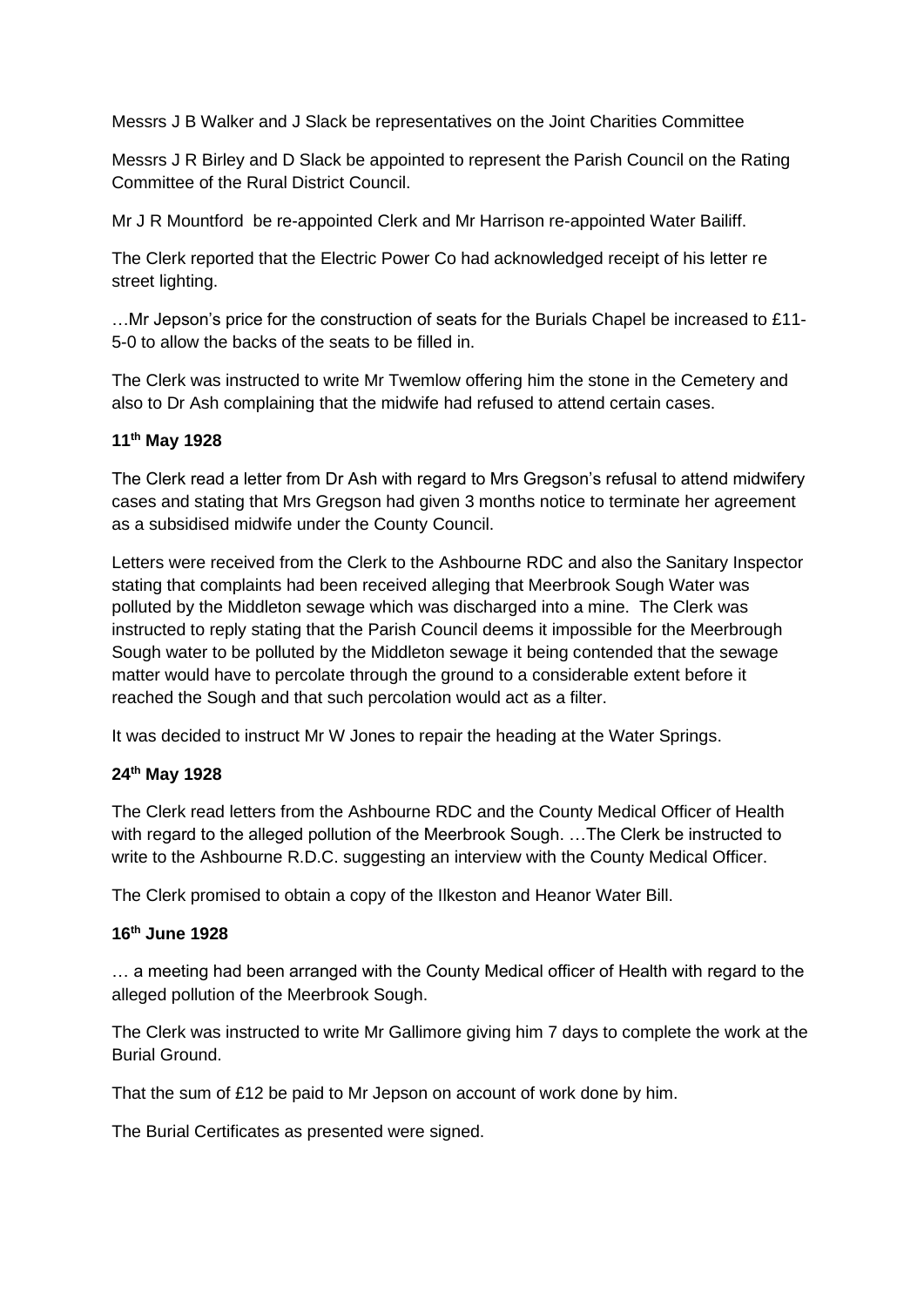## **3 rd August 1928**

The Clerk was instructed to draw the attention of the Rural District Council to the serious position of the water supply to the Hillside where the supply had failed entirely owing to the quarrying operations of the Hopton Wood Stone Firms.

A letter was received from the Post office Authorities enquiring whether the Parish Council would agree to an earlier collection at Middleton on Saturdays. It was resolved to reply that the Council could not agree to the alterations, which, if made, would be most inconvenient to the people of the village.

The final account for the work at the Cemetery was submitted by Mr Gallimore. The work, however, was not considered to be satisfactory and the Clerk was instructed to arrange a date with Mr Gallimore for an interview…

# **August 31st 1928**

The Clerk was instructed to point out to the Clerk to the Rural District Council that the Parochial Committee is the same body as the Parish Council of which Mr Birley and Not Mr S Doxey is the Chairman and, also to say that it was observed from the Press that the Sanitary Inspector was to enquire into the question of the water supply to the Hillside but nothing had been seen of him.

It was resolved to ask for a copy of the Water Rate a/c.

The Clerk read a copy of a letter from the Ministry of Health re Middleton Sewage. He was instructed to reply stating that it had not been proved that the Meerbrook Sough was polluted by sewage from the 18 houses in the vicinity of Chapel Lane and that the Parish Council did not consider a sewerage scheme necessary for these houses. It was decided to ask for the approximate cost of the main scheme suggested by the ministry.

Mr Slack raised the question as to a grave which had been dug recently on a Sunday. It was resolved that in future no Sunday labour be allowed except in very exceptional circumstances. The Clerk was instructed to arrange a meeting with Mr Gallimore for the following Tuesday at 7.30 pm.

# **11 September 1928**

The Clerk reported on an interview he had had with a representative of the Derbyshire & Notts Electric Power Co and explained the prospective positions of the brackets and poles for the electric cable. He was instructed to write to the Hopton Wood Stone Firms enquiring whether they would grant the necessary wayleaves where it was proposed to erect poles &c on their land.

A letter from Mr W Pashley was allowed to lie on the table.

The Clerk was instructed to see Mr Joseph Harrison and ask him whether he would hold himself responsible for grave digging and other work done in the Cemetery.

A letter was received from Mr W Buckley of New Road, stating that his wife had injured her ankle by catching her foot in a hole in the road. The Clerk was instructed to forward the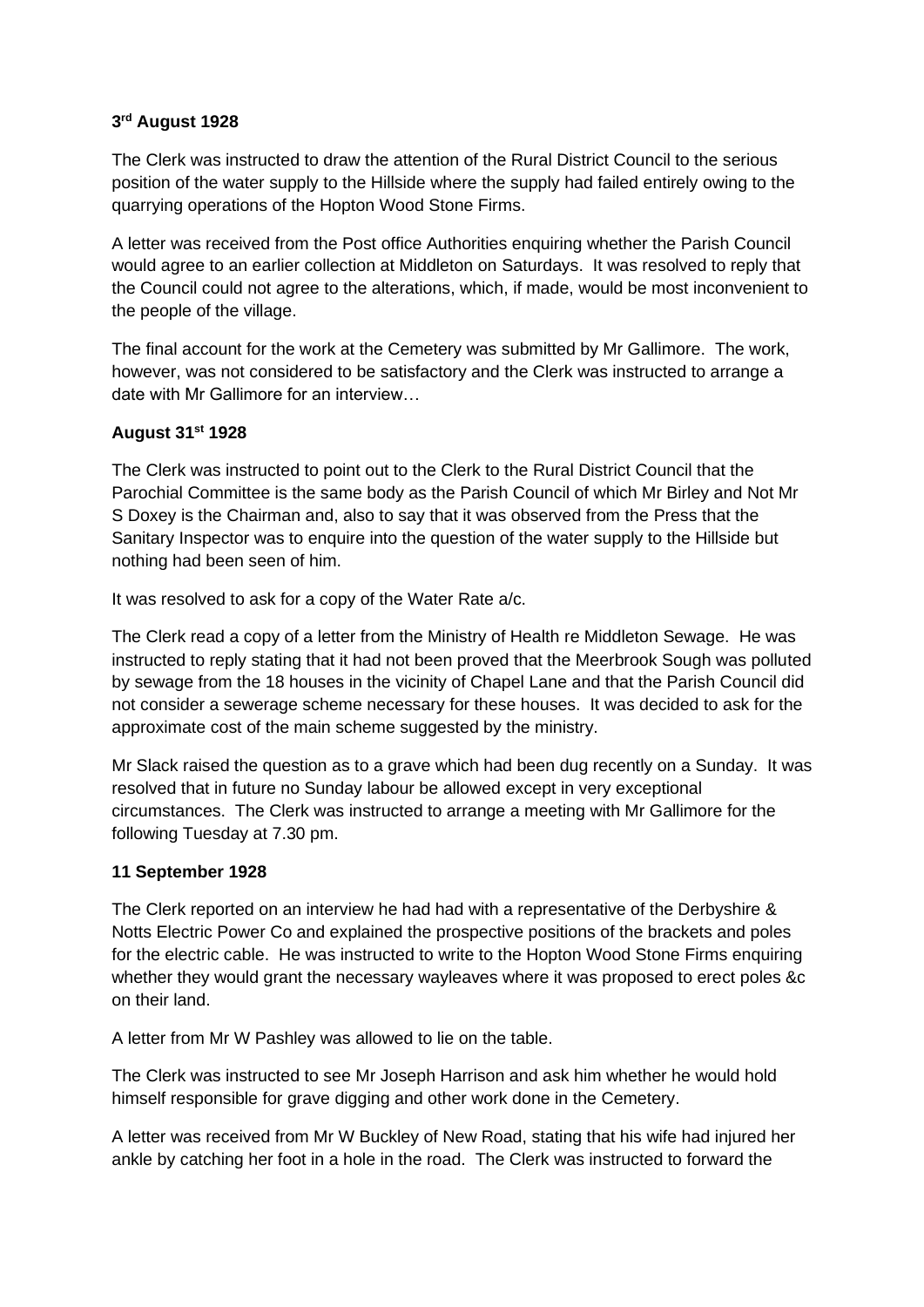letter to the County Surveyor informing him that in the opinion of the Parish Council, this matter was the liability of the County Council.

The Chairman undertook to see Mr Harrison re the trimming of paths and the Clerk was instructed to write Mr H Slack asking him to mow the grass.

In response to a circular letter, the Clerk was directed to apply to the Agricultural Department of the County Council for a course of 3 lectures on Horticulture.

# **27th September 1928**

A letter was received from the Ashbourne R.D.C. stating that the Ilkeston & Heanor Water Board had been asked whether there was any pollution from the mine shaft in field No 332 and that the Council were awaiting a reply.

Mr Slack undertook to obtain the price of manhole covers.

No action was taken on a letter from the County Surveyor relating to an accident to Mrs Buckley on the 5<sup>th</sup> Sept 1928. Mr J Slack also undertook to see Mr Jos Harrison and ask him to lift the manhole cover.

A letter was received from the Rural District council of Ashbourne stating that they are of opinion that a new scheme to supply the whole of the Parish should be formulated. A report of the Sanitary Inspector on the matter was enclosed.

That a letter be sent to the Rural District council asking for the liability of the Hopton Wood Stone Firms Ltd for the loss of the water to the Hillside to be ascertained.

A letter was received from the Ashbourne R.D.C. with regard to the nuisance caused by rats from the tip and suggesting that the Parish should pay one half the cost of destroying the Rats and the Hopton Wood Stone Firms the other half.

It was resolved to ask the Rural District Council for the sum of £20 to meet parochial expenses during the ensuring half year.

The Clerk was instructed to write to the Electric Power Co enquiring whether the low tension cable could be taken underground in the event of the permission of the Hopton Wood Stone Firms to erect poles being refused.

## **16th November 1928**

A letter was received from the Ashbourne R.D.C, suggesting a meeting with representatives of the Hopton Wood Stone Firms to discuss the question of the loss of water to the Hillside.

The Clerk read a letter from the Ashbourne R.D.C. enclosing copy of a letter from the Hopton Wood Stone Firms denying any liability for the rats on the tip. The Parish Council agreed that this was a matter for the Sanitary Committee but took objection to the Report which had appeared in the press that the tip had been given to the Parish by the Sone Firms and the Clerk was instructed to inform the Press that the Council acquired the tip in exchange for a valuable piece of land which the firm required in connection with their quarrying business.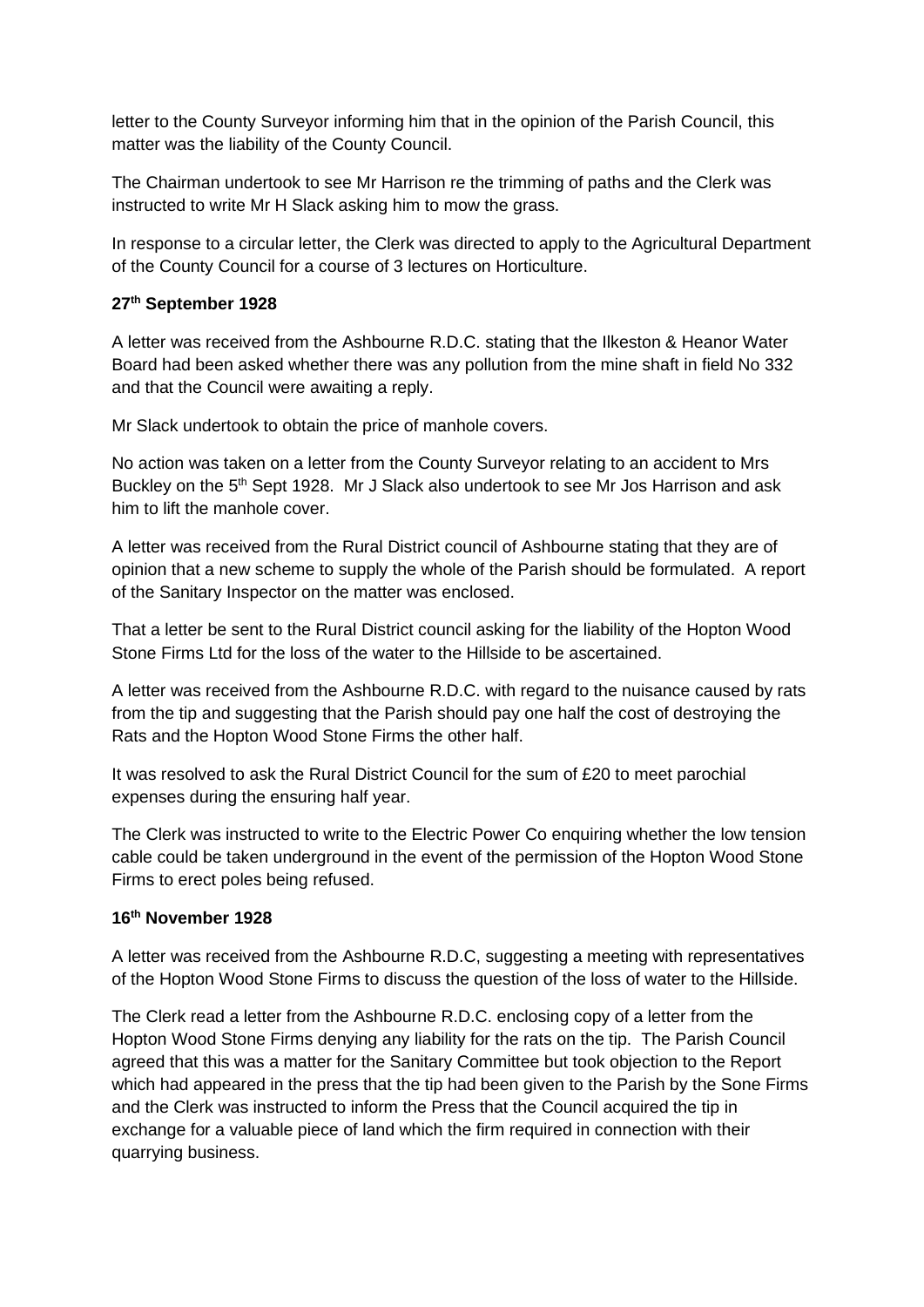It was resolved to have the taps on the Hillside repaired by Mr Webster.

It was decided to instruct the Water Bailiff to sink the overflow pipe at the reservoir and to cut down the ash tree near thereto.

The Clerk was instructed to ask the R.D.C. for a statement of the Water Account.

# **18th December 1928**

That the Council deem it expedient to give their consent as required by Section 13(1) of the Local Government Act 1894 to divert and turn a portion of the now existing public highway hereinafter described and situated wholly within the Parish of Middleton-by-Wirksworth and Rural District of Ashbourne aforesaid commencing from a point marked "A" on the said plan and proceed ing in a northwardly direction over & along part of the said highway called the occupation Road and terminating at a point marked "B" on the said plan which said highway contains in length 265 feet or thereabouts should be diverted and turned by stopping up the same and in lieu thereof to make a certain new highway commencing at the point marked "C" on the said plan and extending and running in a westwardly and northwardly course or direction over and along part of the Close Nod 377 and Close Nod 376 on the Ordnance Map (Second Edition) and terminating at the junction of Samuel Lane with the said Occupation Road at a point marked D on the said plan which said new highway contains in length 300 feet or thereabouts.

And it was further resolved that public Notice of the above Resolution be given as required by the said Act and also that a Meeting of the Parish Council will be held on the 19<sup>th</sup> day of February, 1929 for the confirmation of the foregoing Resolution.

The Clerk read a letter from the Derbyshire & Notts Electric Power Co stating that they hoped to have a portion of the low tension cable laid before the end of the year. The Clerk was instructed to write the R.D.C, re electric light to the new houses.

Mr Mountford tendered his resignation as Clerk to the Parish Council but was asked to reconsider the same.

## **19th February 1929**

That the Resolution passed on the 18<sup>th</sup> December 1928, relating to the diversion of a road in the Parish of Middleton by Wirksworth be duly confirmed.

The Clerk was instructed to write the Ashbourne R.D.C. re electric light to the new houses and also the proposed meeting with the Hopton Wood Stone Firms re the Hillside Water.

# **21st March 1929 – Annual Meeting**

J R Birley elected Chairman for the Council for the ensuing year

Mr H S Flint - Vice Chairman

Mr D Slack Treasurer

Messrs J Slack and J B Walker – Council's representatives on the Joint Charities Committee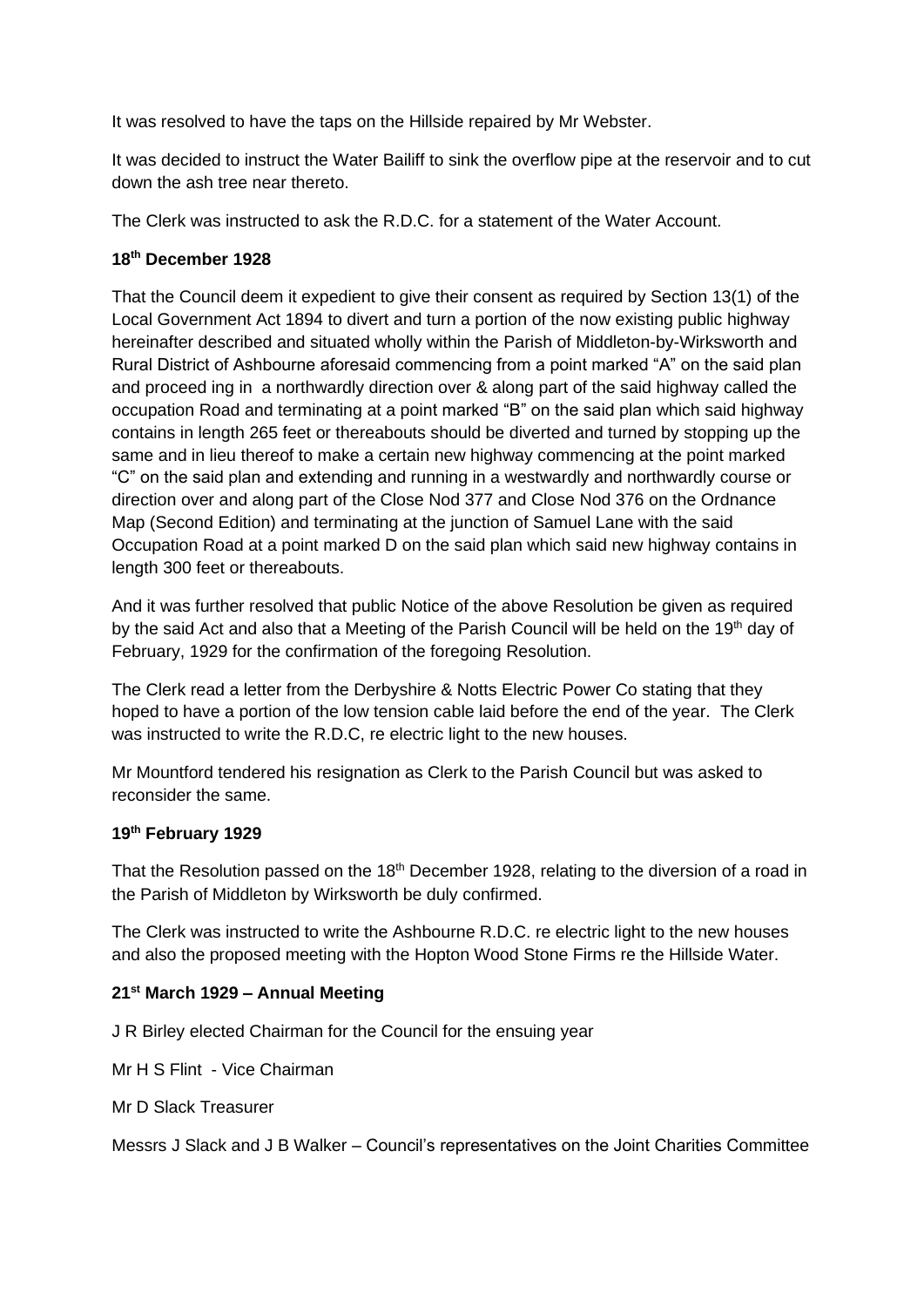Mr J R Birley and D Slack - Council's representatives on the the Rating Committee of the Rural District Council.

The Clerk to the Parish Council tendered his resignation but on being pressed to retain the office, Mr Mountford consented to continue as Clerk for a further 6 months.

Mr Joseph Harrison – reappointed as Water Bailiff.

The Clerk reported on an interview that Mr Walker and he had had with representatives of the Derbyshire & Nottinghamshire Electric Power Co and the Post Office Engineering Dept and explained the present position with regard to street lighting.

A letter was received from Mr Holland the Clerk to the R.D.C. with regard to the loss of the Hillside water and the Clerk was instructed to reply pressing for an interview with the Stone Firms and Representatives of the Rural District Council and Parish Council.

The Clerk was instructed to write to the Rural District Council asking for a Statement re Water.

## **3 rd May 1929**

Accounts passed for payment

#### **27th June 1929**

The Clerk read a letter from the Clerk to the Ashbourne R.D.C. giving the present position with regard to water supply and sewerage.

A letter was received from the Post office stating that arrangements were being made for the introduction of telephone call office facilities at Middleton-by-Wirksworth Post Office.

That the Clerk be instructed to enquire from the Rating Authority what is the present produce? of a penny rate, and if this is sufficiently high to warrant it, to enter into negotiations for the lighting of 3 street lamps on the Hillside by the Electric Power Co.

The Clerk was instructed to send a letter from the Hopton Wood Stone Firms Ltd to the Ashbourne R.D.C. as the Sanitary Authority – the letter making certain complaints re the refuse tip.

Messrs D Slack and J B Walker were deputed to see Mr H Slack with regard to the mowing of the grass at the Burial Grounds.

It was decided to return the account for the hire of the Schools to Mr Cottle for amendment.

That the Clerk write to the Rural District Council for a statement as to the position of the Water Account and to obtain a price from Mr Webster for the supply and fixing of new stop taps.

It was left to the representatives on the Joint Charities Committee to raise the question as to the distribution of Gibson's Charity.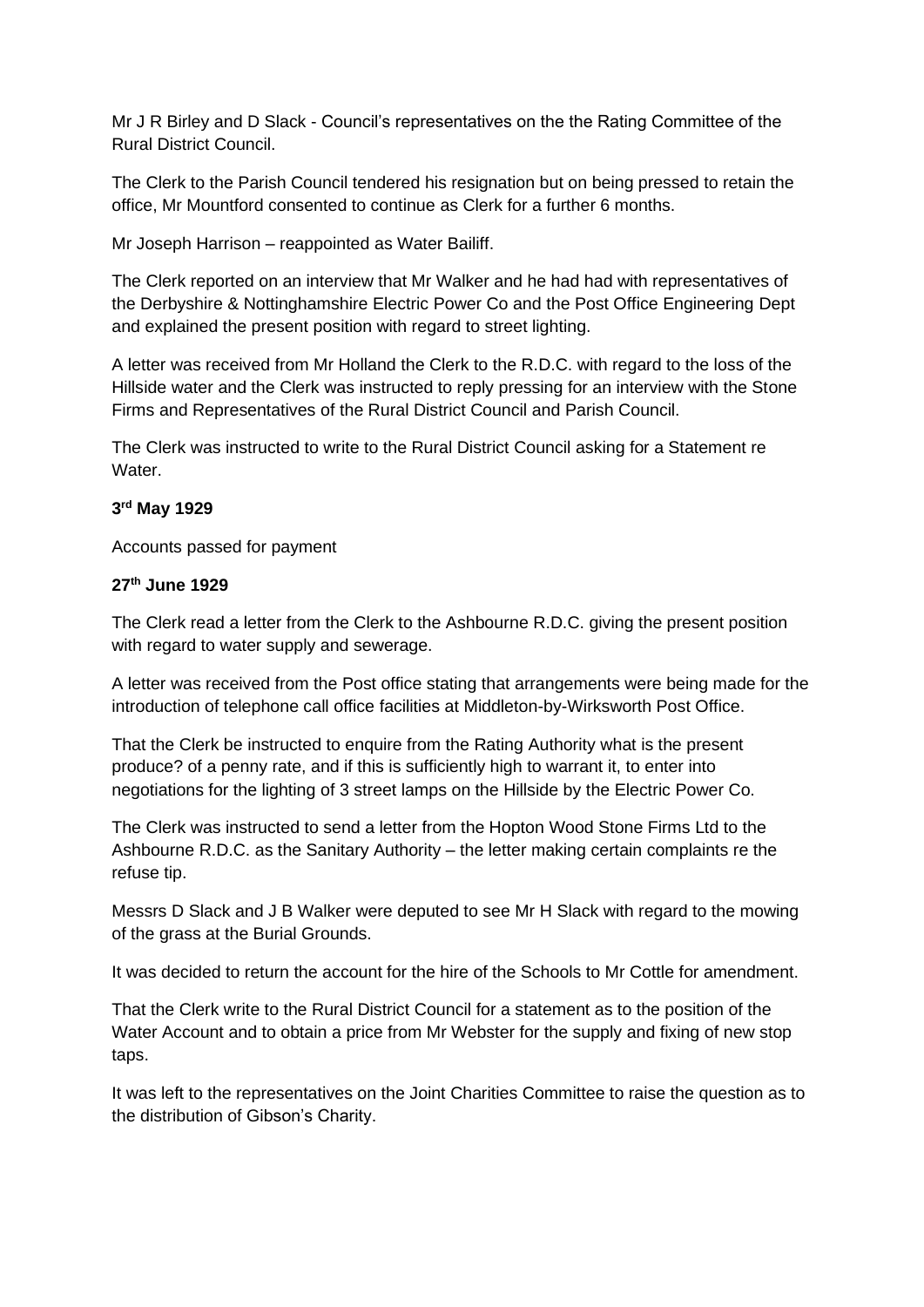The Clerk was instructed to write to the county Medical Officer of Health, pointing out that Middleton is practically without the services of a midwife and enquiring whether he could assist in any way towards the provision of this service.

It was reported that Mr Herbert Slack who lived opposite the Church had closed up a public well. The Clerk was directed to write to him on the matter.

It was resolved, on the advice of the District Auditor, to take out a fidelity guarantee policy to cover the clerk in the sum of £100.

## **4 th September 1929**

A letter was received from the County Medical Officer asking whether the Parish Council could approach Mrs Gregson and persuade her to resume practice as a Midwife. No action was taken in view of the fact that midwifery services would, in the near future, be provided by the Wirksworth Cottage Hospital.

The Clerk read a letter from Mr Herbert Slack stating that the well opposite the Church had been restored to its former condition.

A letter was received from the Clerk to the Ashbourne R.D.C. giving the present position with regard to sewerage and Hillside water.

A quotation was received from Mr J R Webster for the supply and fixing of Stop Taps but the Clerk was instructed to ask for an amended tender to provide for metal covers.

The Clerk (word missing) the Street Lighting Agreement for the Parish and it was resolved…that the Agreement be signed on behalf of the Parish Council by the Chairman and Clerk.

That the R.D.C. be asked to raise the following amounts which will be required to meet the expenditure by the Parish Council during the current half year and that the amounts be spread over 2 half years:-

General Expenses £25

Street Lighting £66-10-0

That the Clerk be instructed to write to the County Surveyor drawing his attention to the dangerous narrowness of the Main Street in some parts of which it was almost impossible for 2 vehicles to pass.

## **21st November 1929**

A letter was received from the County Surveyor with respect to the dangerous narrowness of the Main Street, stating that he would look at the places specially mentioned by the Parish Council.

A statement was received from the Clerk to Rural District Council showing a balance in hand on the Water Account at 31<sup>st</sup> March 1929 of £39-3-9

That the repair of the walls of the reservoir be left in the hands of Messrs Birley, Walker and Slack.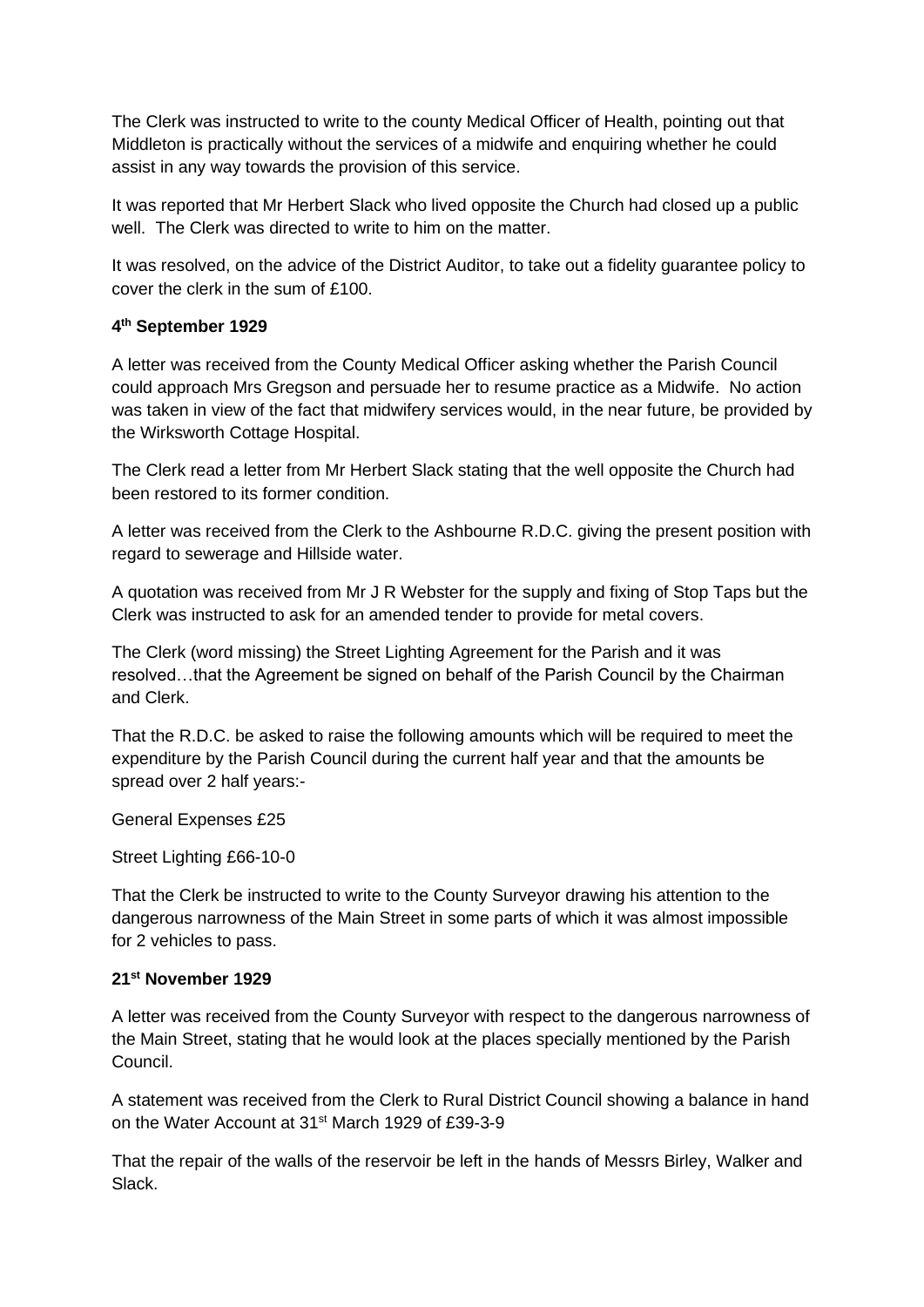A letter was received from the county Council with respect to the provision of Evening Lectures but no action was taken.

The Clerk read a letter from the Charity Commissioners stating that Gisborne's Charity was a Parochial Charity and that the List of Beneficiaries should be settled by the 3 Trustees.

A letter was also read from the Revd A L Edwards, the Chairman of the Trustees, asking whether the Parish Council wished to make any recommendations as to suitable recipients of the Charity. A list was compiled and handed to Mr J B Walker, one of the Trustees of the Charity.

The Clerk was instructed to write to the Electric Power Co complaining of the flickering of the electric lights in the village.

## **January 7th 1930**

The Clerk undertook to communicate with the Electric Power Co with regard to three street lamps which had not been lighted for several nights.

The Clerk read a letter from the County Council dated 20<sup>th</sup> November 1929 and a letter from the Wirksworth Council dated 4<sup>th</sup> December 1929, both dealing with the question of the Review of County Districts under the Local Government Act 1929. Consideration of the letters was deferred to enable the Clerk to obtain for each member a copy of the Ministry of Health's Circular dealing with the matter.

The Clerk was also instructed to write to either the County Council or the Urban District council's Association in the question of differential rating.

A tender was received from Mr J R Webster for the supplying and fixing of 6 3" Sluice Valves at a cost of £8-16-61/2 each.

…resolved that one Sluice Valve be fixed by Mr Webster near the basin at the price named and if satisfactory, that 2 others be fixed one in New Road and the other in Main Street.

## **4 th March 1930**

The Clerk was instructed to write to the Electric Power Co informing them that the lighting of the street lamps was not satisfactory.

That 2 new Sluice Valves be fixed as follows, one opposite Mr J B Walker's house and one opposite the Schools and that a new Flush Valve be fixed at the Green.

That precepts as follows be signed on the Ashbourne Rural District Council

Burials £55 for year ended 31/3/31

Lighting £66-10-0 for year ended 31/3/31

It was resolved to consider the question of the Review of County Districts at a later meeting.

Sanction was given to a street collection in connection with the May Day Festival.

A letter from the Derbyshire Rural Community Council was allowed to lie on the table.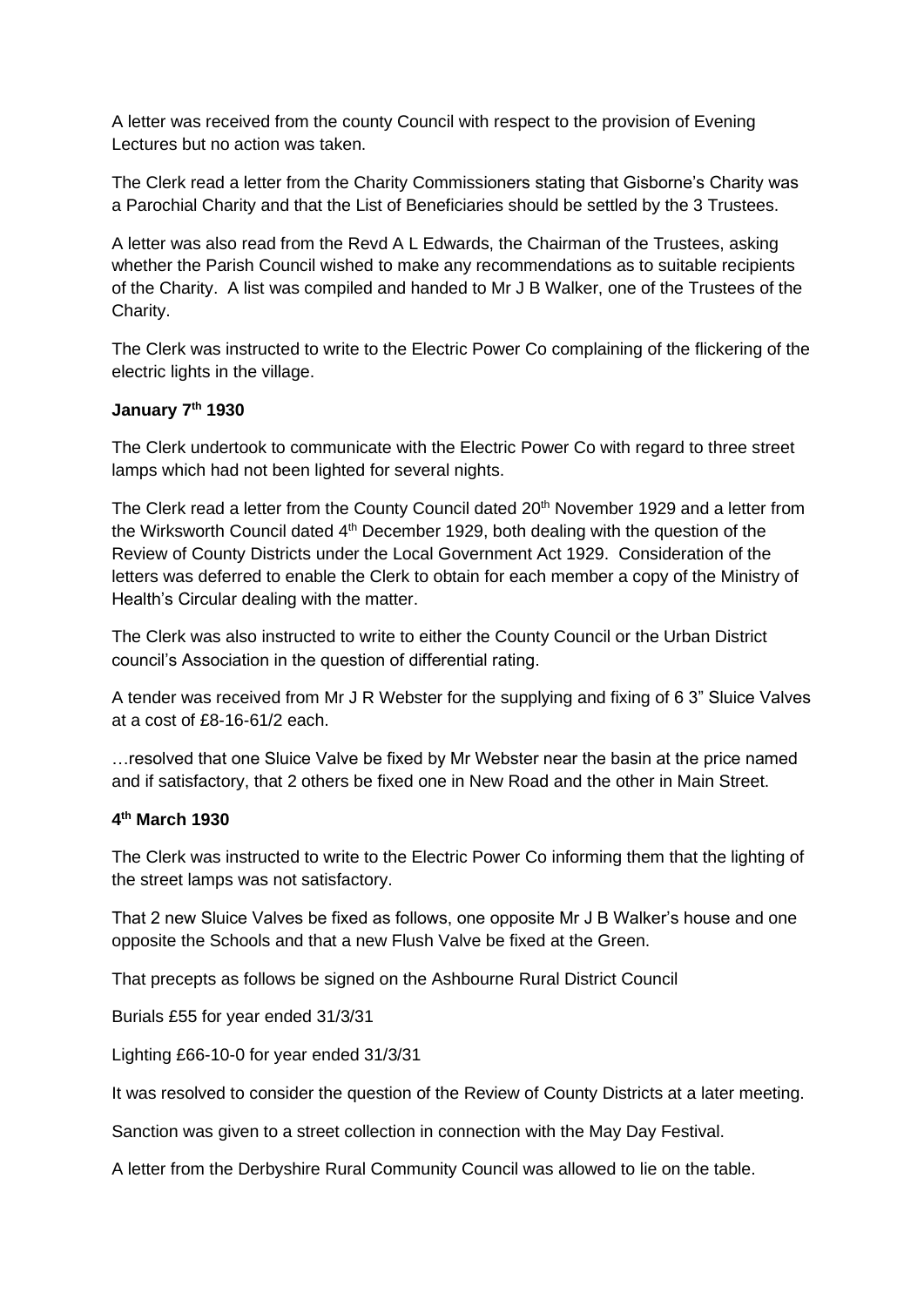The Clerk was instructed to write to the county Surveyor with regard to the dangerous narrowness of the Main Street near the Post Office.

# **8 th April 1930 – Annual General Meeting**

A letter was received from the County Surveyor stating that Main Street, Middleton-by-Wirksworth, is included, with others, in a long list of improvements to be considered by the County Council.

The Clerk was instructed to write to the Electric Power Co asking that the lamp at the Basin should be raised.

Mr J R Birley – appointed Chairman of the Council for the ensuing year.

Mr H S Flint – Vice Chairman

Mr D Slack – Treasurer

Messrs J B Walker and J Slack be appointed as Representatives on the Joint Charities Committee.

Messrs J R Birley and D Slack appointed as Representatives on the Rating Committee of the Ashbourne R.D.C.

Mr J R Mountford be re-appointed Clerk at a salary of  $£4$  pa and that Mr Harrison be reappointed Water Bailiff.

After a lengthy discussion… it was unanimously resolved That this Parish Council is in favour of amalgamation with the Wirksworth Urban District, conditional upon the consent and confirmation of a Parish Meeting being obtained. It was resolved that a Parish Meeting be held on April 30<sup>th</sup> 1930 at 8pm.

## **30th April 1930**

This was a Parish Meeting duly convened to consider the following resolution of the Parish Council dated the 8<sup>th</sup> April, 1920 "That this Parish Council is in favour of amalgamation with the Wirksworth Urban District, conditional upon the consent and confirmation of a Parish Meeting being obtained."

The Clerk read the Notice of the Meeting and the Chairman explained the position of the Parish under the Local Government Act, 1929. After some discussion, Mr H Killer proposed and Mr E Wheeldon seconded "That this Parish Meeting is in favour of amalgamation with the Urban District of Wirksworth.

The proposition on being put to the meeting was carried by 19 votes to 5.

## **5 th June 1930**

The Clerk read a letter from the Ashbourne R.D.C. stating terms upon which Mr Key was prepared to supply water to the Parish of Middleton from the Dunsley Springs. The Council was of opinion that the terms were too stringent and the Clerk was instructed to endeavour to arrange an interview with Mr Key in the hope of obtaining better terms.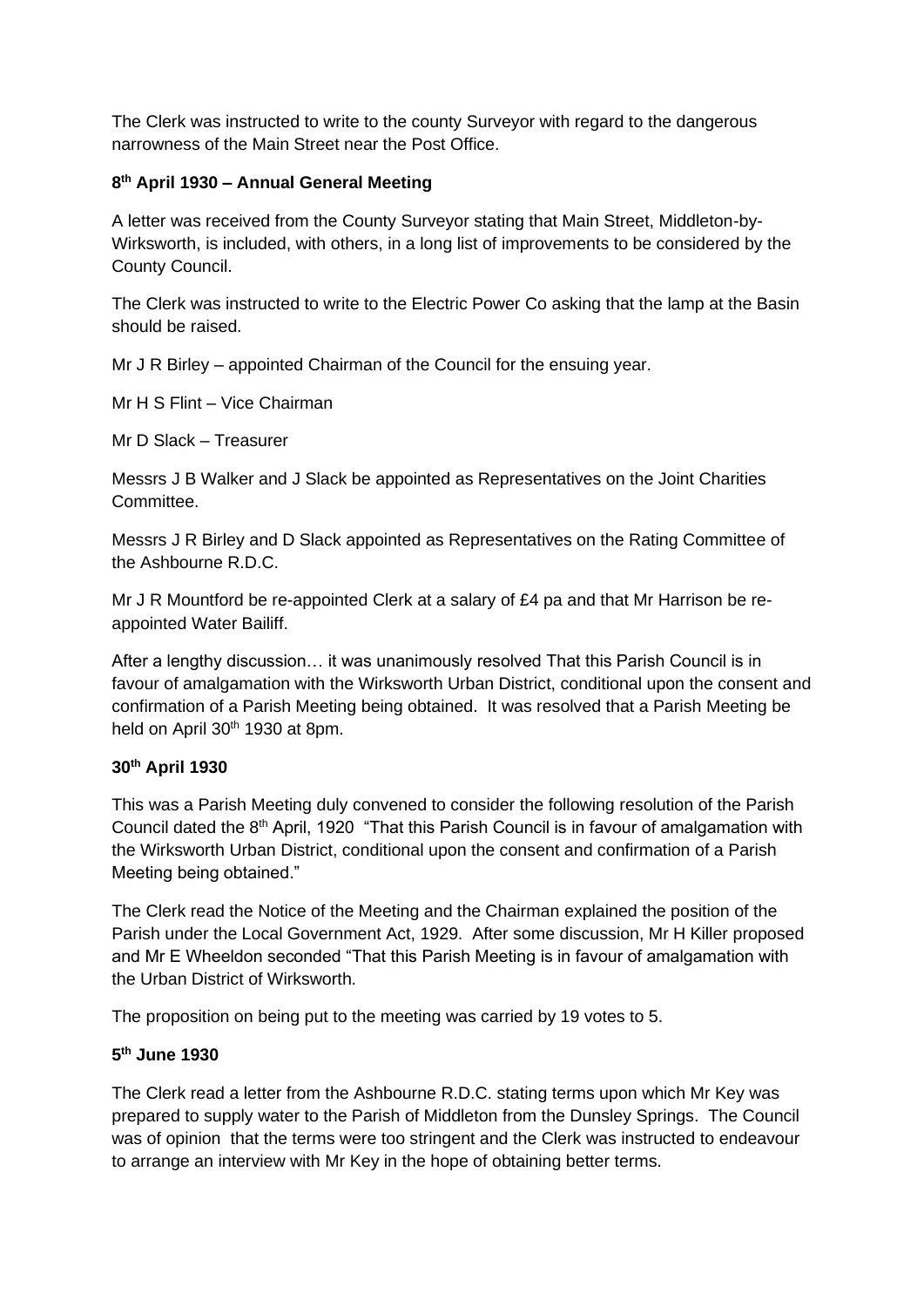The Clerk was instructed to write to the Ashbourne R.D.C. on the following points:-

- 1. To request the Sanitary Inspector to test the capacity of certain sprints near the **Reservoirs**
- 2. To ask the Sanitary Inspector if he can trace the reason for tar in the water supplying the lower end of the village
- 3. The ascertain from the Clerk the present position with regard to the water in Hillside

It was decided to ask the Derby Postmaster whether the telephone box in the Post office can be made more private.

It was decided to offer the Water Lots Land to Mr Jos Spencer at an annual rent of £1.

That the Ashbourne R.D.C. be asked to build a further 6 or 8 houses at Middleton under the Housing Act 1924. Providing that such houses could be let at rents similar to or less that the houses previously erected by the Council.

It was decided to ask the Rural District Council to take steps to prevent the improper use of the tip and the road thereto.

# **24th July 1930**

A letter was received from the Ashbourne R.D.C. with regard to the Hillside Water and the Clerk was instructed to write saying that the Parish Council were very strongly of the opinion that the Hopton Wood Stone Firms should be given a definite time in which, either to restore the Hillside Water or to make a substantial contribution towards the cost of a new supply.

It was decided to let the Water Lots Land to Mr J Spencer at a rent of £1 per annum.

The action of the Vice Chairman in having a new flush valve fixed at Rise End was confirmed.

The terms of Mr Key for supplying water to the Parish from the Dunsley Springs were again considered. After careful consideration…It was unanimously resolved that the revised conditions of Mr Key (the principle amendment being a reduction of the rent to £40 pa) be accepted subject to the following conditions.

- 1. Draft agreement to be submitted to Parish Council
- 2. Application to be made to the Unemployment Grants Committee
- 3. Mr Wheeldon's estimate of the cost of the works to include for proper provision for dealing with the overflow (if any) from the reservoirs.

# **September 9th 1930**

The Chairman expressed his sincere regret at the continued enforced absence of Mr Birley owing to illness and his hope that Mr Birley might speedily be restored to complete health.

The Clerk read a letter from the district Manager, Post office Telephones, stating that suitable accommodation did not exist at the Sub Post office for a silence cabinet.

A letter was received from the Ashbourne R.D.C. re the offer of the Wirksworth U.D.C. to receive the sewage of Middleton-by-Wirksworth into its system. The question was raised as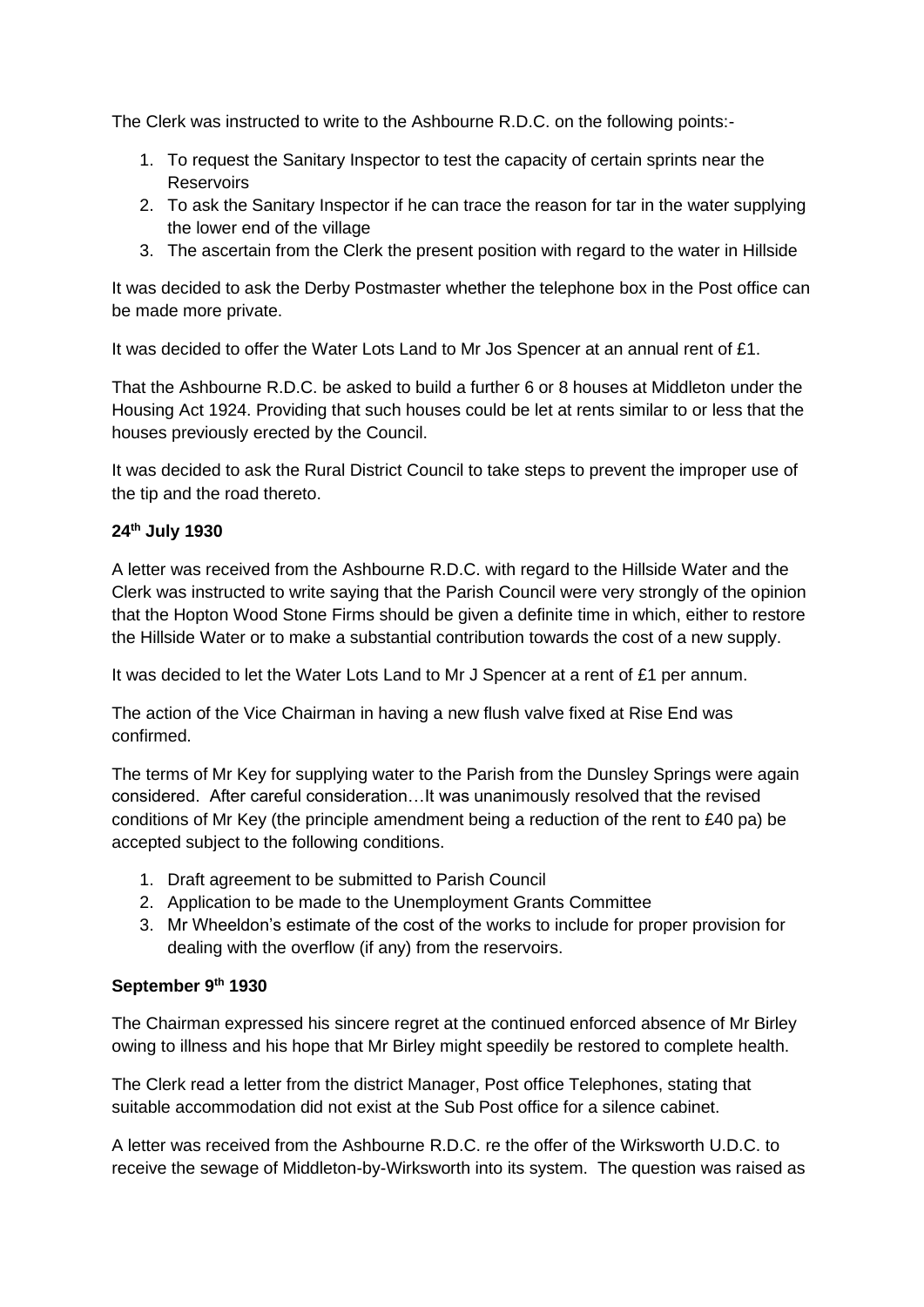to the length of sewer from the Wirksworth boundary to the existing sewer (which length is not included in the scheme submitted) and the Parish Council were strongly of the opinion that the Ilkeston & Heanor Water Board should either pay the whole of this expense of make a contribution towards the cost of the work….Resolved

That this Parish Council do agree to the terms offered by the Wirksworth U.D.C. for receiving the sewage of the Parish, the terms being:-

The Wirksworth Council to raise the necessary loan

The annual Loan charges & Maintenance costs to be apportioned Ashbourne R.D.C. 80%, Wirksworth U.D.C. 20%.

Subject to a definite undertaking being given by the Ilkeston & Heanor Water Board that a contribution of £500 will be made by them to the Scheme, regardless of the question of the Bye Laws.

The Parish Council raised no objection to a Scheme submitted by the Charity Commissioners in respect of the Church Hall.

It was decided to ask the Derbyshire Education Committee to arrange a series of Evening Lectures on Horticulture.

The Clerk was asked to write to Mr Jas Birley and Miss N Birley re arrears of Water Rates.

It was decided to ask the Electric Power Co:-

- 1. Whether street lighting could commence earlier than the 20<sup>th</sup> September, the date in the agreement.
- 2. Whether some reduction in charge can be made, or alternatively
- 3. Whether 3 extra lamps (one in Chapel Lane and 2 in Water Lane) can be erected without additional charge to the Parish.

Page 85 not photographed – need to check

## **6 th November 1930**

A letter was received from Mr Thomas stating that the Ashbourne R.D.C. had agreed to the terms of the Wirksworth U.D.C. It was decided to ask the Rural District Council to approach the Wirksworth U.D.C & enquire whether the cost of the extra length of sewer at Rise End could be included as part of the joint cost for which a loan was being raised by that authority.

The Clerk was instructed to write to the Derbyshire Education Committee and enquire whether further evening lectures can be held in the new year.

A copy of the Revenue a/c & Balance Sheet for the year ended 31<sup>st</sup> March 1930 in connection with the Anthony Gell's Almshouses Charity of Anthony Bunting was received from Mr A J Marsden (Clerk).

The Clerk was instructed to write to the Clerk to the County Council and the County Surveyor with regard to road maintenance in Middleton & the widening of the Main Street. In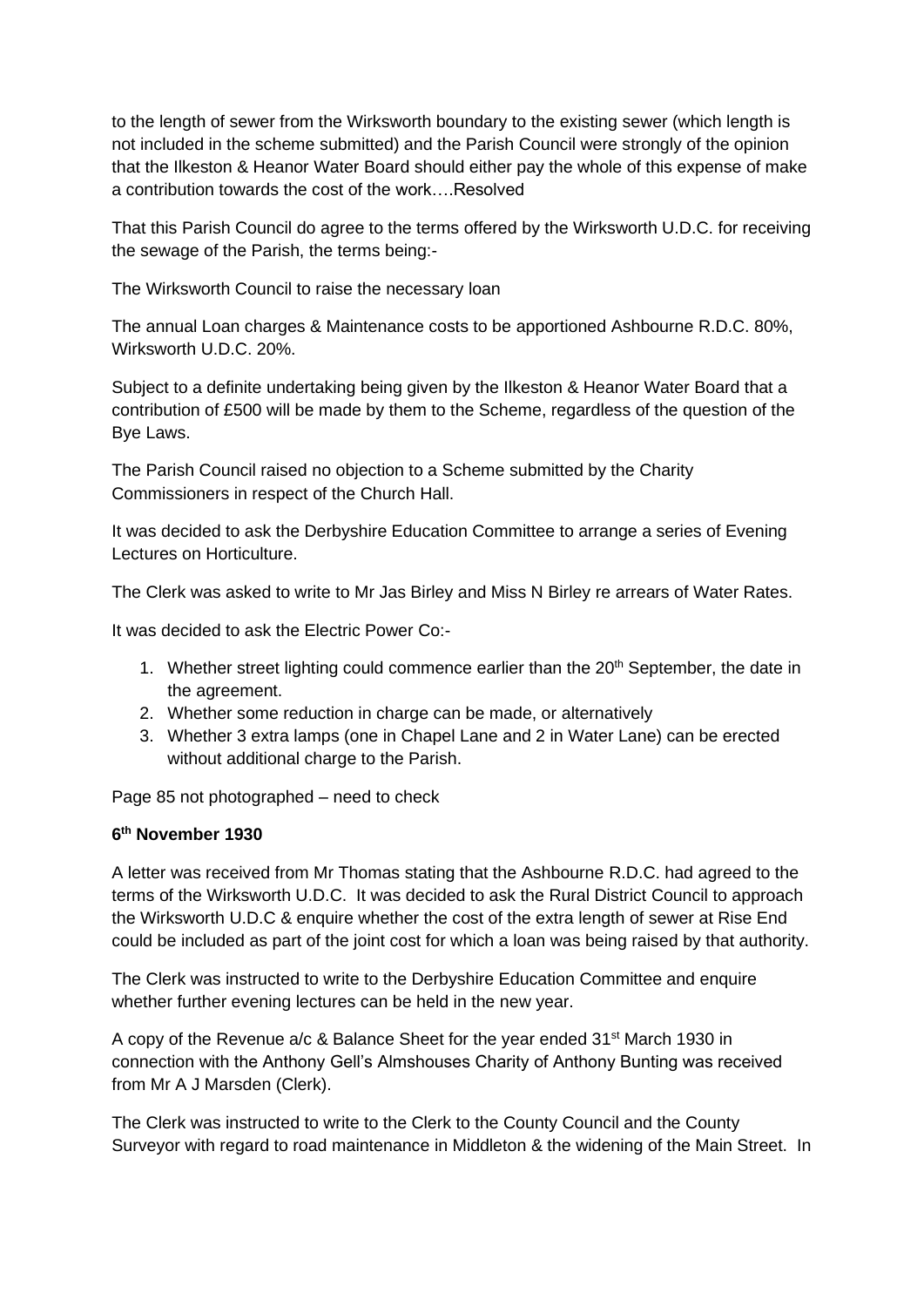connection with the suggested widening it was decided to offer a small portion of the Green if required for widening purposes.

The sum of £8 was received from Bagshaw's Charity for distribution in Middleton.

Permission was given to Mr G E Brace to lay a water service into his house.

# **3 rd February 1931**

A letter was read from Mr J R Birley agreeing to retain the Chairmanship of the Parish Council until the Annual General Meeting.

The Clerk was asked to arrange, if possible, for 2 lectures on Horticulture in April next.

The Clerk reported that no communication had been received from the County Council with regard to the suggested widening of the Main Street. It was also pointed out, that the main road through the village was in a very bad state of repair and the Clerk was directed to make strong representations on the matter to the County Surveyor, the Clerk to the County Council and the County Councillor for the Division.

A letter was received from Mr S Buckley with regard to a nuisance arising from boys playing on the Council's land near his house. Mr Walker undertook to wee Mr Jepson as to the bricking up, repairing or providing a new gate to the land.

The Clerk was instructed to write to the Commissioners of Inland Revenue objecting to the payment of Schedule "A" tax on the Council's water grounds.

It was decided to write to the Postmaster, Derby, protesting against the early clearance of letters at the Middleton Post Office.

It was resolved to write to the Ashbourne R.D.C. on the following points:-

- 1. Bad state of repair of The Lanes
- 2. Council's request for more houses, to which request there had been no response.

The sum of 15/- was received from John Taylor's Charity for distribution in the Parish.

## **9 th March 1931**

Ten nomination papers were received and found to be in order and voting then took place by show of hands to be as follows:-

Harry Speake Flint – 30 Daniel Slack -30 Ernest Wheeldon – 27

George Edward Brace – 23

Robert Oldfield – 22

Thomas Buxton Walker – 18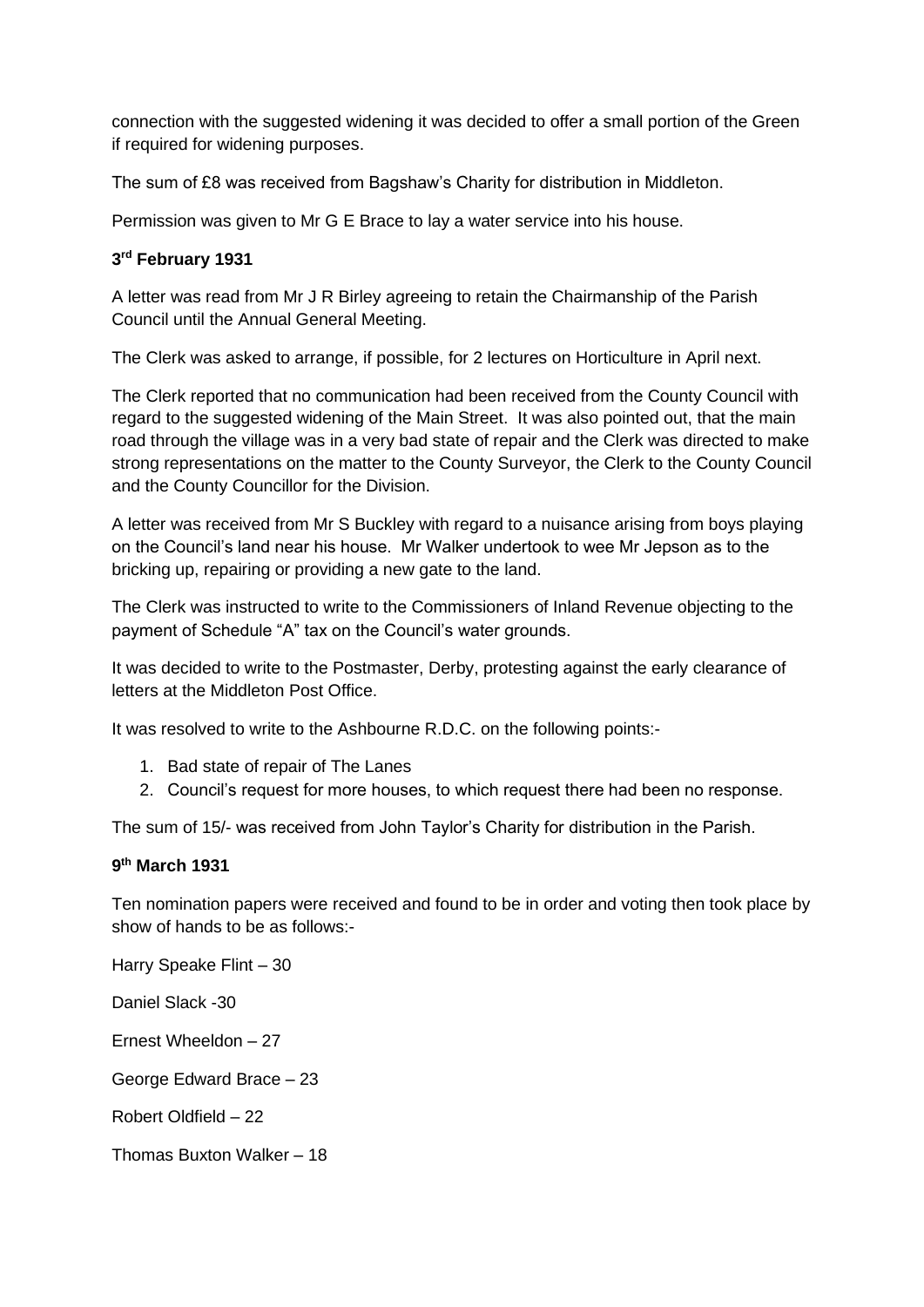Job Brooks – 16 Charles Lionel Doxey – 14 Josiah Slack – 12 Harold Killer – 9

A poll was demanded by Mr Doxey but was not supported by the requisite 5 Electors and the Chairman declared Messrs H S Flint, D Slack, Ernest Wheeldon, F E Brace, R Oldfield and T B Walker to be duly elected Parish Councillors.

A vote of thanks and appreciation to Mr J R Birley for his long and faithful service as a Parish Councillor and Chairman was proposed by Mr D Slack, seconded by Mr Flint and warmly endorsed by those present.

# **31st March 1931**

The Clerk was instructed to press the Rural District Council for a reply to several letters and requests for more houses for Middleton.

That Precepts be signed on the Ashbourne R.D.C as follows:-

Burials £27-0-0

Lighting £33-5-0

The Clerk was directed to write to the Derbyshire Rural Community Council enquiring what grants were available for the provision of playing fields.

## **22nd April 1931 – Annual meeting**

The following appoints for the ensuing year were unanimously made:-

Chairman Mr H S Flint

Vice Chairman Mr D Slack

Treasurer Mr D Slack

Representatives on Joint Charities Committee Messrs D Slack and T B Walker

Rural Rating Committee:- Messrs T B Walker and E Wheeldon

Clerk Mr J R Mountford (Salary £4 pa)

Water Bailiff Mr J Harrison (Salary £10 pa)

A letter (dated 2nd April 1931) was received from the Clerk to the Ashbourne R.D.C. stating that the Housing Committee had decided to recommend the District council to erect six further houses in Middleton-by-Wirksworth.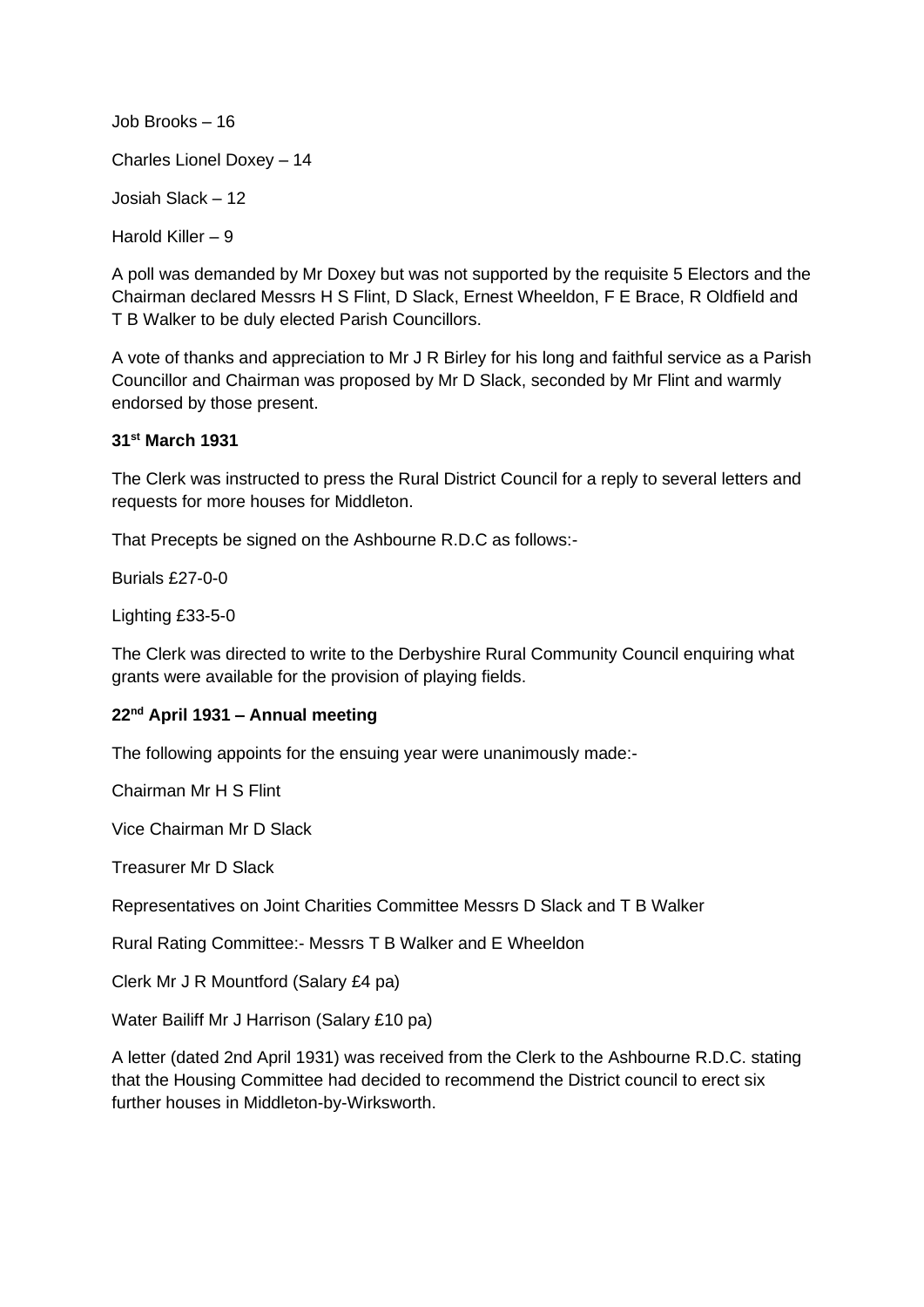A letter was read from the Derbyshire Rural Community Council with regard to playing fields, village activities, etc. The Clerk was asked to try and arrange a public meeting with a view to forming a branch of the county library in Middleton.

The Clerk was also instructed to write to Mr C L Doxey suggesting a meeting between Representatives of the Recreation Ground Committee and the Parish Council on the question of the provision of playing fields, the Parish Council being of the opinion that the existing Recreation Ground is too far from the village to meet adequately its needs.

That Mr Joseph Harrison be appointed as Cemetery Caretaker at a salary of £13 per annum, payable quarterly, the duties (which include the keeping clean and in order of the Burial Grounds and Buildings) to commence as from the 1st day of May 1931.

The Clerk was directed to write to the Rural District Council protesting against the appointment of a non-inhabitant as Rate Collector for the Parish.

The following account was passed for payment

Derbyshire & Notts Electric Power Co £33-5-0.

#### **9 June 1931**

A letter was received from the Clerk to the Ashbourne R.C.C. stating that the present collector of rates in the Parish was giving every satisfaction in the performance of his duties. No further action was taken.

A letter was received from the Recreation Ground committee declining to meet the Parish Council on the question of the provision of playing fields.

The Postmaster, Derby, wrote giving particulars of the later collection of letters at Middleton. This was considered satisfactory.

The Clerk was instructed to write to Mr Joseph Harrison asking him to mow the grass in the Cemetery as soon as possible.

The Clerk was also directed to write to Mr Colin Spencer informing him that complaints had been received that his fowl were allowed to run about on land at the moor belonging to the Parish, and to warn Mr Spencer that he must immediately, either take precautions to prevent the fowl straying on to the land, or he must make written application to the Council for the necessary permission and fence the fowls in.

It was resolved that the question of the supervision of the erection of headstones &c and the placing of inscriptions on gravestones be left in the hands of Messrs G E Brace and T B Walker.

The Members of the Parish Council agreed to meet to view the old P.M. Schoolroom & discuss the possibility of its being used as a Parish Hall.

The question of playing fields was discussed but no definite action taken.